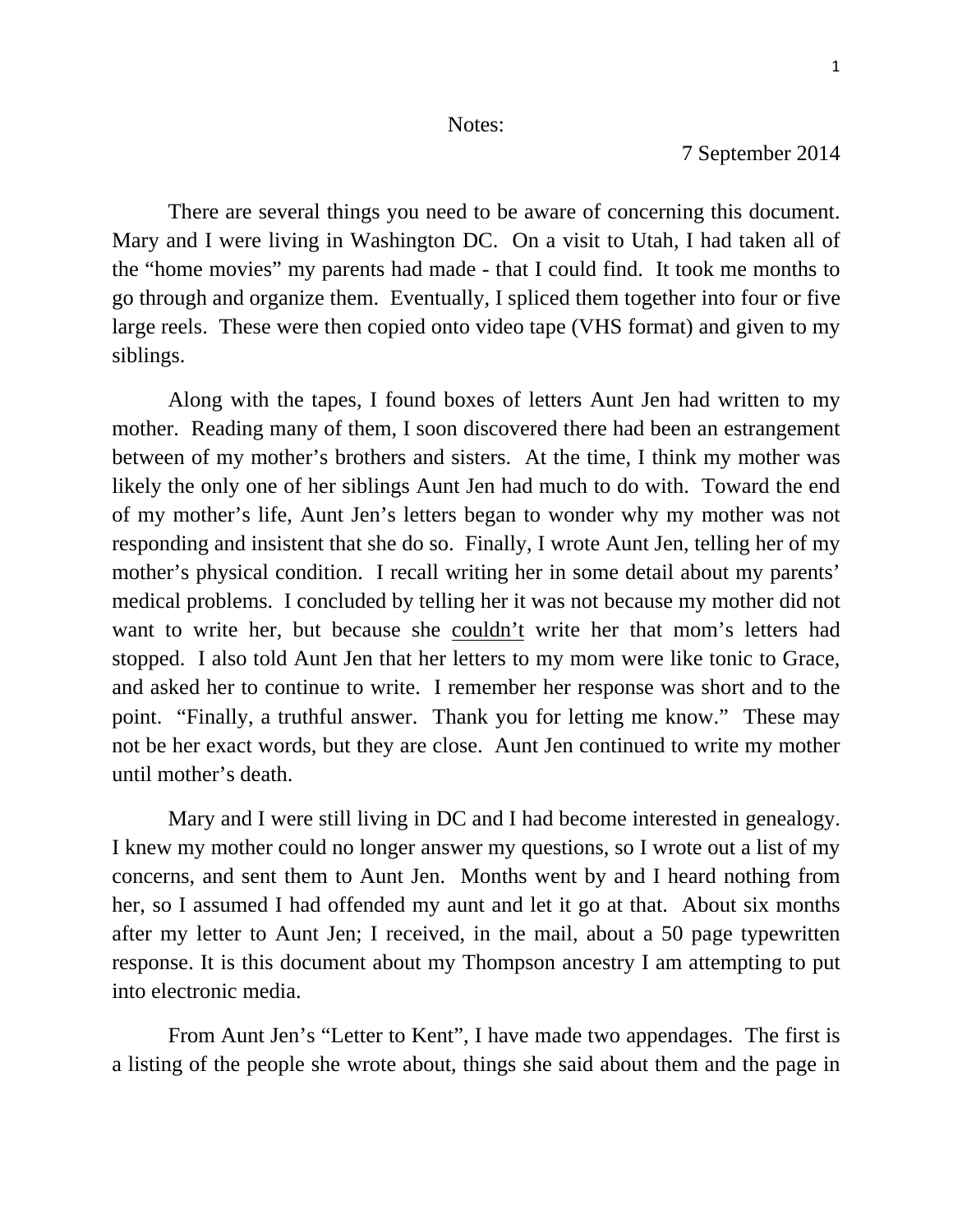the document it can be found. The second is a listing of stories and where they are located. The page references are to my transcription, not to the original work.

 It should be noted that I consider this document to be mine. It was written at my request and sent to me as a letter. Therefore, I DO NOT give my permission to edit, extract items from, "correct", or condense it in any way. I want the document to remain intact, just the way my Aunt Jen wrote it. I do give my permission for portions to be used in church Sunday School lessons, as part of a talk given in genealogy classes, and "over the pulpit" speeches given in a church setting. These "portions" need to be verbatim quotes and not summations. I also give my permission for the entire document to be shared with other extended family members. I DO NOT give permission for this document to be published or referenced in part or in whole for any commercial or private venture without my written consent.

### Notes:

- Aunt Jen usually wrote with a fountain pen in green ink. She also liked to re-read whatever she had written and underline words. I have underlined the same words she did.
- Where Aunt Jen made "pen and ink" corrections, I have made them too.
- I have prefaced her "Letter to Kent" with copies some of letters she sent me. These are verbatim copies.
- I have tried not to correct spelling, grammar, or introduce new errors.
- The word "[sic]" has been added after a known error rather than correcting it. For readability, most errors have not been marked.
- I have added right and left justification. The original was "typed", so it was only left justified.
- The margins and fonts are not the same as in the original document. Therefore, the page numbers have changed.
- I have tried to maintain the same placing of material on the page as in the original. In her letters to me, she indented the first sentence of each paragraph about halfway across the page. I have also exaggerated the indentions.
- "Don" is Aunt Jen's son.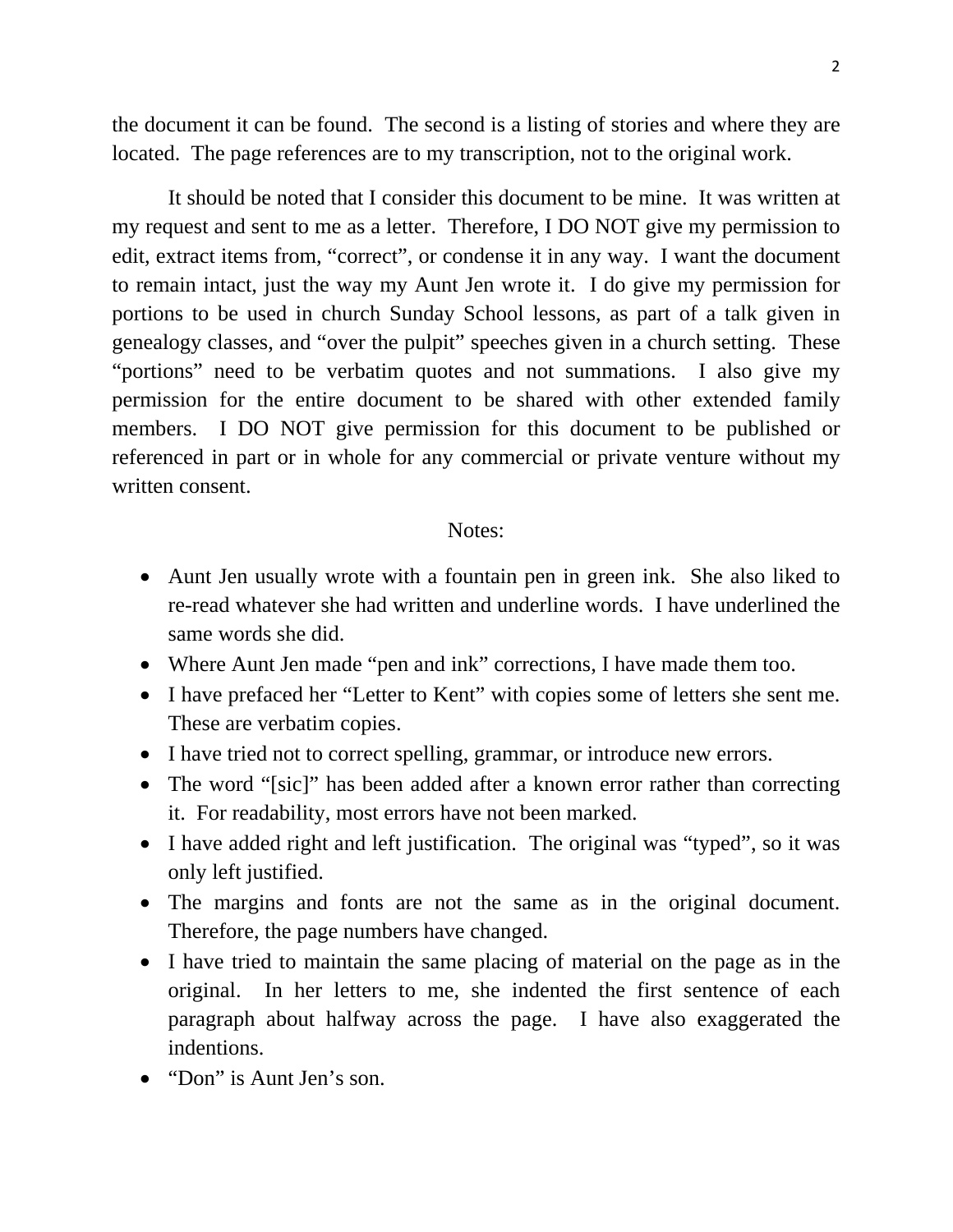- A blockbuster TV movie series called "Roots" based on a bestselling book by the same name had aired shortly before I wrote my letter asking for family information. I believe that is why there are references to "Roots".
- My comments, for clarification, are added in red type. i.e. [Janie Thompson is the daughter of J. Henry (Harry) Thompson and was the driving force behind BYU's music and dance programs.]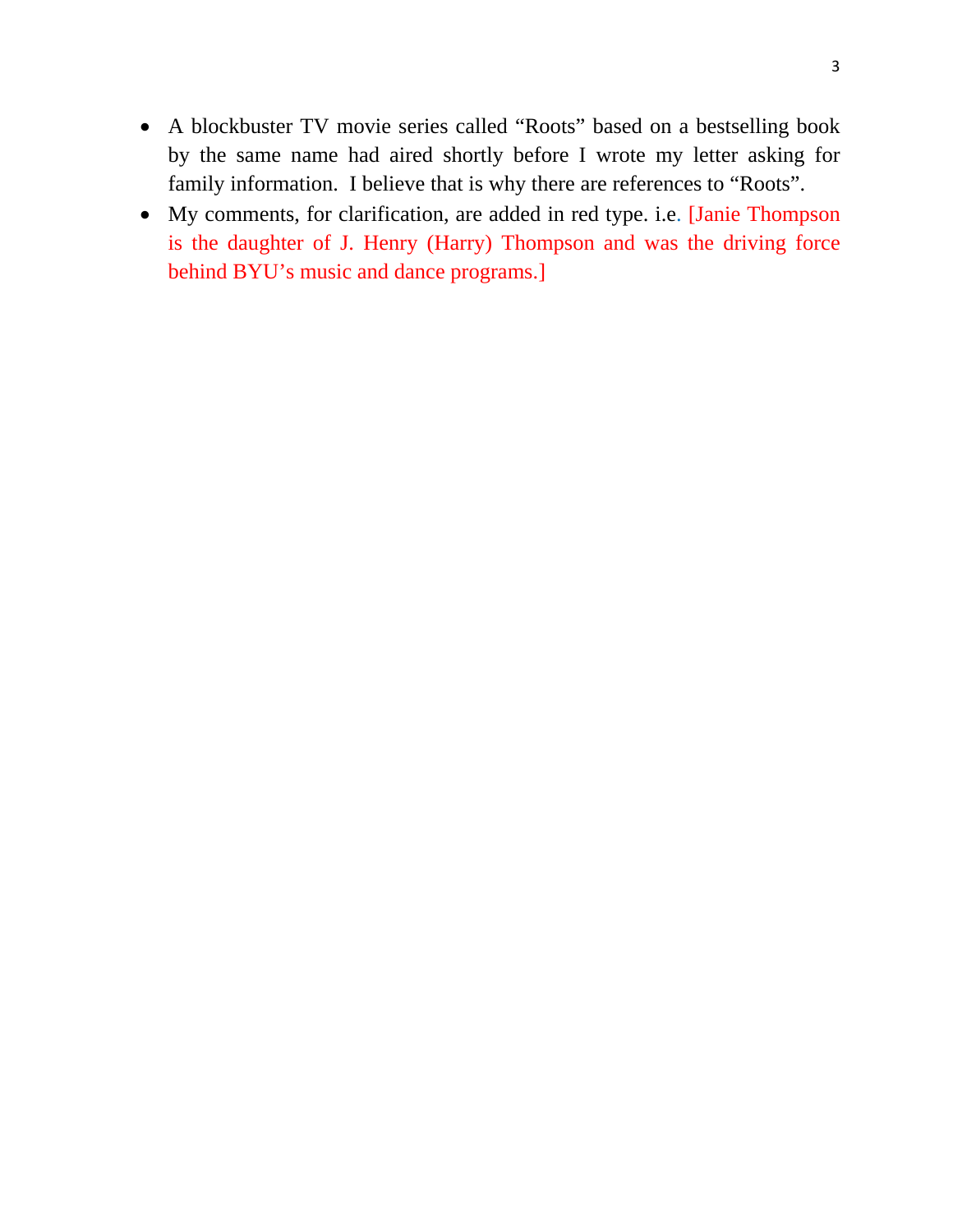A letter from Aunt Jen to me:

Aug,  $4^{th}$ 1978

Dear Kent –

 Finally – after all these long months, I have your letter ready to send to you.

 I have the original manuscript back home with me now & can copy off for those who write to me & request a copy.

 This first copy will be on its' way to you today, & the second copy will follow to your Mother, then your uncle Harry  $(J.$  Henry)  $\&$  so on, until all requests are taken care of.

 I can only say that I am sorry that your letter had to hit a snag & get pigeon-holed for four months instead of getting on its' way to you.

 I hope this meets with your approval & gives you the answers that you wanted –

Let me know please –

Lovingly

Aunt Jen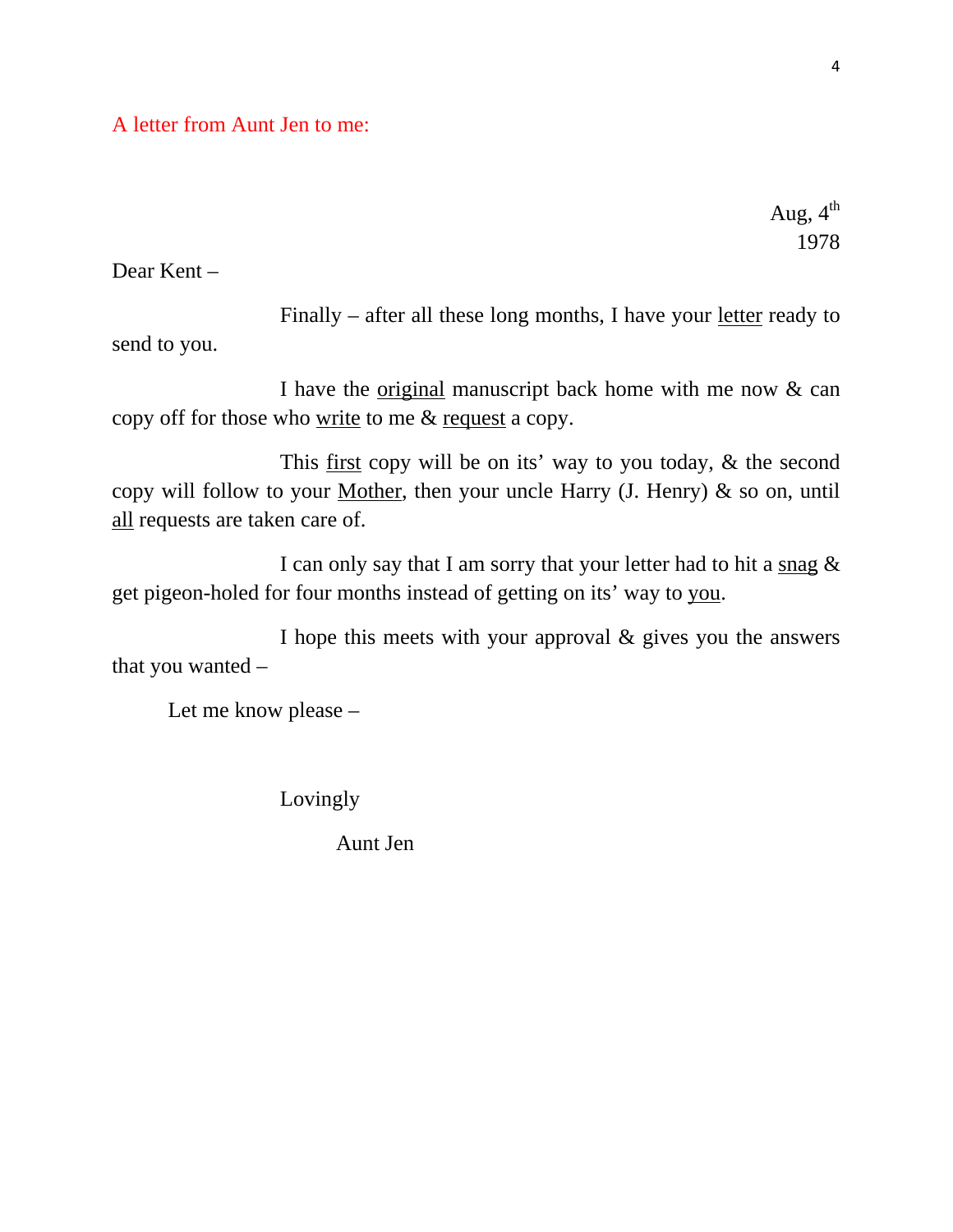Sunday  $8 - 20 - 78$ 

Dear Kent –

Will you please correct your copy of "The Letter to Kent"?

 I tried to catch all discrepancies as I did the proof-reading on the typed up & Xeroxed copies when they finally got here from Rexburg, but I managed to miss Barrowby, - & that is my fault, not Etta's.

My right wrist has been broken twice  $\&$  it just doesn't want to type any more, so when John & Etta [Thompson, son of J. Henry] were here early last spring & got so interested in the "Letter to Kent" & they kindly offered to do the typing & copying for me at Ricks College, I gladly accepted their kind offer & on March  $27<sup>th</sup>$  I bundled up the original long-hand written manuscript & sent it on to them for typing & copying.

 When I finally gave up on them, after waiting four months I wrote to them  $\&$  asked them to please just mail the original manuscript back to me so that Don could do it – then Etta called me, just full of apologies,  $\&$  asked if I would give them another chance & they would get right on it this time, I said "O.K." but that Don was back here now & he had done many such jobs for me through the years, using the beautiful machines at "Cram Plaza" – Cram Zellerback's beautiful & ultra modern office building in Portland, Oregon, but this time, John & Etta did get busy & get the job done.

 Some days my wrist works pretty good, & on other days it is hard to tell an "A" from an "O" or an "e" from an "i" & that's just what happened to Etta, she didn't know my hand-writing well enough & so, - typed Borrowby with an "A" like in Barrowby.

Please correct pages  $-8 - 10 - 12 - 14 - 18 - 20 \& 21$  to BORROWBY. [These page numbers refer to the original document; and the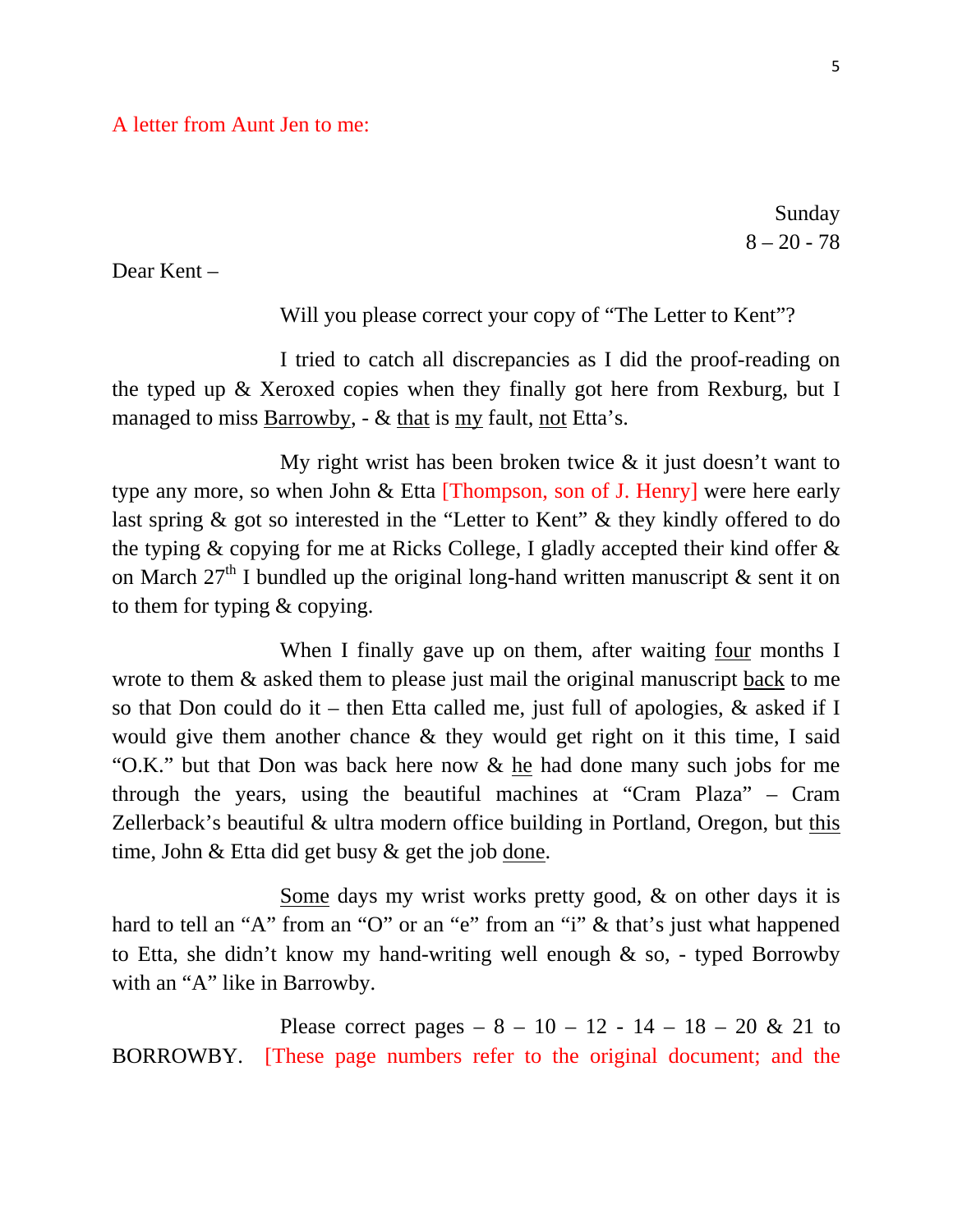spelling, as requested by Aunt Jen, has been corrected in this version. Other errors, such as "it's" for "its", have not been corrected.]

 It didn't take your Uncle Harry long to spot the mistake & to let me know about it – so, - I am now writing to each one of you  $\&$  asking you to make the necessary corrections to BORROWBY.

 John & Etta did a beautiful job of typing & copying, so let's all be very thankful huh?

Loving

Aunt Jen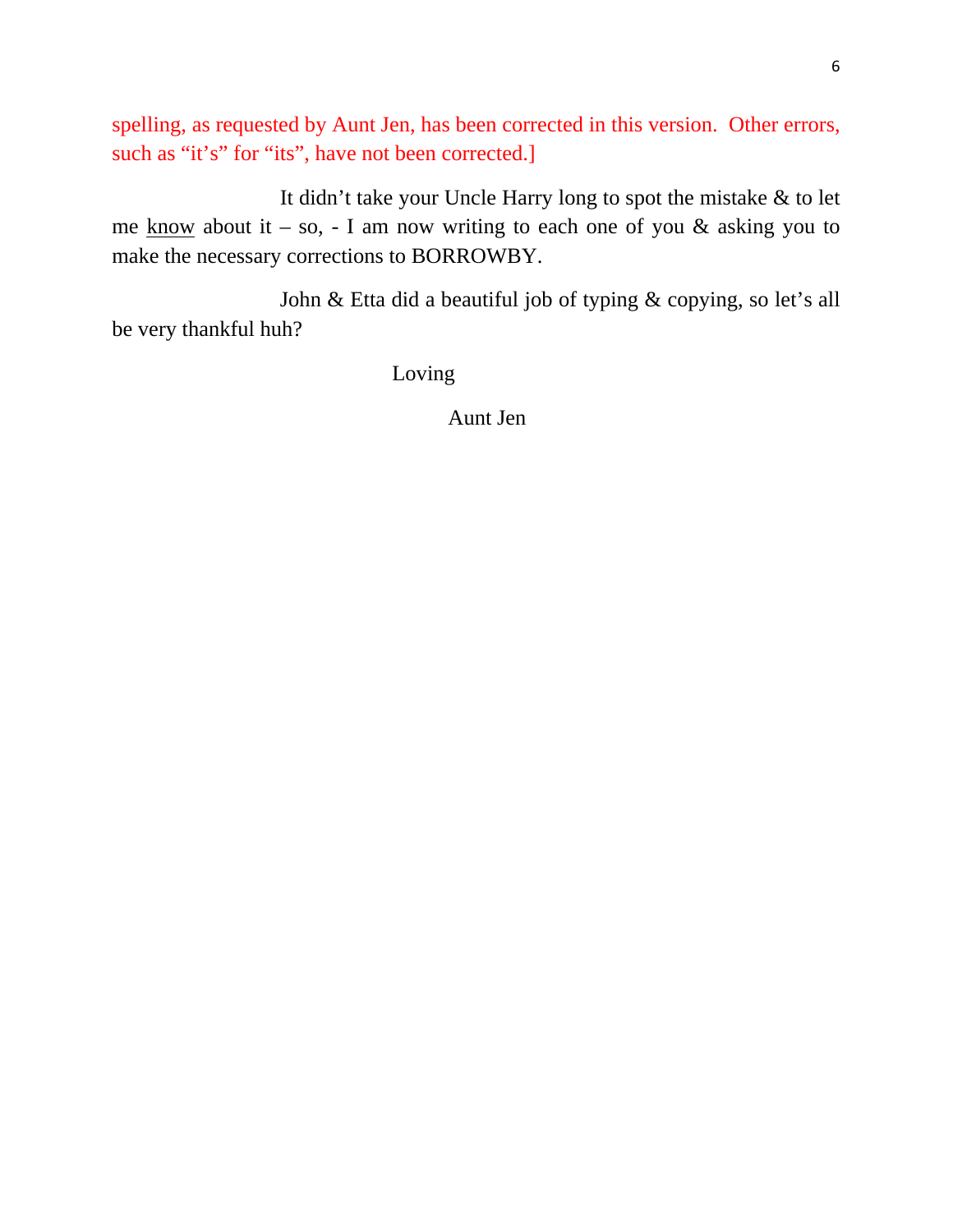## A letter from Aunt Jen to me:

Sunday  $9 - 2 - 78$ 

Dear Kent –

 Thank you for your letter. – That's what I had been waiting for. I wrote the letter for you Kent dear. It was your response & comment that was paramount in my estimation  $\&$  now that I know that you received it in the spirit in which it was written for you I am content & feel that it was all worthwhile.

 The second copy went to your "mom" & I will be glad to get her comment too, but she doesn't always feel like writing letters, so, I shall wait.

 Yes, Kent dear, you may indeed copy the letter for your brothers & sisters & let's hope that they too have the depth of understanding necessary to appreciate such a sacred document  $\&$  I repeat -, it was not written for the amusement of the curious, but only as a sacred tribute to two very wonderful people & should be added to all such documents pertaining to the "Roots" of those dear ones who went before us.

Don read your letter  $\&$  smiled his appreciation, satisfied now that you really did appreciate what his "mom" had tried to do for – as you say – all of my Father & Mother's progeny.

God bless you,

**Lovingly** 

Aunt Jen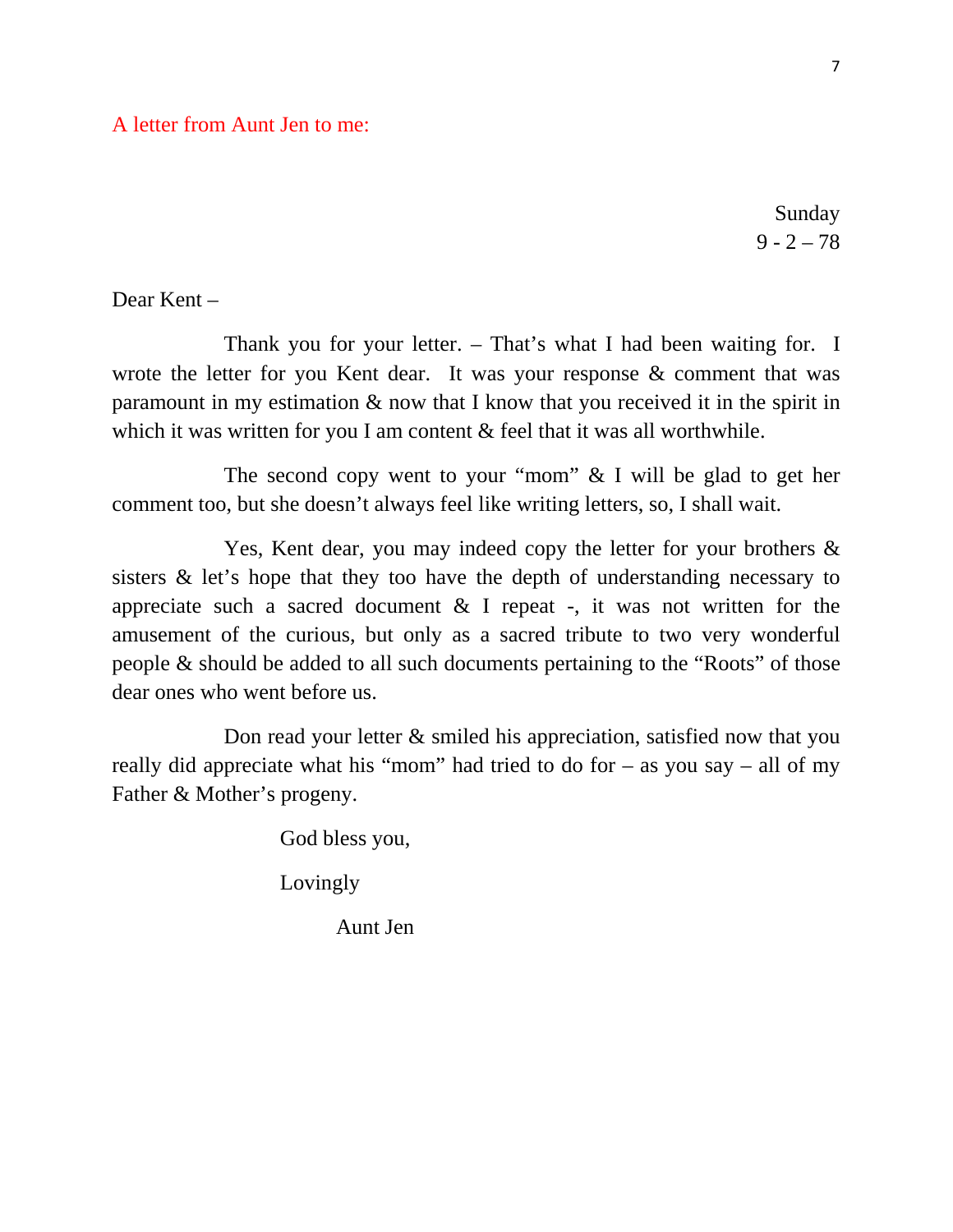"Seek Ye First the Kingdom of God and It's Righteousness"

A brief resume' of the lives of John Ernest Thompson and Jane Bosomworth Thompson

> Written at the request of a Grandson, Kent Seely

> > By

their daughter Jennie L. Thompson (Mrs. Basil Dhanens) 7725 Hi-way 99 Vancouver, WA 98665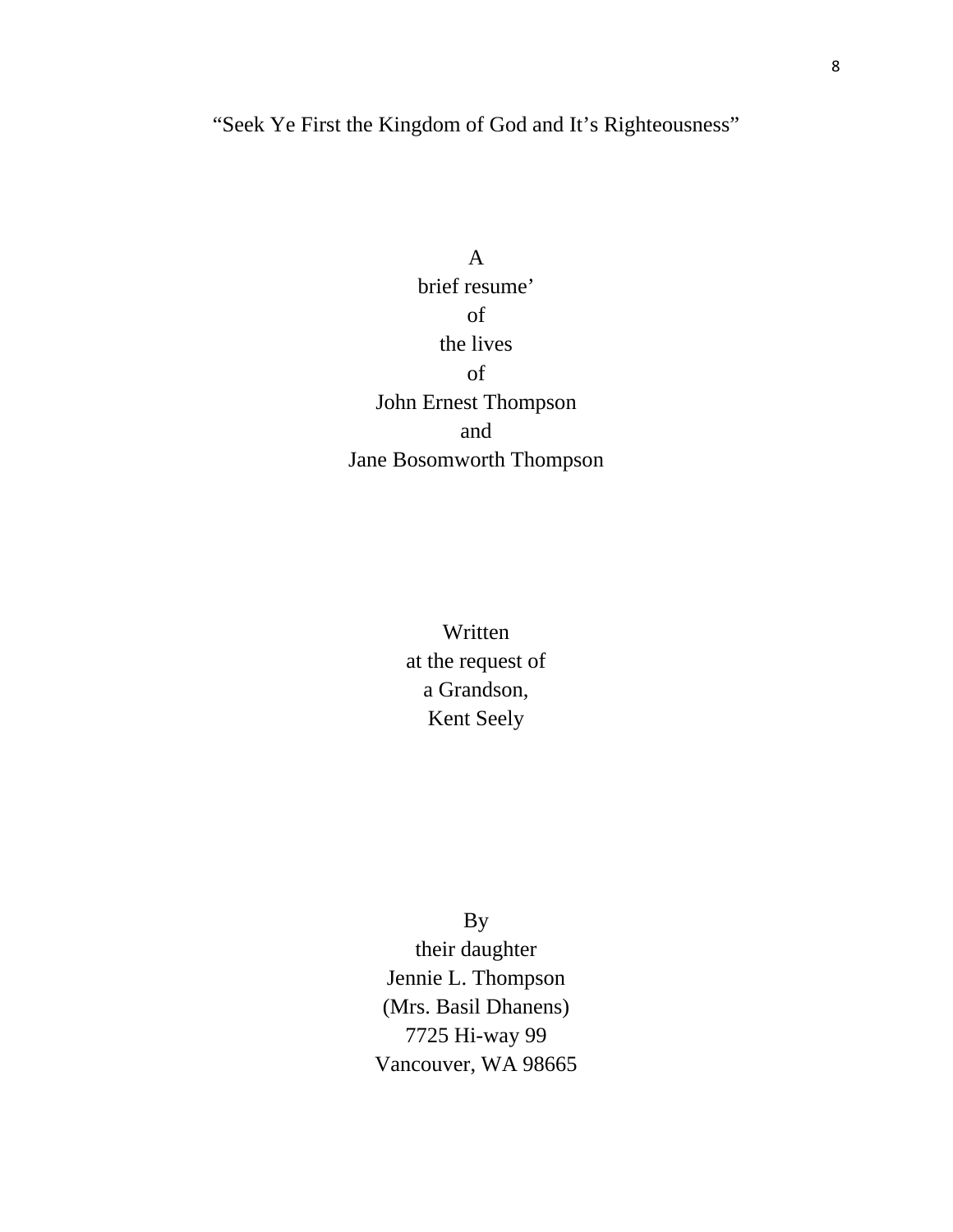### January 15, 1978

Dear Kent,

 It is good to know that you are interest in your "Roots," and I shall be happy to add to your already considerable collection of family history. The following story is sacred to the memory of my parents, John Ernest Thompson and Jane Bosomworth Thompson, by their daughter, Jennie L.

## "SEEK YE FIRST THE KINGDOM OF GOD AND IT'S RIGHTEOUSNESS"

 Your grandfather, John Ernest Thompson, was the thirteenth and last child of your great-grandfather, John Thompson and his wife, Caroline Knapton Thompson.

 Your great-grandfather, John Thompson, was a successful businessman, also, a highly-respected city councilman. He owned and operated "John Thompson & Sons – Fine Furniture Manufacturers" of Harrogate, Yorkshire, England, and his family lived in a stately home on Albert St. in Harrogate. I was there many times.

 Your grandfather's sister, my Aunt Louisa, was a concert singer and sang in the "Kursel," a beautiful opera house in Harrogate where the Thompson family had it's [sic] own box – center balcony. I sat there many times and became quite familiar with most of the operas that were rendered there.

 Dad took me to Harrogate with him many times, maybe because my Aunt Louisa told my dad to bring me along.

Aunt Louisa never married, just devoted her life to music like our Janie [Note: Janie Thompson is the daughter of J. Henry Thompson and was the driving force behind BYU's music and dance programs.] has done. Aunt Louisa lived in the beautiful "Thompson" house with a maid (Kate) and a housekeeper (Annie),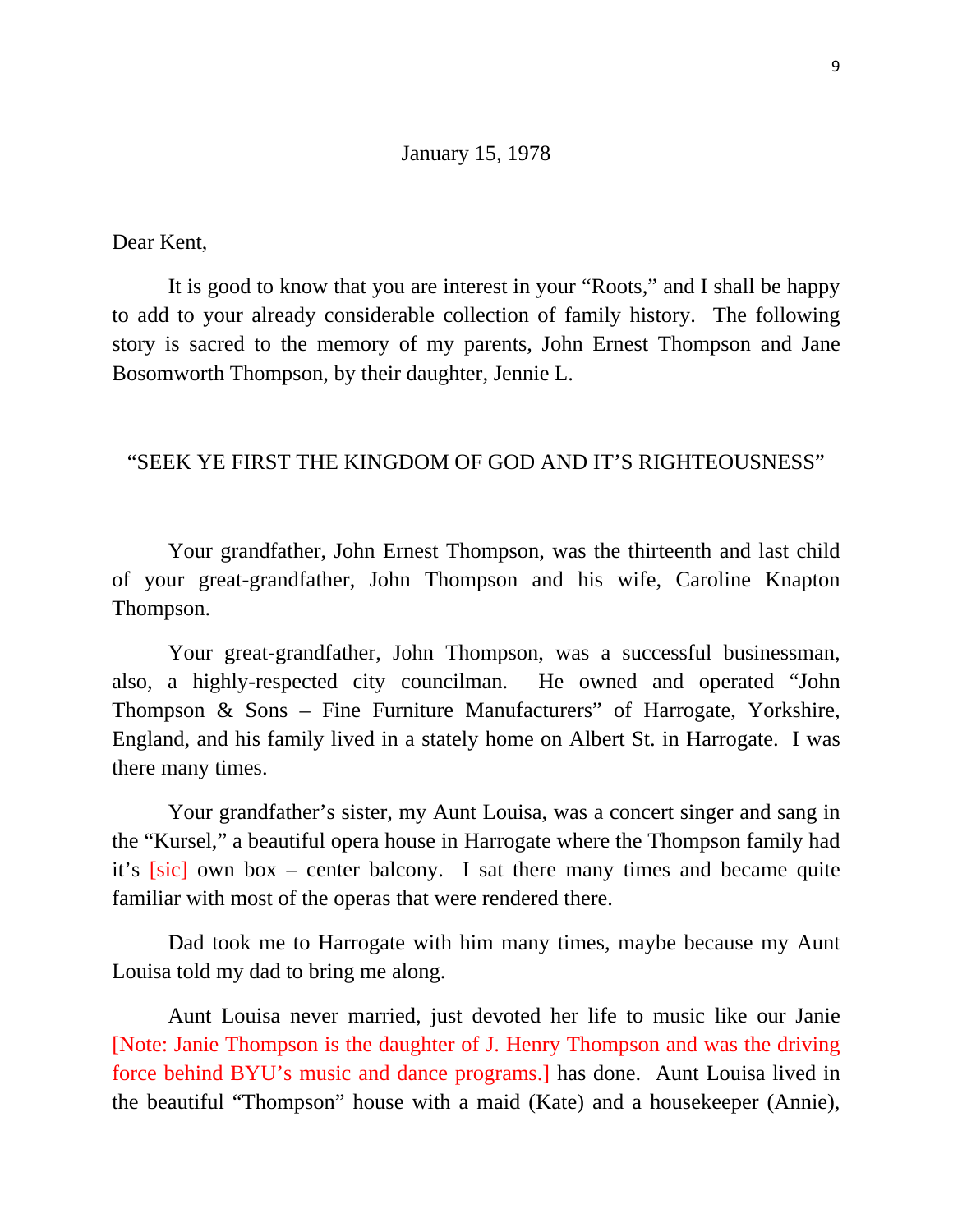and because I started singing at the early age of five years and because she said that I showed promise of becoming a great singer someday, she wanted my mother and dad to leave me with her in England when, years later, they had joined the Mormon Church and planned to move to Salt Lake City, Utah, U. S. A.

My aunt Louisa said that she would see to it that I got the proper voice training and that I could follow in her footsteps at the Kursel.

My father was sort of a health-nut. Of course, the beautiful city of Harrogate, Yorkshire, England, was famous the world over as an outstanding health spa, so dad grew up definitely health oriented. Dad had us kids working out on a trapeze bar in the yard, trying to do the same exercises that he himself did. Harry and I tried, but the exercises were too much for our dainty little sister, Grace Emily.

Dad tried his best to get us to learn to eat what he considered healthy foods – lots of fruits and vegetables and no meat at all. We would try to please him, but when mother made roast beef and Yorkshire pudding, and that oh-so-good brown gravy, then dad and his vegetables weren't even in the picture.

One thing I did not like about our frequent trips to Harrogate was that dad always had to drag me to the confounded Pump Room Building – the "Mineral Springs" – that had a big round counter with seats all around it and a pump for each different kind of mineral water, and dad would happily drink the miserable stuff and try to coax me to drink some, too. Dad seemed to enjoy it, but I couldn't get near enough to it to drink it. The smell, like rotten eggs, was more than I could take. I would excuse myself and go out on the "Green" to watch the people who were playing cricket, or I would watch the Punch and Judy show.

I was right there though when dad would stop for fish and chips. That was something else, even if the vendor did hand it to you wrapped up in yesterday's newspaper. The charcoal baked potatoes weren't bad either, and I needed no coaxing then.

Your grandfather, John Ernest Thompson, was a trained tenor and he also played the organ. In fact, his older brother Henry and his older brother George each played the organ in their respective churches for over thirty years.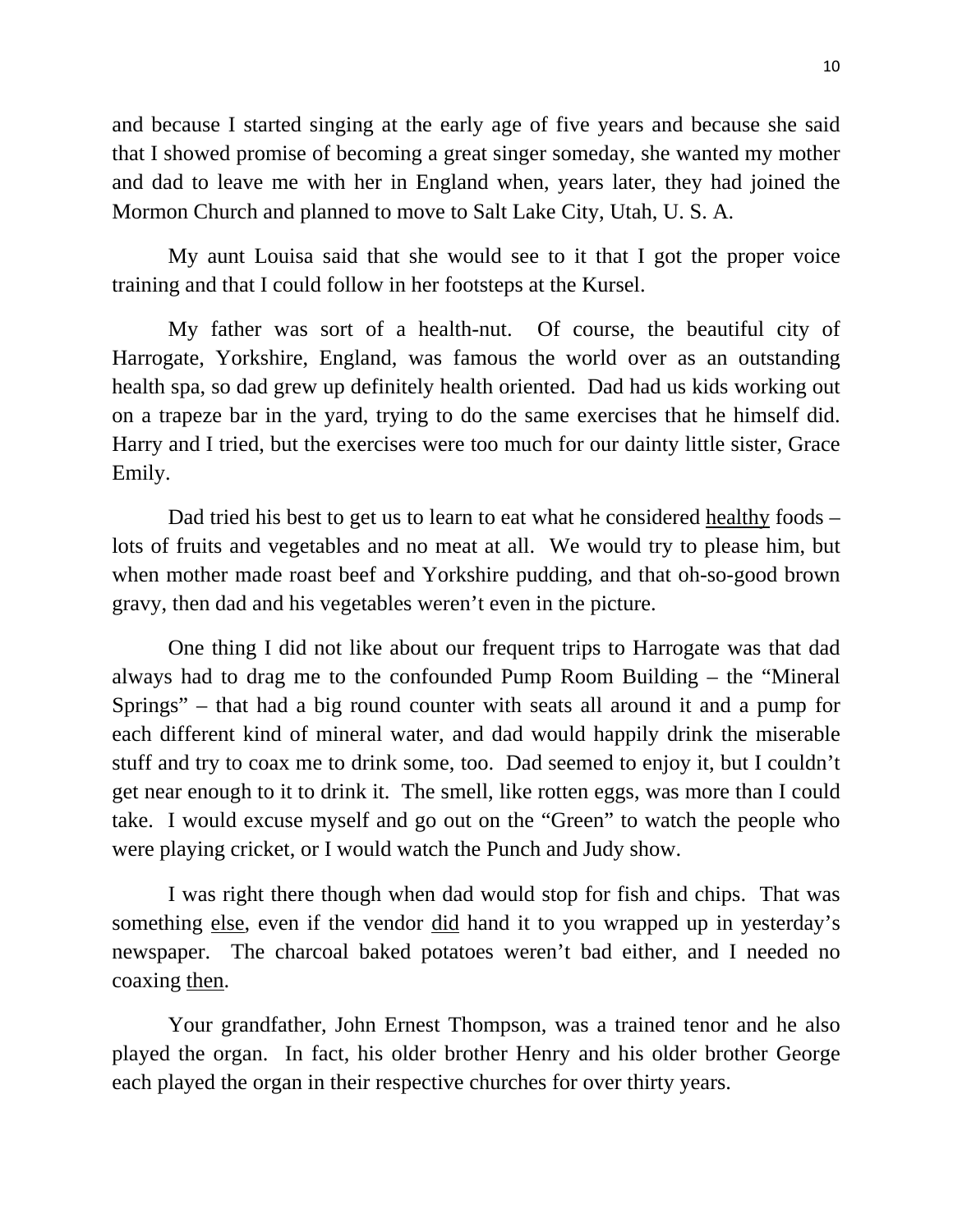Because your grandfather, John Ernest Thompson, was his mother's last baby, his mother tried to keep him close to her. She wasn't anxious for him to start working in his father's furniture factory where he would learn the business from the bottom up, as his brothers had done, so she kept sending him to school for more and more education.

Dad was fluent in three languages and could get by in four more, and she saw to it that he traveled a great deal, for his father's company, of course, but in this way, he saw much of the world when he was a young man. Australia, India, the U.S. and Canada. When he was at home in Harrogate, his mother kept him busy helping her in her greenhouse and in her lovely yard. She had had him study botany at school.

Yes, my father had a terrific education, but not along practical lines. But his mother didn't care about that. Wasn't he the last son of a well-to-do English gentleman?? Wouldn't he always have enough money from his father's business, anyway, so that he could live comfortably wherever he wanted to?? But, then he fell in love, but not with a girl from his own station in life. England was so very class-conscious, in fact, so much so, that when later on, when dad and mother were married and had us four kids and we went to visit Uncle Henry Thompson and his wife, Aunt Fanny, and Aunt Fanny found me playing in the yard with the daughter of one of her housemaids, I was dragged into the house and scolded thoroughly.

I was not to play with children beneath my station in life. I was to remember that I was the granddaughter of John Thompson, City Councilman, Harrogate, Yorkshire, England. I was to hear my Aunt Fanny say to my Uncle Henry Thompson, "See what is happening now, since your baby brother Ernest married beneath him, now we have to put up with this disgraceful behavior from your niece." I didn't want to go to Aunt Fanny's house anymore after that. I didn't know what on earth ailed my Aunt Fanny. The maid's daughter was a very nice girl, gentle and well spoken. I saw nothing wrong with her.

When we got home, I told my mother about what had happened to me and she gently explained to me about the miserable class distinction that had always been the way of life in the European countries.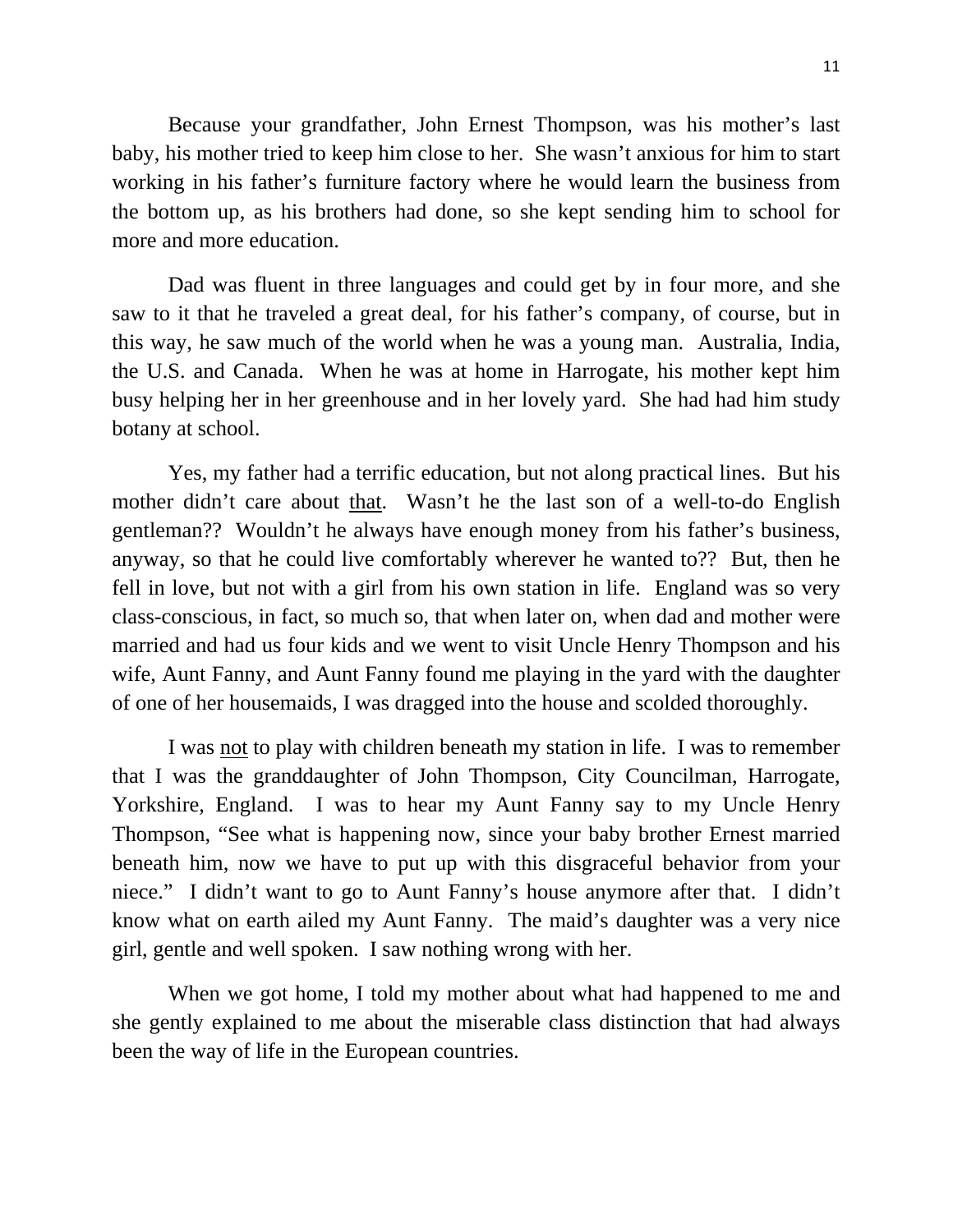None of it made sense to me. The English, the Irish, the Scotch and the Welsh, the Germans, the French and the Spanish with whom I had come into contact (while traveling with dad), these people knew all there was to know about careful breeding where their horses and dogs were concerned, so why were they so stupid about the human race where they should have used the greatest care?

No! Royalty had to marry royalty no matter what! And their stupidity has cost them plenty. As witness, the Czar of Russia, the Kaiser of Germany, the Spanish head of the House of Bourbon. His blood wouldn't coagulate and even a small scratch could cause them to bleed to death, but cousins had to marry cousins to keep the royalty intact. No matter if some of them didn't have sense enough to come in out of the rain.

Elizabeth, now on the throne of England, was accidentally lucky. Her father, Prince George, Duke of York, had been a frail child who stuttered badly and not even his mother, Queen Mary ever expected him to get anywhere near the throne, so George didn't have to undergo the rigorous training that is given one who will someday sit on the throne of England. So Prince George was even allowed to marry a Scotch commoner – anything to keep poor Prince George happy – but thus new blood was brought into the Royal Family and Elizabeth and Margaret, children of this union, benefitted by this new blood strain.

David, the Prince of Wales, who was next in line for the throne, disregarded the advise and council of his father, King George V, and went on his merry way seemingly determined to become the most world-famous playboy of all time.

David, the Prince of Wales, was a handsome young man and he spoke the most beautiful English that I ever heard in my life. All Britain was very proud of bonny Prince David, but it all came to a crashing halt in January 1936 when his father, King George V, died and the Prince of Wales became Edward VIII – King of England.

As the dashing Prince of Wales and during his multi-traveling about the world, the Prince had met and become involved with a twice divorced American woman, known as Mrs. Wallis Warfield Simpson, and now, as King Edward VIII, King of England, he was determined to marry Mrs. Wallis Warfield Simpson and make her Queen of England. In fact, the Archbishop of Canterbury, powerful head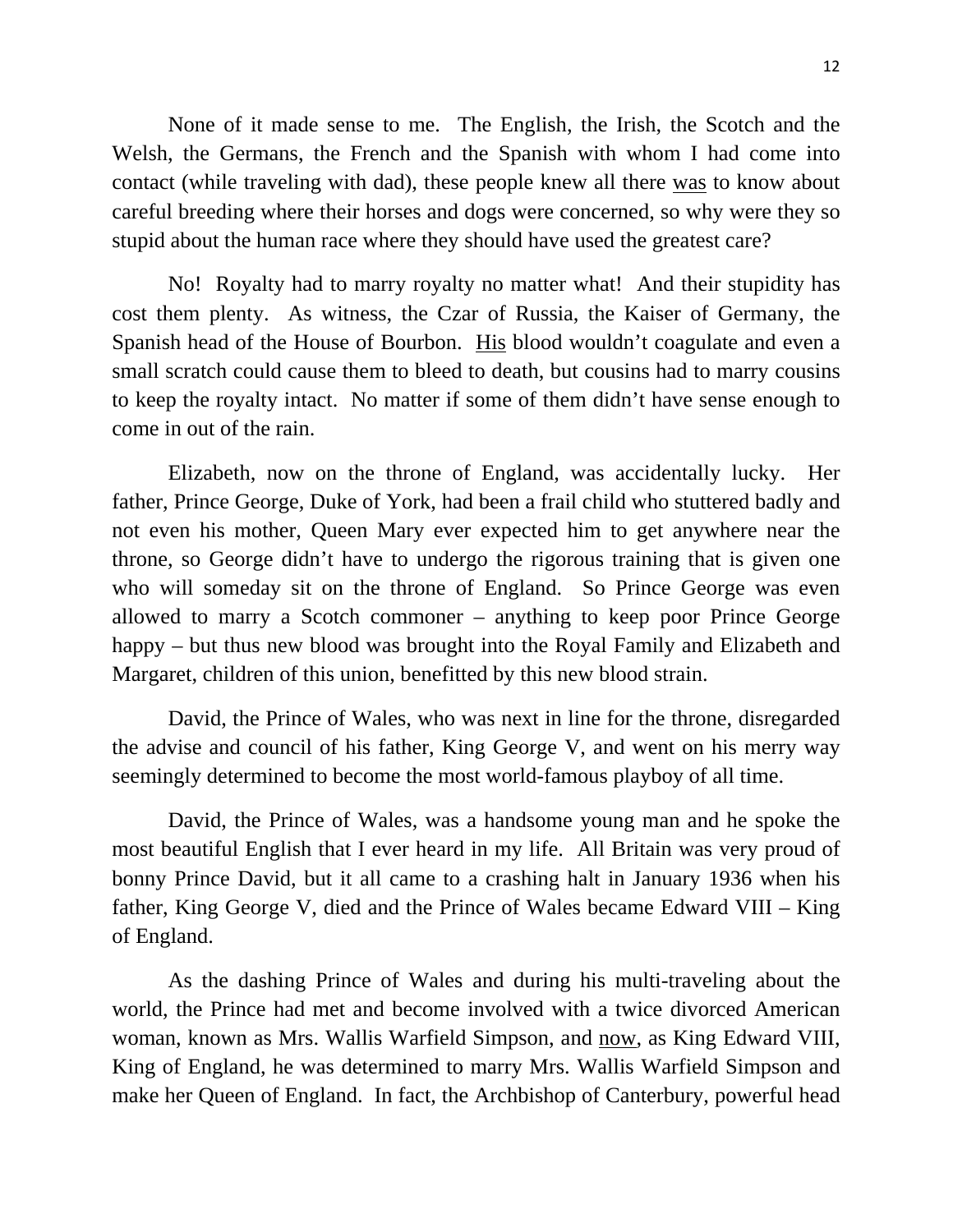of the Church of England, and who carried the responsibility of protecting the Church and the throne from just such an intrusion, could not possibly comply with King Edward VIII wishes. So, King Edward VIII abdicated in order to marry Mrs. Wallis Warfield Simpson, but Mrs. Wallis Warfield Simpson was barred from entering Britain, so after the abdication king, now David Windsor, married her, they went to live in one of the small outlying provinces. They also spent a good deal of time in Paris, France, in a rented house. All this was a tremendous shock to the dashing young man who, up till now, had had the world at his feet, and who had become King Edward VIII of all England. He soon showed the strain of his rash decision, but the die was cast. There was no turning back and though the Royal Family of Windsor loved him, he was an outcast the rest of his days.

All this unheard of confusion put George, the untrained and ailing Prince, on the throne of England, and to his credit, did an amazingly good job of it, too. His wife, who had been given the status of the Duchess of York, now became Queen Elizabeth I, and her firstborn, Elizabeth Alexandria Mary, now was in line for the throne of England. Elizabeth happily submitted to the training that would be necessary if she were to become Queen of England someday. On February 6, 1952, the always frail King George VI died and his daughter Elizabeth did become Queen Elizabeth II, Sovereign of all England.

I had studied history in the English schools and wondered by [sic] on earth this class distinction? The Royalty, the noblemen, the wealthy businessmen, the ordinary working class and the gutter-snipes of Liverpool and Shanghi each had to stay in their own place and stop and curtsy to the crowned heads whenever they would appear.

Thank God, my wonderful mother, who, yes, was born to the working class and who, though not educated to the extent my father was, (when she got out of school, she had to work for her living) and all that was open to her was being a housemaid or a housekeeper or a "nanny" (a woman who was smart enough and talented enough to become a Governess for the children of the wealthy) and that's what my mother became.

Jane Bosomworth, my mother, was a beautiful young woman, gentle, smart, in a quiet way, with the wisdom of the ages. She helped her little sister, my Aunt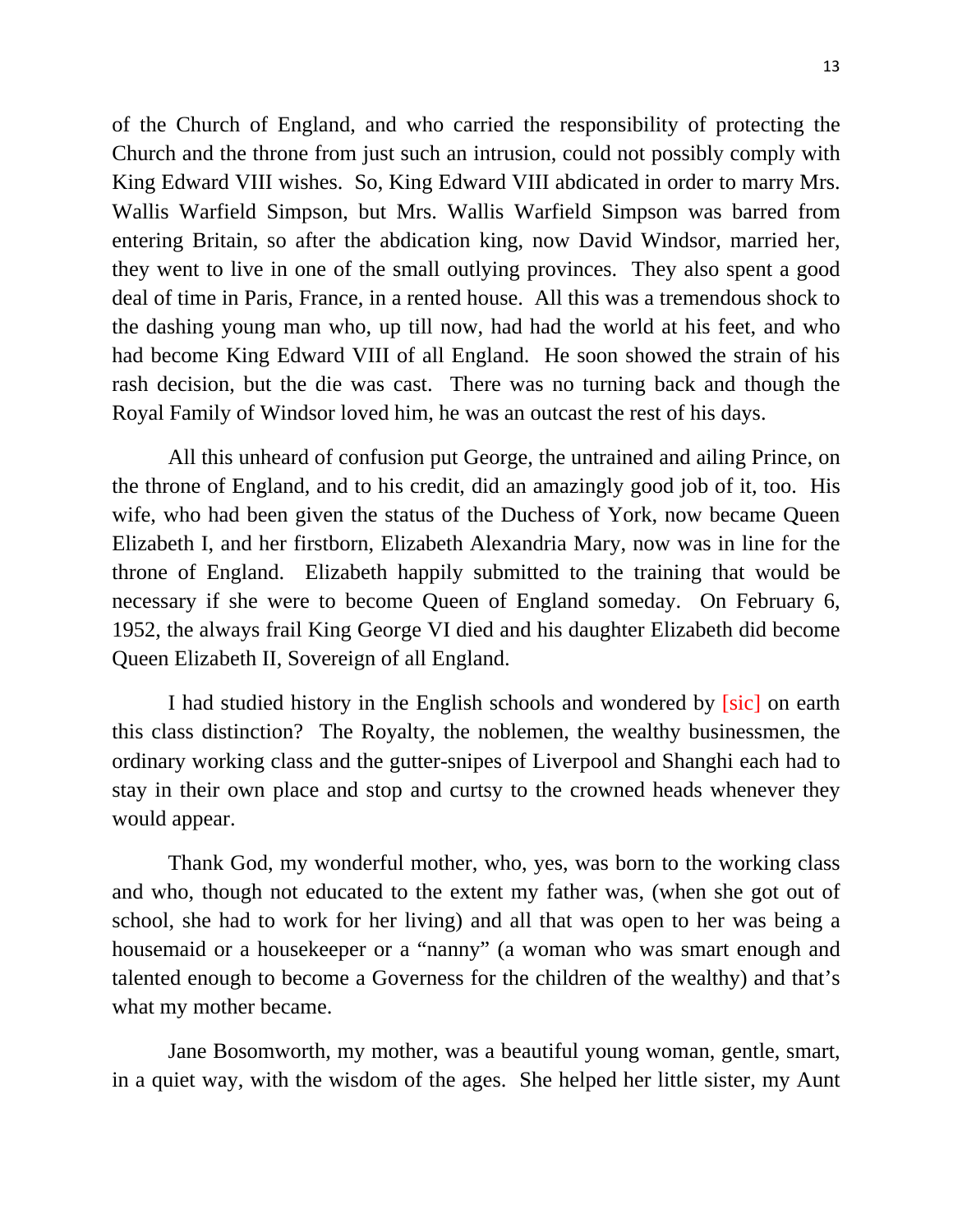Violet, to become a trained nurse and in so doing, learned the fundamentals of nursing herself. So it was easy for her (though she didn't have the degree to prove it) to become the most sought after mid-wife for miles around.

My mother often delivered babies before the doctor even got there. She brought your Aunt Lora Harmon Thompson (Harry's wife) safely through seven births and when your cousin, Joe Thompson, was born, he needed an incubator. Of course, Malta, Idaho, didn't have such a thing, so my mother made one and brought young Joe safely through those tricky first few weeks of his life when his little life hung on a very slender thread. My mother was loved and highly respected by all who knew her and certainly earned the title of "Mother Thompson."

When my father and mother married, they wanted to get away from Harrogate and the criticism that was heaped upon them for marrying out of their class. The rest of the Thompson family called father a spoiled brat who had always done just as he pleased. And now look what he had done, he had married a servant girl.

My father liked Canada. He had spent time in Quebec, Toronto, Montreal, and such places, so he and mother went to Canada, then into the United States.

They lived first in Independence, Ohio, where your uncle Harry (J. Henry) Thompson was born. In a couple of years, their little daughter, Caroline, was born. Caroline lived only a few weeks. After that, dad went to work for Standard Oil Co. and he bought a home in Cleveland, Ohio, where I was born.

Dad and mother traveled down the east coast and spent some time in Florida where mother had a darky "mammy" to help her. This mammy loved my mother and couldn't do enough for her.

When I was only two, my father's mother, Caroline Knapton Thompson, got very sick and though she had all of her other children around her (except her son Edward who had been banished to Australia because he was an alcoholic.) She could not be pacified. She cried constantly for her baby (my father). So, dad sold his home in Cleveland, Ohio, gave up his job with Standard Oil Co., bundled up his family and went back to Harrogate, Yorkshire, England.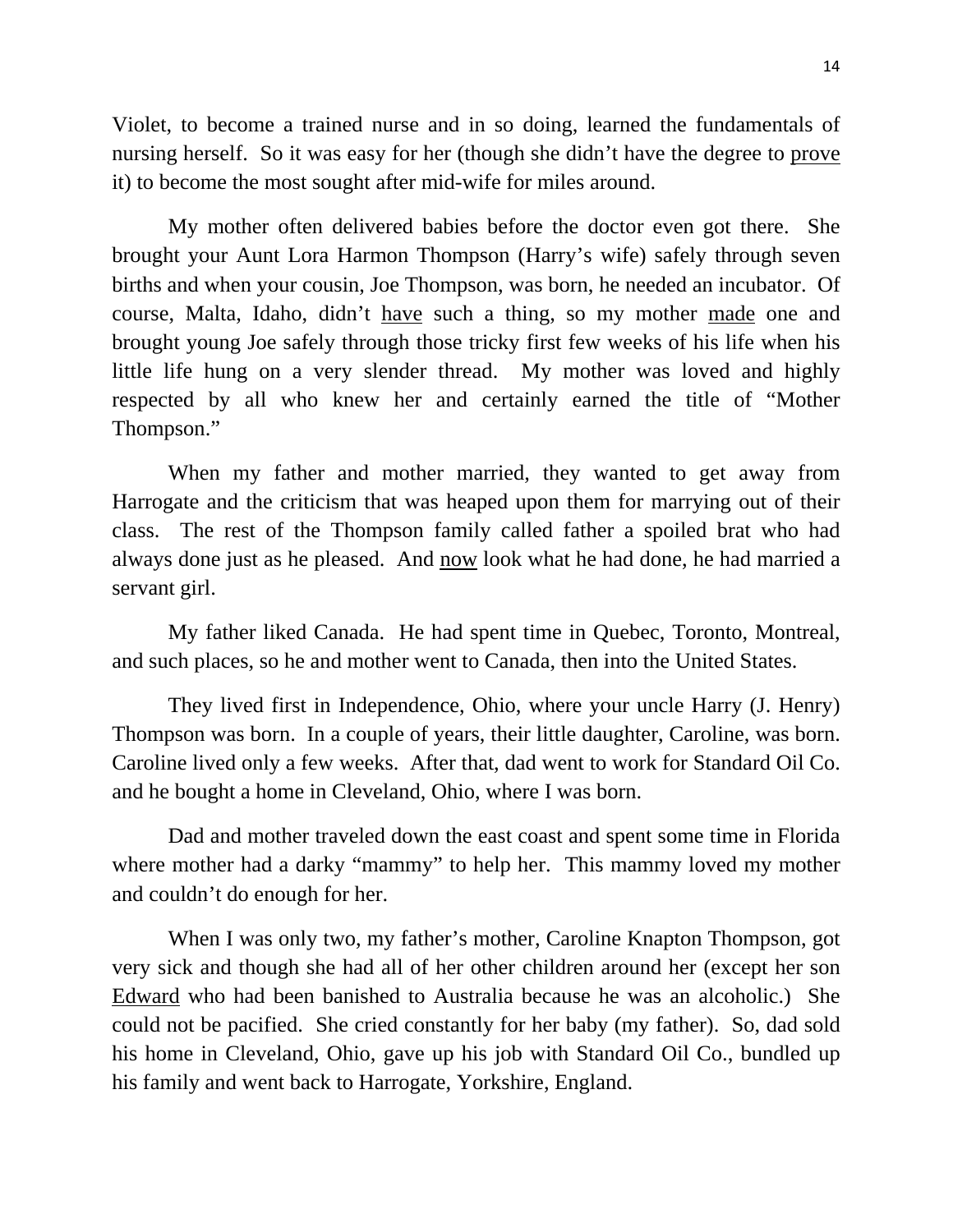It took two years for his mother to regain her health, and in that time, dad and mother had established their home in Borrowby [see "Barrowby" note under Jennie L Thompson], the village in which my mother was born. There, in that quaint little English village, your mother was born and two years later, in the same village, your uncle Edward Alva (Ted) Thompson was born, and dad and mother were settling down to spend the rest of their lives in England.

Harry, your mother, and I were all in school and doing alright being raised like any normal English kids of a good family. "Harry," who was older than the rest of us, was a bookworm. In the evenings, dad would get all of us around the fireplace in the family room where we lived. (No English child was allowed in the parlor until he or she had learned proper manners.) Dad was very strict about that. He insisted that we grow up to be English ladies and gentlemen of the first water.

Our lovely mother would sit in her rocker by the fire, and gently rock "Ted" and softly sing hymns to him to keep him content while Harry read out loud from the Holy Bible. (Harry had read the Bible through twice by the time he was twelve years old.) Your mother and I fought sleep cause we couldn't understand half of what Harry was reading. It seemed full of be-gots and things that we couldn't figure out.

Following are some of the songs that our good mother sang to Ted as she rocked to the rhythm of the songs that we all loved to hear her sing with her lovely contralto voice.

I

 All things bright and beautiful All creatures great or small All things wise and wonderful The Lord God made them all. Amen.

II

 My kitty's gone out of her basket My kitty has gone up a tree Oh, who will climb up in the branches And bring back my kitty to me.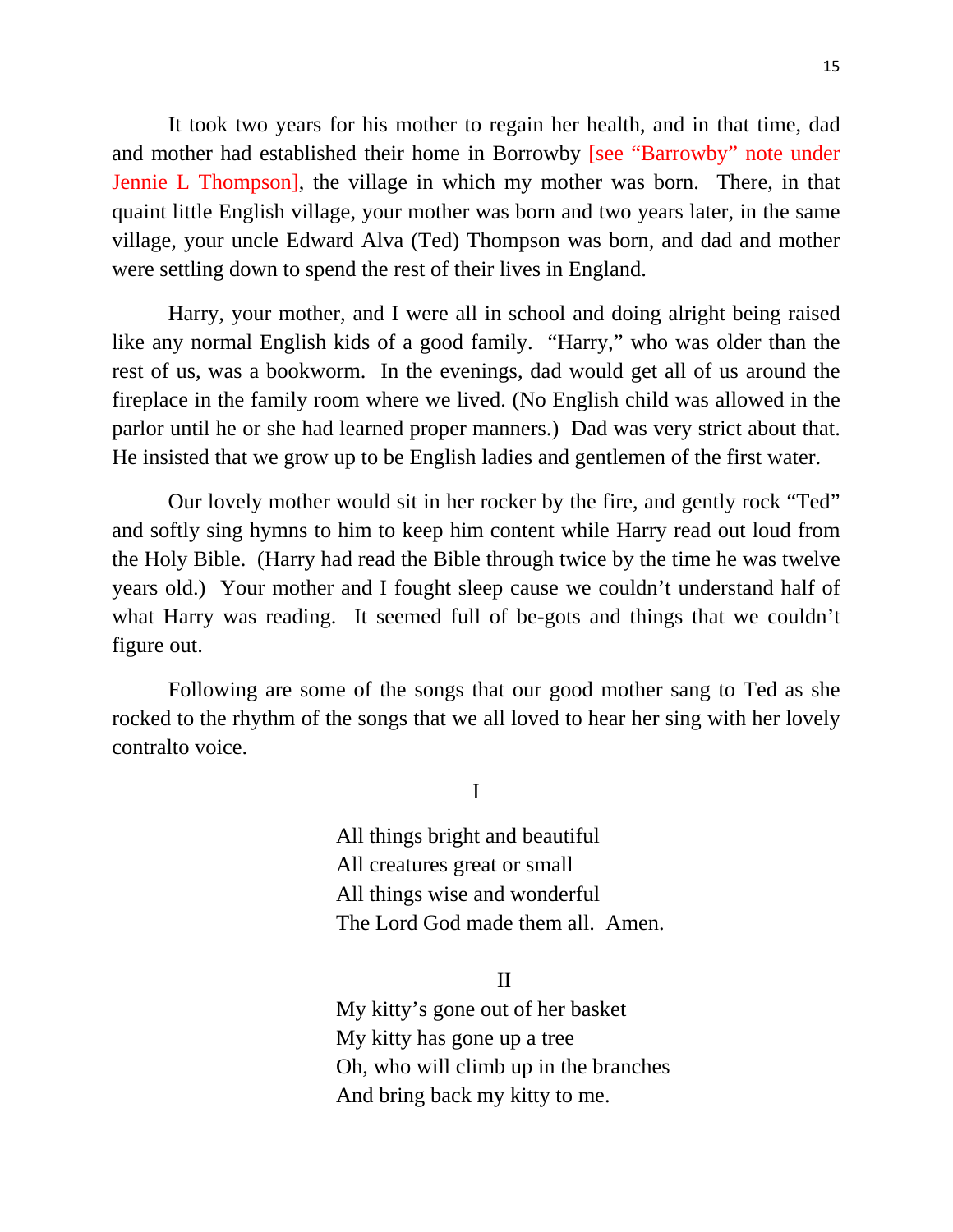Bring back, bring back Oh, bring back my kitty to me, to me – Oh, bring back my kitty to me.

 The dog that lives down by the river The dog with the very loud bark Has frightened my kitty so dreadful She's crying up yonder now hark – Bring back, bring back Oh, bring back my kitty to me, to me – Bring back, bring back Oh, bring back my kitty to me.

## III

Page 20 – The old English Hymn Book

This same hymn was played by the military band the full length of the funeral march for Pres. Jack Kennedy on November 1963, when they marched from the Rotunda to the Catholic Cathedral where Pres. Jack Kennedy's funeral service was held.

> Now the day is over Night is drawing nigh Shadows of the evening Steal across the sky.

 Give to little children Visions bright of Thee Guard the sailors tossing On the deep blue sea.

 Jesus, give the weary Calm and sweet repose With Thy tenderest blessings May our eyelids close. Amen.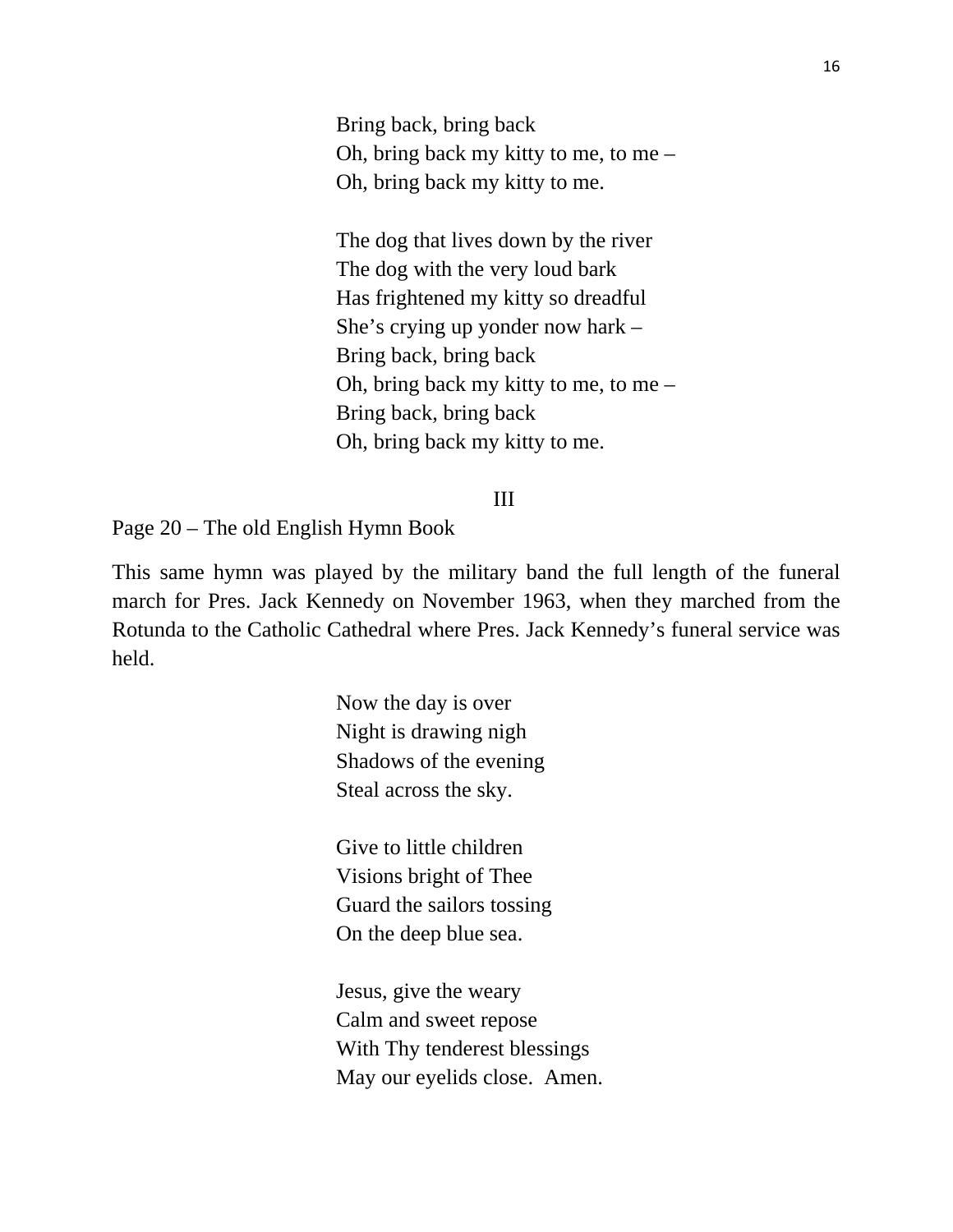Dad had a time limit on just how long Harry read aloud each evening, and I'm afraid that your mother and I were too busy watching the clock to get much of anything else. We were always glad when it was time for evening prayers and then off to bed.

Harry and Ted shared a double-bed in the middle bedroom upstairs. Your mom and I shared a double-bed in the big bedroom on the right end of the house where our dad and mother had their double-bed, too. The guest room was to the right of the stairs overlooking dad and mother's beautiful garden with it's Green Gage plum tree right outside our front door.

Dad had built a big greenhouse on the lower end of the garden and here he grew all kinds of beautiful flowering plants. Here, he also started his vegetable plants with he later set out in the garden. He kept mother supplied with the finest and freshest of vegetables for our table.

Dad was the smallest of his mother's boys. He did manage to escape the boy's clothing department but that's about all. His hands and feet were small, too, and he did a lot of exercises and kept his body always neat and trim.

Dad's eyes were steel blue and sharp (Grace says gray). His hair was dark and he was always looking for the brighter side of life. A good joke always tickled him, but they had to be clean jokes. He had no tolerance for anything that was at all risqué. Dad definitely was an English gentleman, highly respected by all who knew him.

Mother was on the small side, too, a bit shorter than dad. Her waist measure was 22 inches after she had had six children. Mother's hair was dark (Grace says black) and her eyes were dark (Grace says brown), too. Everyone said she was beautiful inside and out. My mother was a very good woman – gentle, sweet and kind and always ready to help anyone in need.

As we, mother's children, grew up in Borrowby, Harry began to get tall and leggy, and I, though a few years younger, was headed in that direction, too. Dad, not being a big man, looked at both of us in amazement.

Dad used to back me up against the door frame into our family room from our front door entry and would put a ruler on top of my head to the door frame and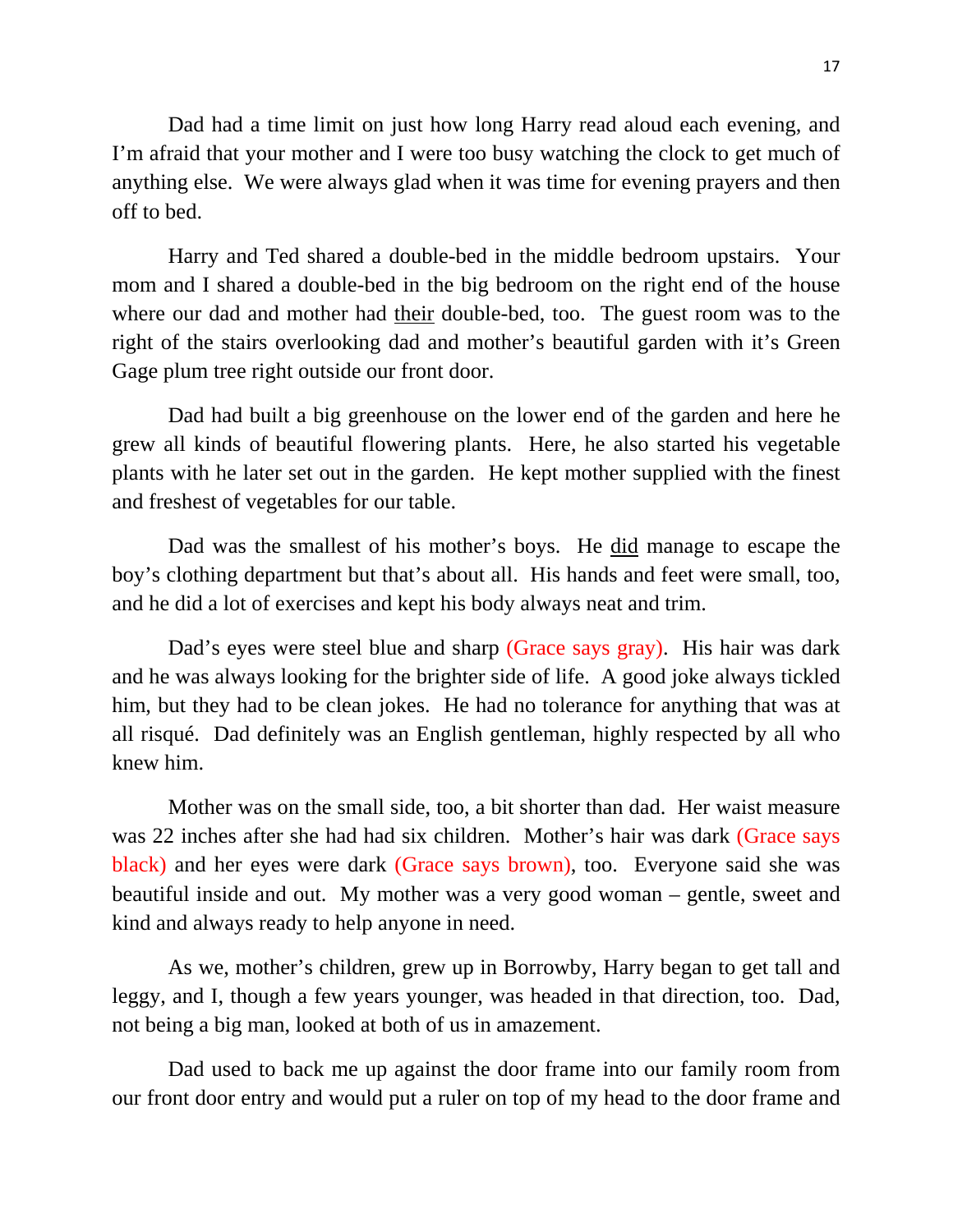then would cut a niche in the hardwood door frame to mark my height. Those cut marks are still there to mark my progress up the door frame. Then, dad would look over at mother, who was usually in her rocker across the room by the fireplace, rocking gently as she knit some sox or mittens or mufflers or some such thing. (My mother had done the knitting for all of her mother's family – socks, mittens, caps, mufflers, whatever, form the time she was twelve years old.)

Mother used steel needles. They went so fast that you couldn't see the needles, only the flash. She seldom even looked at what she was knitting, unless perhaps a glance, now and then, when she turned a heel in a sock, or something like that.

Dad would look at the niche he had just cut to show my constantly increasing height, then, he would look over at mother and say, "Mrs. Thompson, are you quite sure you have been discreet?" Mother would just smile and go right on with her rocking and knitting.

I can still see the copper tea kettle that hung on the swivel-hook at the fireplace. It was always steaming away. (Dad banked the fire with coke.) When mother wanted to stop for a cup of tea to refresh herself, she would simply swing the tea kettle over the fire (the tea water had to be boiling or the tea was no good) then, enjoy her tea and then go back to household tasks, or her knitting, or whatever. Mother gave that copper tea kettle to me many years ago. She said that she never wanted to see it again.

Giving up her tea after she joined the L.D.S. Church was very difficult for an English lady, but my mother was determined to follow the advise and council of the church authorities and live up to the requirements of the Word of Wisdom. This was very hard for her and she prayed and prayed for help. The good Lord heard her prayers and helped her.

One night, mother went to bed as usual, but this particular night was going to be anything but usual. She had what was much stronger than just a dream – and the experience was to last her her lifetime.

It seems that in her dream she had died and was on her way to heaven. As she walked, she came to the Pearly Gates. There standing by the Gates was good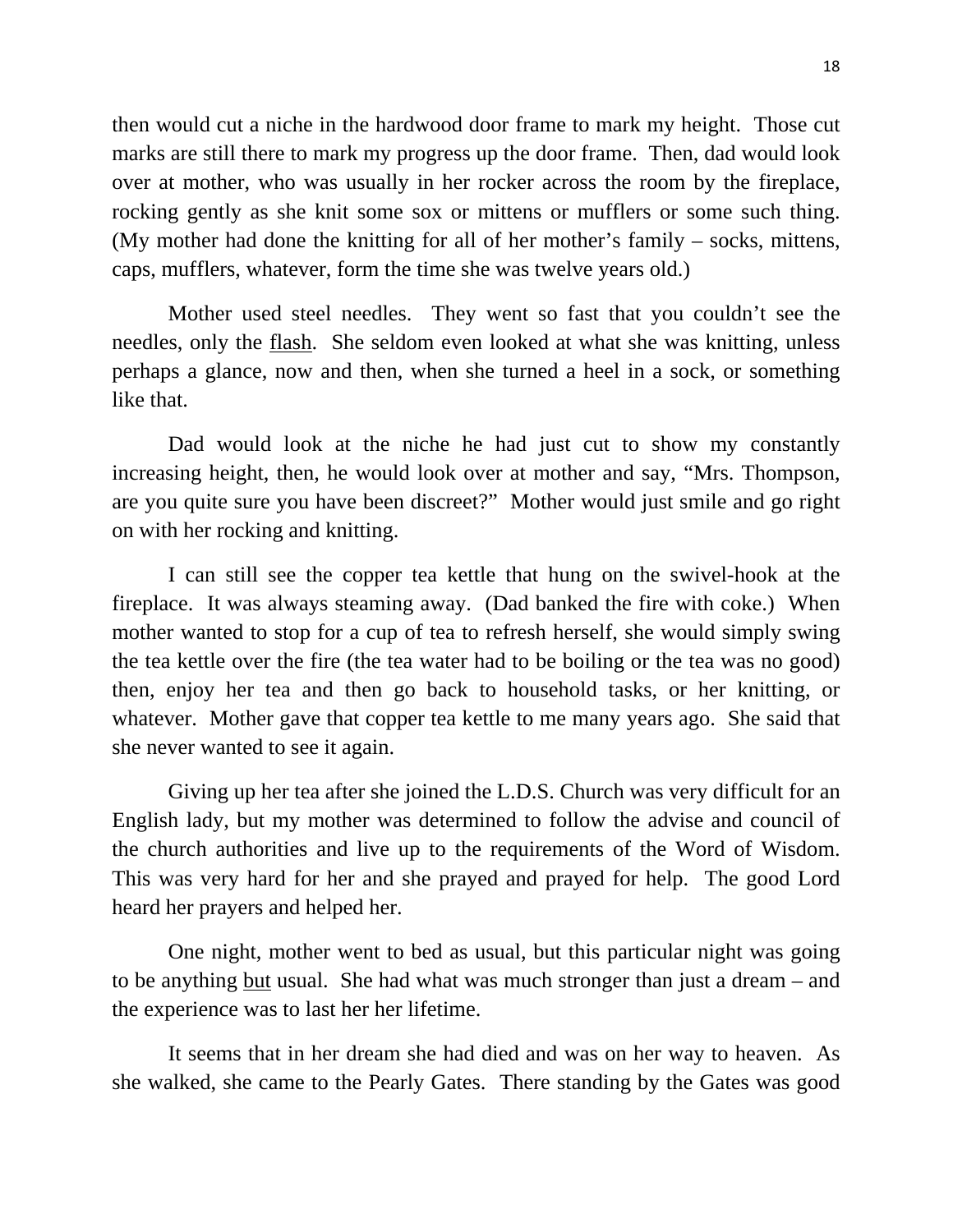St. Peter. He greeted her kindly and they visited like old friends for quite a while. It seems there was a breeze blowing and the folds of her long skirt were rippling gently against her body. Now, with their visit about over, good St. Peter smiled at my mother, and said, "Jane, now that you are ready to enter the Pearly Gates, don't you think it would be a good idea to leave the Tea Pot out here with me."

My gentle mother was shocked and amazed. How could St. Peter possibly know her precious tea pot was hidden in the folds of her long skirt on the side away from him?

Mother woke up with a start, got out of bed and stared at that copper tea kettle, the one that had boiled all the water for her tea through the years. Mother was so relieved to know that it was only a dream, that she grabbed that tea kettle, and outdoors she went with it and threw it clear across the yeard [sic], breaking the spout off. That's the way I have her tea kettle today with it's spout dangling. From that day on, she never drank tea again. It was all over with, and that was a very happy testimony that she bore the next Fast Sunday, believe me. The good Lord had heard her prayer and had answered it.

Now let me go back to Borrowby to tell you about the two missionaries from Salt Lake City, Utah, U.S.A., who started it all. An Elder Fred Davis and his companion called at our home in Borrowby (though heaven only knows how they ever found that quaint little English village in Yorkshire, England). My father, who was a devotedly religious man, listened to their message and invited them back. Each time they came to our home and explained their gospel to my father, he became more and more interested and told our mother, "What they (the missionaries) say makes sense and they seem able to back up everything they say be the Holy Scriptures themselves." Our mother, who already loved and respected and honored her husband, was happy to listen to the missionaries, too. She could see, too, that there was something more to the Holy Scriptures than the understanding of it that she had been taught. She, too, loved the Lord and was glad that the missionaries had been guided to her home to bring the restored Gospel to her and her family.

Dad and mother put in a lot of time and study and prayer into their investigation of the L.D.S. Church of Salt Lake City, Utah, U.S.A. They knew that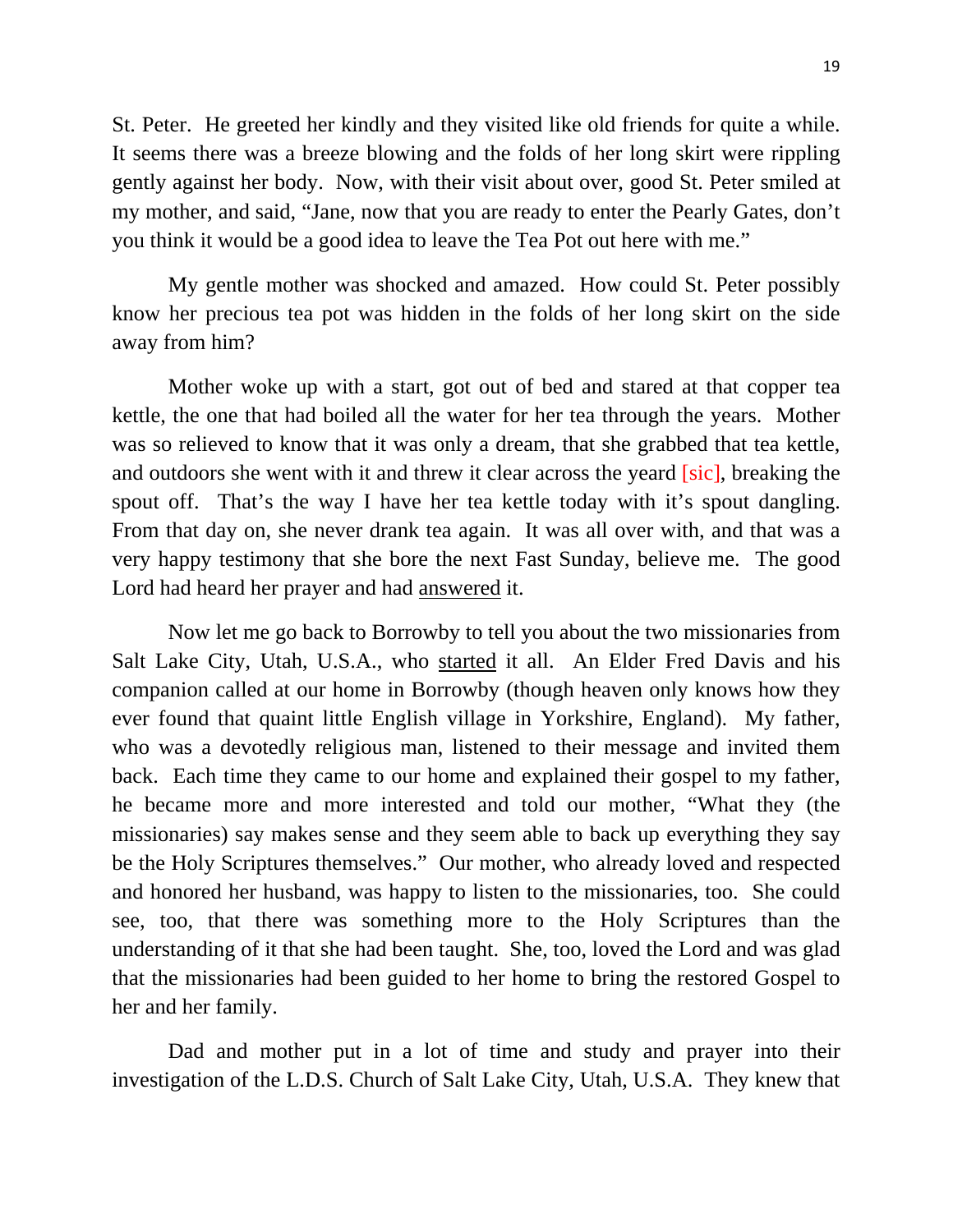it would be a tremendous undertaking to sell out their home and their comfortable way of life in England, pack up four children and head for the Woolly West of the U.S.A. where we believed that there were hostile Indians hiding behind every bunch of sagebrush.

Dad was humbly grateful that our all wise and merciful Heavenly Father had sent the missionaries to his home to bring the restored Gospel of Jesus Christ to him and his family. He and mother journeyed to Bradford, England, where they, Harry and I were baptized by immersion into the Church of Jesus Christ of Latterday Saints.

Now, dad and mother concentrated on selling their home in Borrowby, giving up all those precious things that had made their home comfortable and complete, and getting themselves and their family ready for the stupendous task of making their way to the headquarters of the L.D.S. Church in Salt Lake City, Utah, U.S.A.

It was bad enough for dad, but it was terrible for our gentle mother, who had to pull up her "roots," leave the security of her loved home and all those near and dear to her, to ready her four children for such an unheard of pilgrimage as she was asked to undertake, and all the while, hearing the jeers and cat calls of both sides of the family.

The Thompsons figured that this was just another, but a fantastic notion that the spoiled brat had dreamed up, and mother's people just shrugged it off with "They're crazy."

Mother cried when she realized that her beloved Grandfather clock, which had been in the family a long time, would have to be left in England with the rest of her precious things. So, dad took me with him and we went to Harrogate where he asked his brothers to construct a special box in which the Grandfather's [sic] Clock could safely make the trip to Salt Lake City, Utah, U.S.A.

The special box was constructed and delivered to my mother at Borrowby. Mother put a featherbed (these were prevalent all over Europe in those days) under the clock and another featherbed on top of it. Then, she stuffed in whatever of her other treasures that she could possibly crowd into that big box – her Blue Willow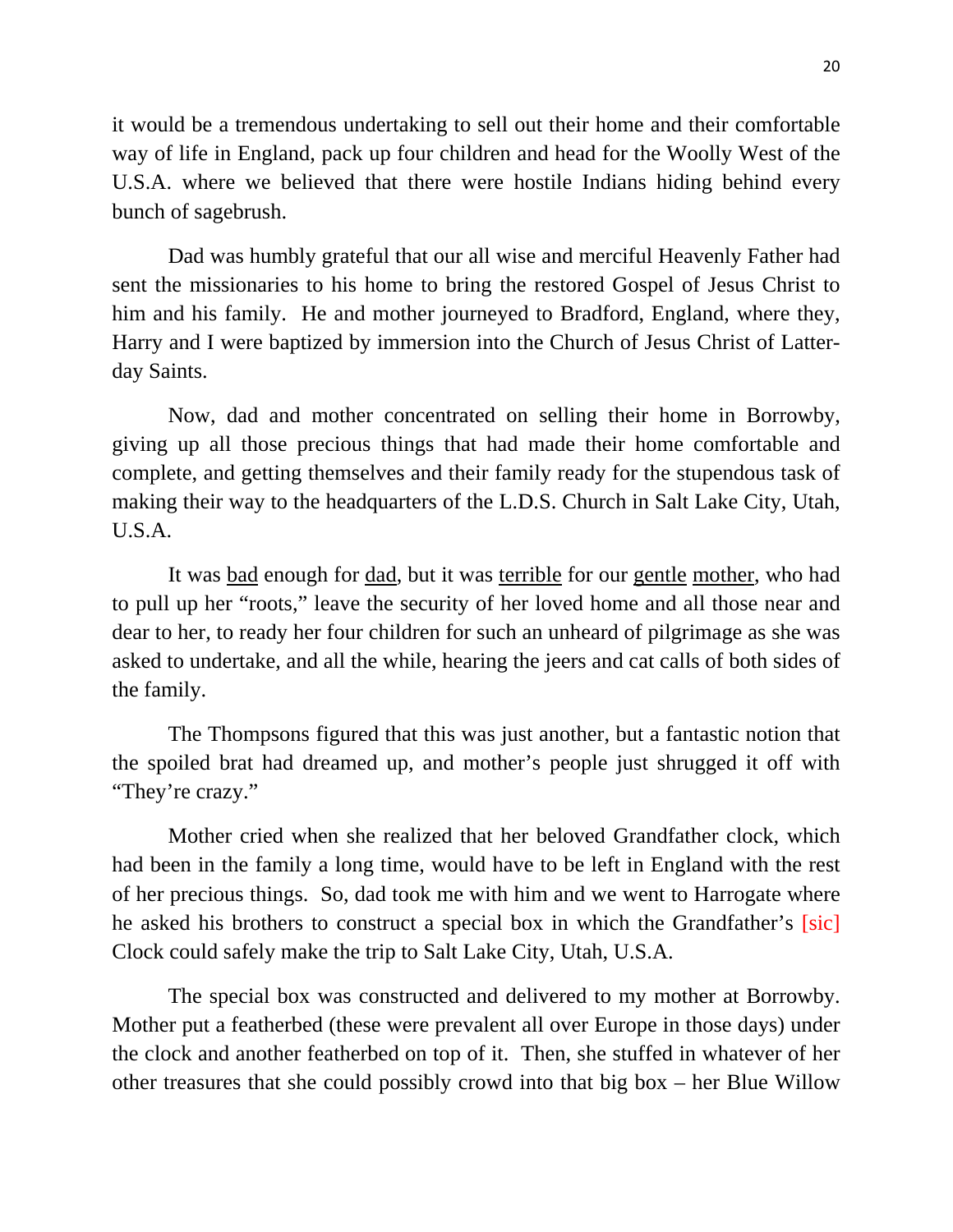dishes, her silver service and such. At least, she would have a little something from "home" with her in the strange country into which she was going.

I will never forget my mother's stricken face when she saw the big box being unloaded from the ship – the twin screw steamer, "Zeeland" of the White Star Line. One corner of the big box was broken open and mother's silver spoons, forks, and knives were sliding out onto the dock. They wouldn't let her pick them up because she couldn't prove that they were her's [sic], so she had to walk away and leave them laying there.

It seemed an awfully long way from the ship to Salt Lake City, Utah, but finally we did get there. Elder Fred Davis, at whose home in Murray City (suburb of S.L.C.) where we were to stay until dad could make provision for us, was there with his lovely wife Maude to greet us and to welcome us to this strange and vast country.

Sister Maude Davis was a very kind and gentle person. She and mother had much in common, though Sister Davis had been born into a wealthy American family, but in the U.S.A., there was no class distinction and a man was measured strictly by his own merit. Here my gentle mother rated high in her own right, not just because she was the wife of a highly educated English gentleman, but because she was a real English lady.

It used to amuse me whenever dad, with his beautiful English flourished hand-writing, would be writing an article or maybe a letter and would run into a word that confused him, he would have to ask mother, "Would you mind to spell it correctly for me?" Mother would smile gently and oblige. She was a top speller, but she didn't rub it in. She just quietly spelled the word for dad, happy to be of that small service to the man she not only loved, but held in highest esteem.

Sister Maude McMillan Davis, Elder Fred Davis' wife, was the daughter of Brother and Sister McMillan who owned a beautiful farm home not too far from Elder Fred Davis' home. Sister Maude's parents used to invite all of us, the Fred Davis Family and us, too (The John Ernest Thompson family) up to their beautiful home on the hill for dinner and to enjoy the evening visiting.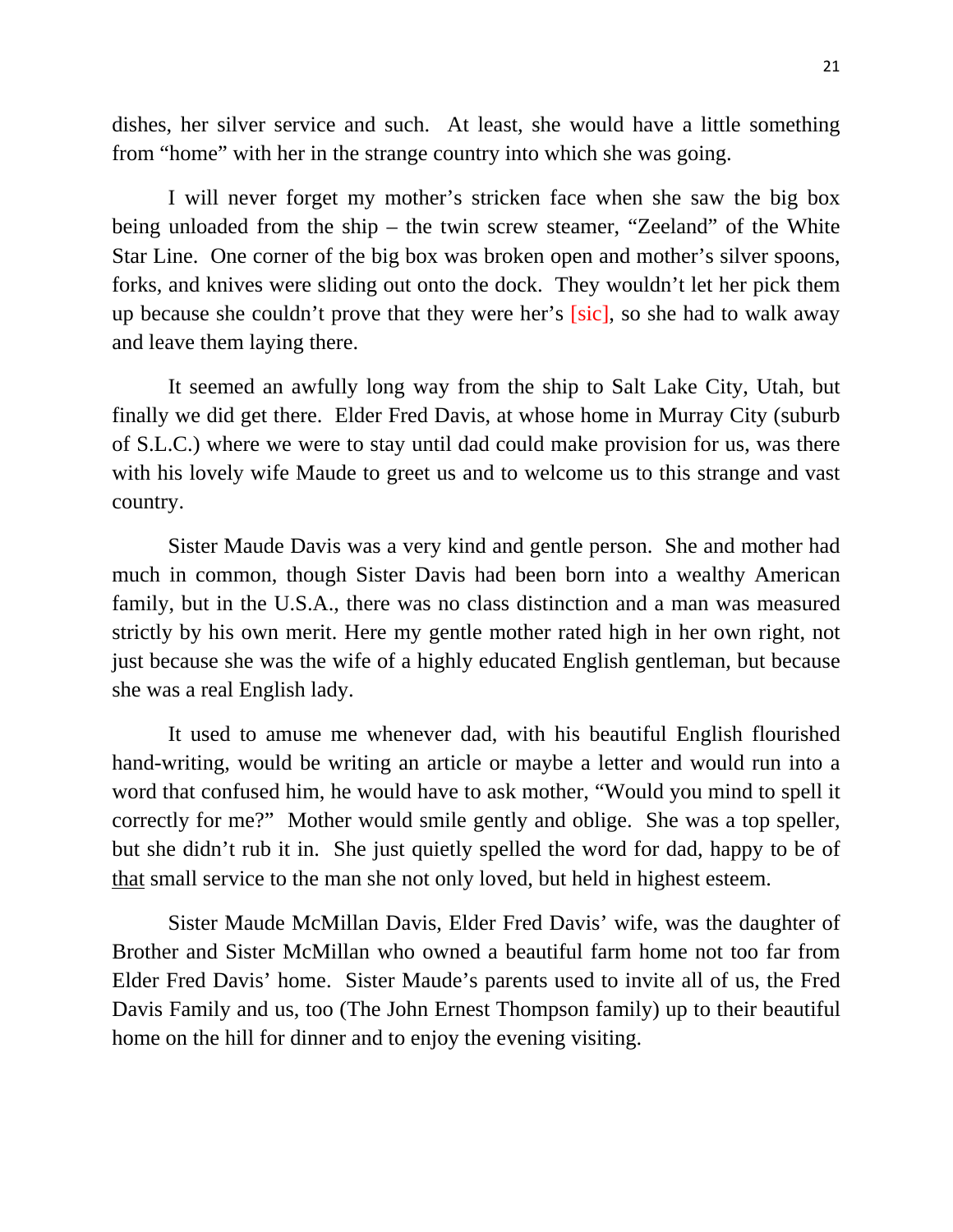Sister McMillan loved to listen to our clipped English speech, and she said that she had never seen such well-behaved children as we were and we could feel proud that dad's strict training methods were paying off.

It was always a distinct joy to go to Sister McMillan's home for dinner. Not only was the food superb and her dining room big and roomy, but Sister McMillan was a marvelous hostess. She could make you feel that you had done a favor for her in coming, and then, too, she had a live-in housekeeper to help her run that big house on the hill.

What a difference – Sister Smith, the housekeeper who was a widow and also a Mormon, loved Sister McMillan and couldn't do enough to help her. In other words, they really were like sisters, not like mistress and servant as we had gotten used to in England. The L.D.S. Church taught us that we are all brothers and sisters under God and should treat each other as such.

Sister Smith chose to eat in the kitchen whenever Sister McMillan had a house full at dinner so that she could keep things running smoothly, but Sister Smith joined us after dinner like one of the family, not like this "yes, Mum" bit that we knew in Merry Old England. What a difference, and my lovely mother was accepted and loved on her own merit, not because of my father.

Sister McMillan's big round dining table that comfortably seated all of us (Elder Davis and his wife had three children) also was built with a big round "lazy Susan" in the middle of it on which the food was placed. The lazy Susan had a smart little metal edge around it like a little two-inch polished copper fence, so that the food couldn't slip off it onto the table as the lazy Susan slowly turned. It left plenty of room for the plates and things on the table itself. The lazy Susan turned silently and you were expected to serve yourself. So, you can see why we loved to go to Sister Maude Davis' mother's home for dinner.

After dinner, dad would play the piano and dad (tenor), mother (contralto), Harry (bass) and I (soprano) would sing whatever our good friends assembled there would like to hear. I got asked for many solos and was always happy to oblige. I had been singing solos since I was five years old, mostly in churches where dad played the organ. At that time, dad would stand me up on something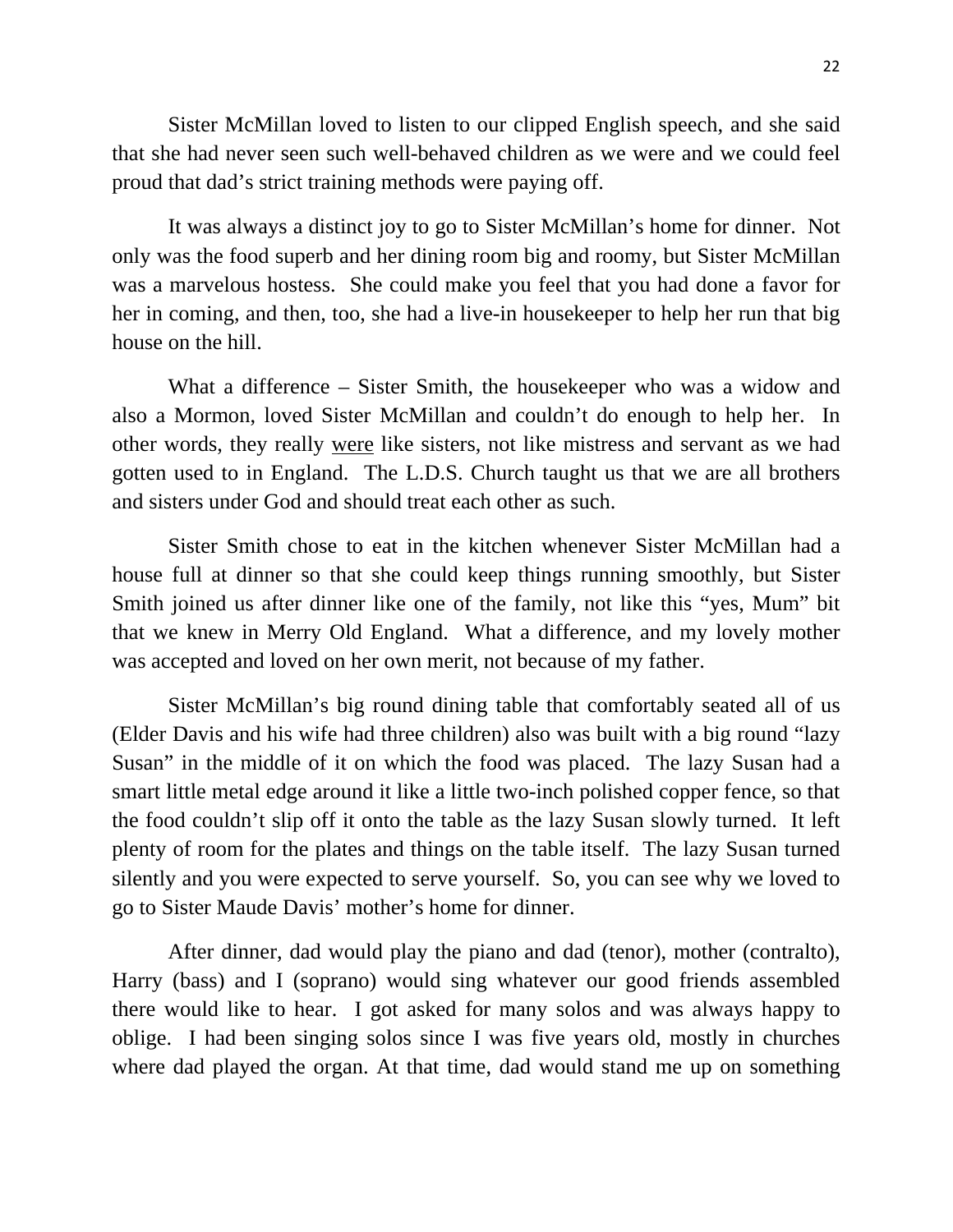that was high enough so that the people in the church could easily see me and hear me, too. I never knew what stage-fright was.

One of my favorite songs (and still is) was "Lead Kindly Light" to the tune in the old English "Sanky," not the tune by John B. Dykes that is used today.

To answer your question; your mother, my little sister, Grace Emily Thompson, was a small, dainty and beautiful child, not a long-legged tomboy like me. She had a perfect oval face, beautiful dark brown eyes and lots of long golden curls that our mother used to brush around her finger every morning. Mother had to trim those long curls every once in a while, or when Grace sat down, she would be pulling her own hair.

Sometimes, our mother would leave Ted with her neighbor, Mrs. Isaac Binks, and would take Grace and me with her to visit her brother, my uncle Fred Bosomworth and his wife who lived at #10 Mornington Terrace, Harrogate, Yorkshire, England. She would take each of us by the hand as we walked down the street together. We would invariably see an artist who was busy painting whatever appealed to him, (artists were to be found on most any sidewalk in most any city in most any country in Europe) and when he would see my lovely little sister approaching him, he would ask my mother, "Please, mum, may I paint your beautiful child?"

Naturally, I assumed that he meant me. Wasn't I the oldest? Wasn't I the biggest? Didn't I come ahead of my little sister? But, no! It was my little sister that he wanted to get onto his canvas. He would measure her little face and go into ecstacies [sic] over her perfect oval features, her large limpid brown eyes and her long spun-golden curls. Of course, our mother, proud as punch, would allow him to paint a picture of my little sister Grace. One of these pictures we had hanging in our home in a beautiful oval golden frame, and we were all very proud of it.

When we got home from one of these jaunts, I would ask my mother, "How come? Why was it Grace that the artists always want to paint? Why not me? Our gentle mother would take me aside and tell me that the Lord gave each one of His children a special gift and each one of us had to develop that gift to the best of our ability, that though perhaps I didn't have the beauty that the good Lord had endowed my little sister with (the beauty that stopped artists in their tracks), he had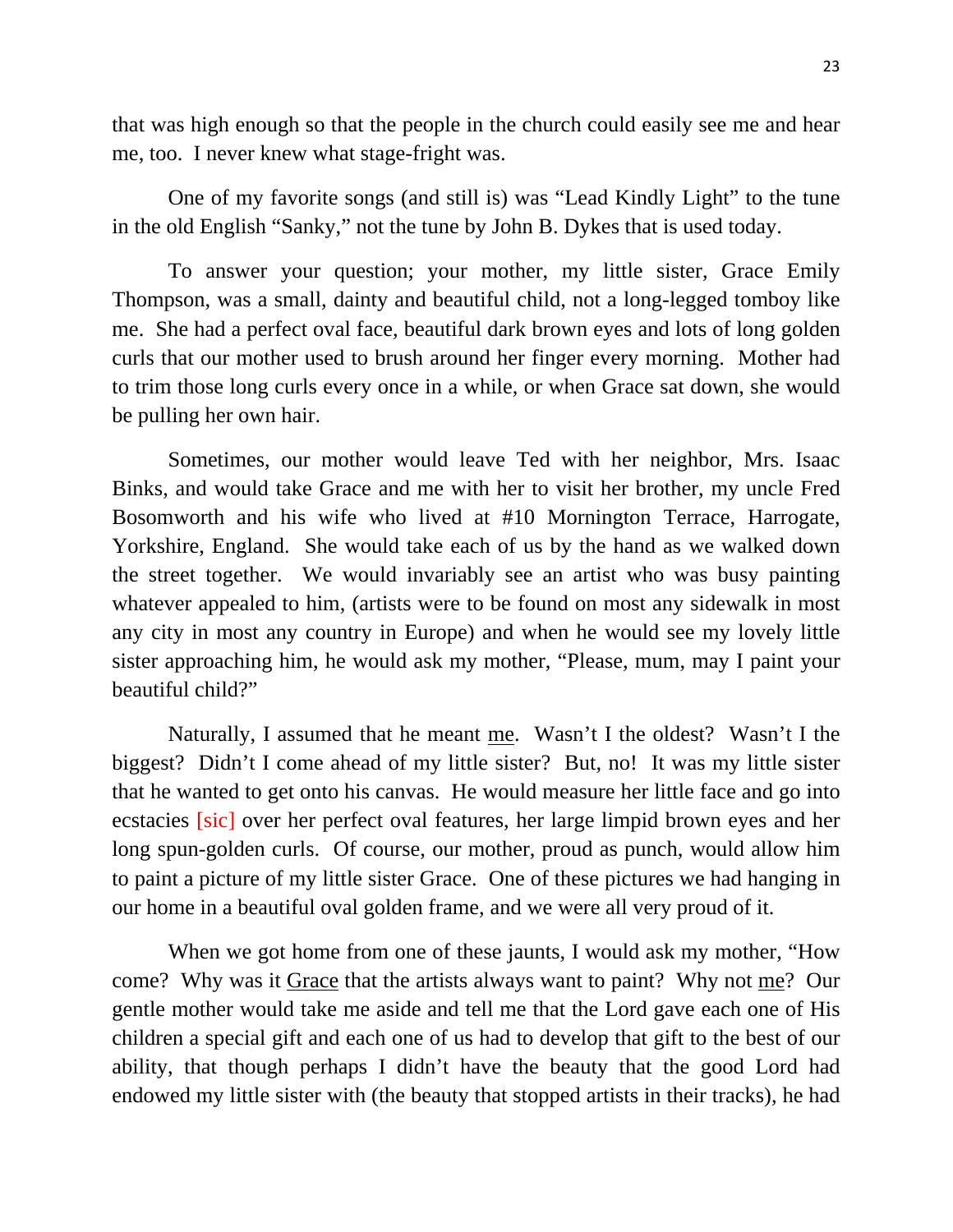given me other gifts. Even though I had long legs and long arms and a long neck and stringy hair that wasn't even pretty, He had put something into that long neck of mine that would bring joy to hundreds, yes, even thousands of people throughout my lifetime.

Mother suggested that I listen to dad and he would teach me the fundamentals of music and that Prof. Fenwick at school would help me all he could, too.

At school, Prof. Fenwick would pick me up and stand me on his desk in music class and say, "Sound your 'A,' please." I couldn't figure out what on earth ailed Prof. Fenwick – he had a piano, an organ, and even a pitch pipe. But, no! I was to sound my "A." Why in blazes didn't he have someone else sound their "A" once in a while? Why was it always me? And, why did he keep adding weights to my skinny chest and telling me to breathe deep "50 times, please" while I laid flat on my back?

In the "Old Country," you just didn't argue with a professor. You just did as you were told. He had the authority to take a stick to you, if you didn't.

Little did I realize that the good Lord had given me perfect positive pitch, something I was going to be very thankful for for the rest of my life. The breathing exercises that Prof. Fenwick had insisted upon had prepared me to not only be able to hold a note for a very long time, but also had provided me with amazing control over any musical phrase. I found myself at ease singing anything in the soprano range. High "C" was very easy for me. Yes, he, too, wanted my mother and dad to leave me in England so that he could be sure that my God-given voice could be developed properly. Prof. Fenwick was very apprehensive about that wild and wooly country into which we were headed.

A few small incidents concerning my mother's neighbor in Borrowby might be appropriate here. Mrs. Binks, her husband Isaac, and her one child, a grown son named Jacob, lived just around the corner from our home. It always bugged Mrs. Binks that my mother, in spite of the fact that she was raising four children, always managed to keep her home clean and tidy and good meals on the table on time. Somehow, Mrs. Binks, with only one child and him grown, couldn't seem to manage this. One morning, she came running over to our house all excited, about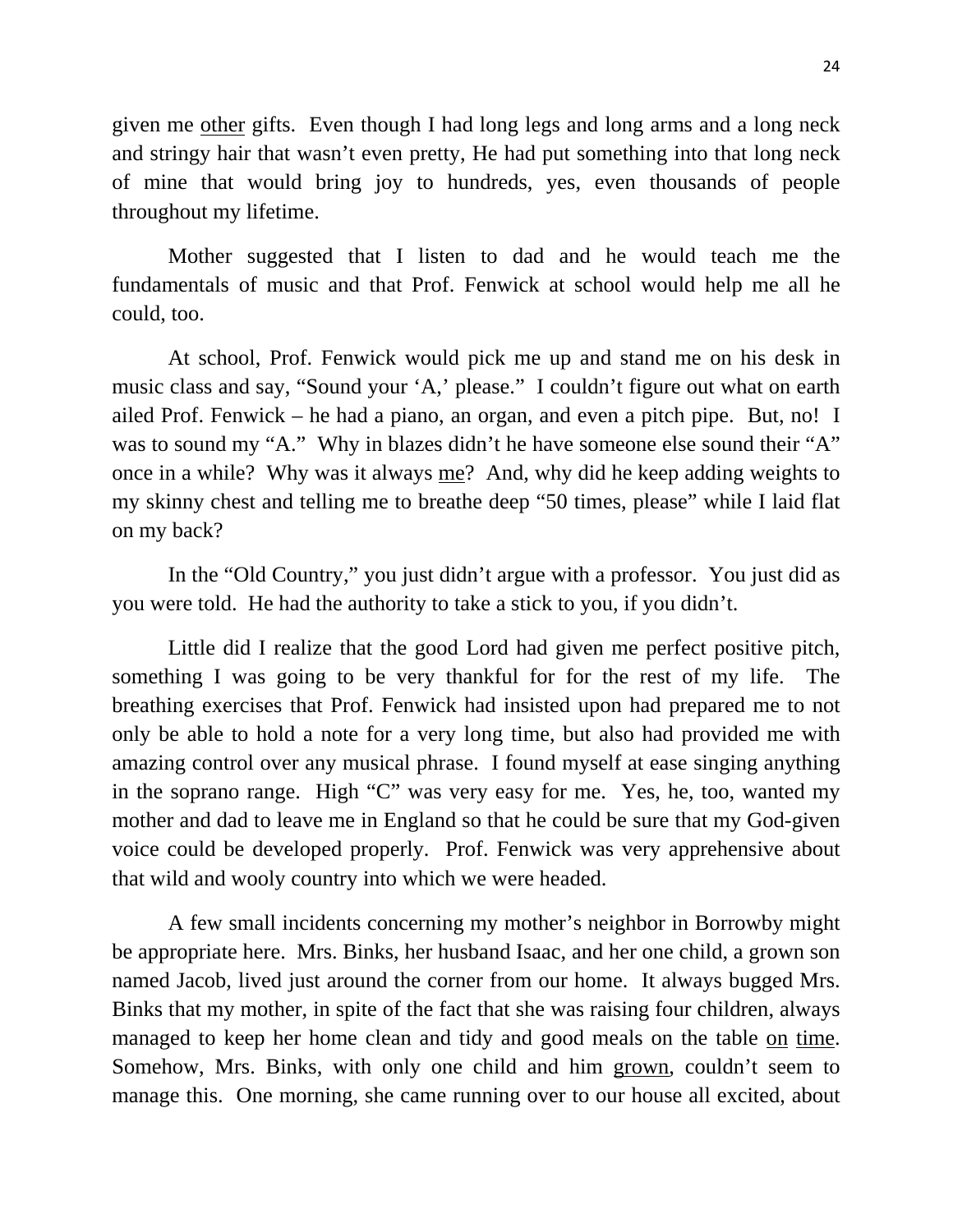out of breath, and almost yelled at me mother. "Aye! Janie, I got tha' bids (beds) all made and the pots (dishes) all washed before Isaac and Jacob got up." This had me licked. I just never could figure it out, but my gentle mother just smiled and said, "Good for you, Annie, that's just fine." Annie went on home happy in the knowledge that she had, at last, beat my mother at something.

Mrs. Binks was forever asking my mother if I could run on errands for her, and "run" was the right word, too. I never walked unless I had to. Mother had given me one gear and that was fast.

One day, after I had completed some such an errand for Mrs. Binks, she thanked me and gave me a little jam tart, then said, "Wait a minute. I'll put some sugar on it." I waited, then ran home to show the tart to my mother. Mother suggested that I eat it right away so that it wouldn't interfere with my dinner later on. I joyfully bit into the tart, but ran sputtering for the sink. Mrs. Binks had dipped her spoon into the wrong bowl and covered my little tart with salt.

Another time after I had run an errand for Mrs. Binks, Mrs. Binks gave me a cute little round berry pie. This time, my mother suggested that I use a spoon on it so that I wouldn't be so apt to spill berry juice on my clean white pinafore. The crust was hard and thick, not at all like my mother made, so I thought it must be the basin that she had made the little pie in. So, I scraped it out as clean as I could and then, ran back to Mrs. Bink's house, knocked on the door, When she opened the door, I handed the empty basin to her and said, "Please, ma'am, I have brought your basin back," and then I scooted right back home again. I had no thought of offending anyone, but I did wonder what my dad and mother were giggling about the rest of the evening.

A strange and unusual thing happened, years later, when dad and mother were living in Malta, Idaho, concerning Annie Binks. When Don, Sue and I were visiting mother and dad, I had brought some pretty little things along with me for mother. Among these things were some very lovely lacy handkerchiefs. Mother was delighted, and she kept looking at each one of them. She picked out the one that she thought was the loveliest of all and said to me, "Jen, why don't we write a letter to Annie Binks and send this loveliest hanky to her in the letter?" This we did, and in due time, we got a letter back from Borrowby that had been written by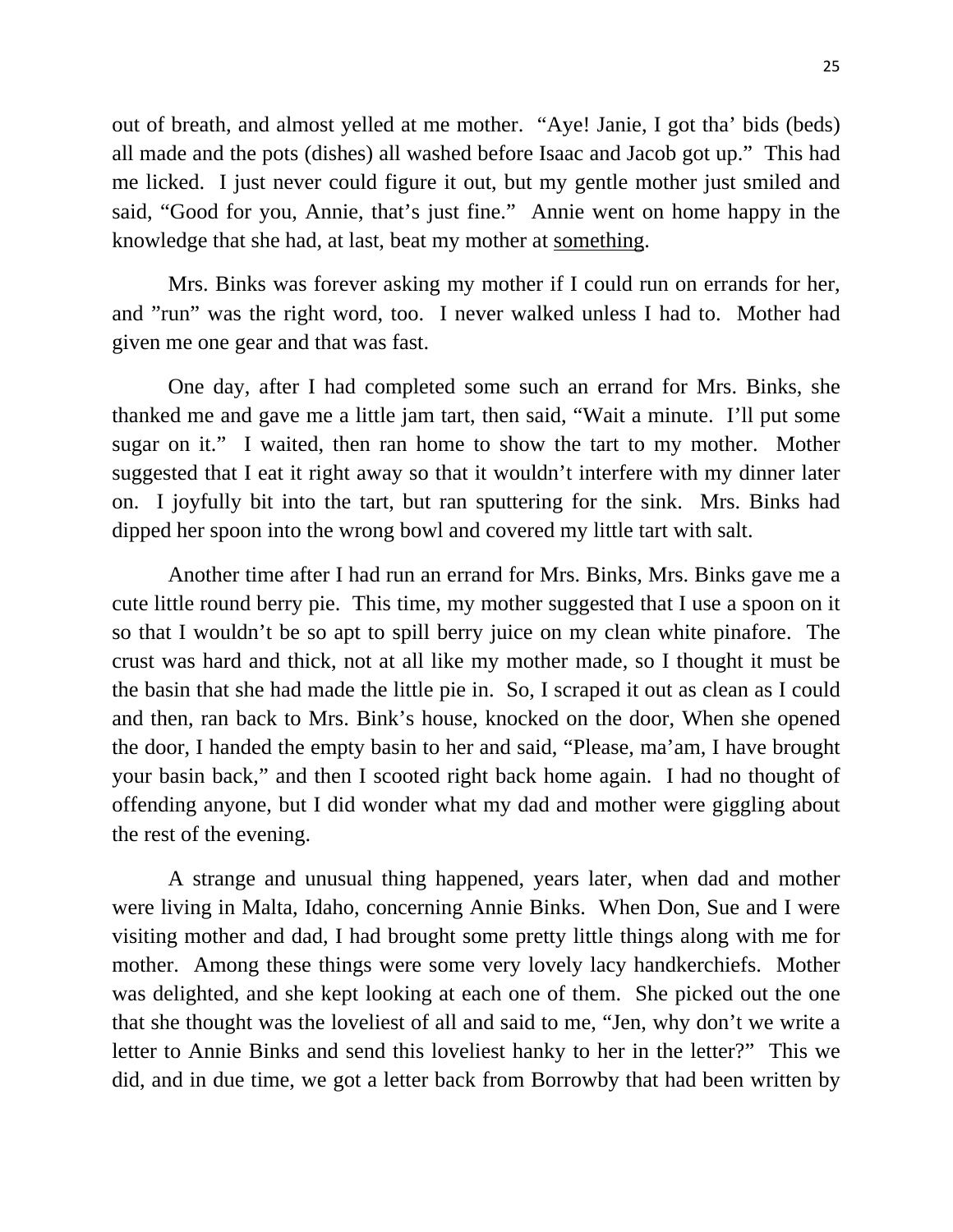Annie's daughter-in-law. She told us how very happy Annie was to hear from "Janie" and her daughter, "Jennie L." from America and that they had sent such a beautiful hanky all the way from American for her birthday.

Mother and I were really thrilled that we had sent that letter and the beautiful hanky, but we had no idea that mother's friend, Annie, was going to receive it on her birthday. That was a real joy for mother and me.

Now – getting back to our time of adjustment in the U.S.A. Dad, of course, was getting his monthly checks from his father's firm in Harrogate, England, and took his time about re-locating us. Dad's favorite passage of the Holy Scriptures was "Seek ye first the Kingdom of God and it's righteousness and all other things shall be added unto you." This dad firmly believed and sort of waited for the Lord to open up the way for him, and the good Lord did just that.

Dad, with all his fantastic education, was offered the job of custodian of the L.D.S. Church ward house in South Cottonwood, Murray City, Utah, in the country on the end of Vine Street amongst the dairy farms. Dad accepted this strange job, and Harry and I pitched in to help him. My job was to dust all those hard wooden, open-ended pews.

In England, each family had their own pew to sit in, but it had a little door or gate, often with the family name on it, so that no one, but no one, ever dared to desecrate that pew by entering it unless they were invited to do so.

No doubt "Old Leek Church" with it's four foot thick walls and out beyond Borrowby, but still within walking distance (we walked it many times) is still being used for religious services.

I always felt sorry for the poor fellow behind the organ whose job it was to pump, by hand, the air into that big organ so that the organist could get on with the music. Up and down, up and down went that pump handle and it made my back ache just watching him.

"Old Leek Church" had a big stone wall all around the burial field that surrounded the old church. The big iron gates at the front of the church were kept locked except when opened for services, but there was a stile *[turnstile?]* at each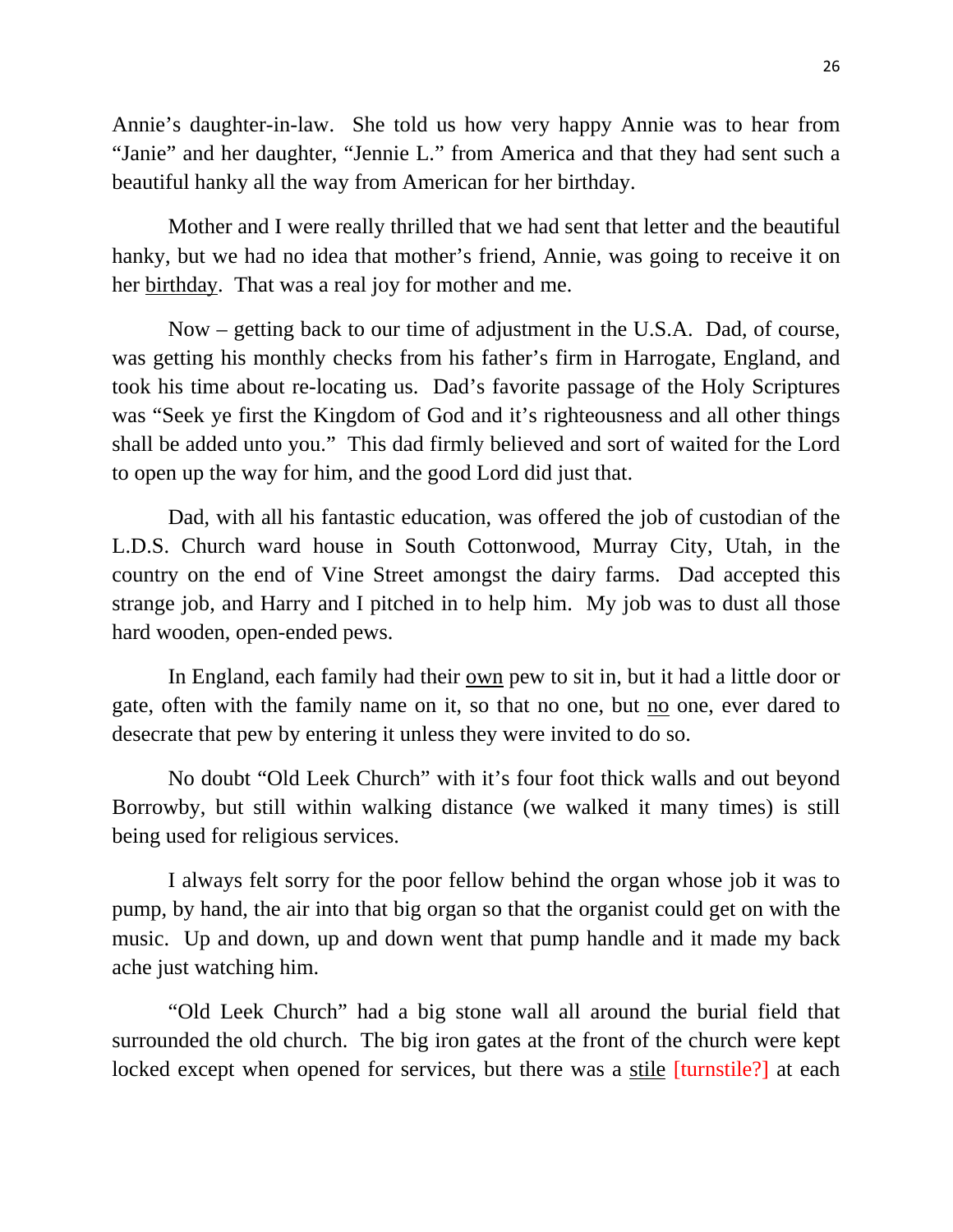corner of the rock wall so that those who wanted to get in to decorate the grave of a loved one could use the stile to get over the wall.

The thing that used to bug me about "Old Leek Church," that is, besides the parson's constant sermons about how we had better straighten up and fly right, or we would all go to hell and be consumed by fire and brimstone, was the ominous thud that I always seemed to activate, no matter how carefully I walked across those big double copper doors that were under the heavy carpet runner that was down the center aisle of "Old Leek Church." I knew that when some important dignitary of the church died, they would roll back that heavy carpet, open those big double doors, and take the V.I.P. down those wide stone steps to place his remains in the sepulcher below.

It was all a bit spooky, but try as I would, there was no way that I could get across those big double doors without hearing that ominous thud. We had to cross them to get to our pew which was close to the front of the church. The big doors were about halfway down the center isle [aisle].

I used to go with dad to "Old Leek Church" when dad would be going there to search the old church records for information concerning loved ones or friends. The big record books always amazed me. They were so big and so old that the pages were yellowed, but since the entries were made in long-hand and with India ink, they were quite legible, and dad had no trouble copying off what he was looking for.

It seems that now those big record books are no longer available for public handling. They now use the microfilm route and justly so. The big yellowed pages were already brittle years ago.

What a difference we encountered at the ward house in South Cottonwood, Murray City, Utah, U.S.A.

Nobody made a sound in the churches in England. Children were not even taken to church until they knew enough to behave themselves and keep very quiet and not annoy the parson or anyone else. Our first experience at attending church at South Cottonwood was a real bell-ringer. We thought we had gotten into the wrong building and had landed in a three-ring circus. The children were yelling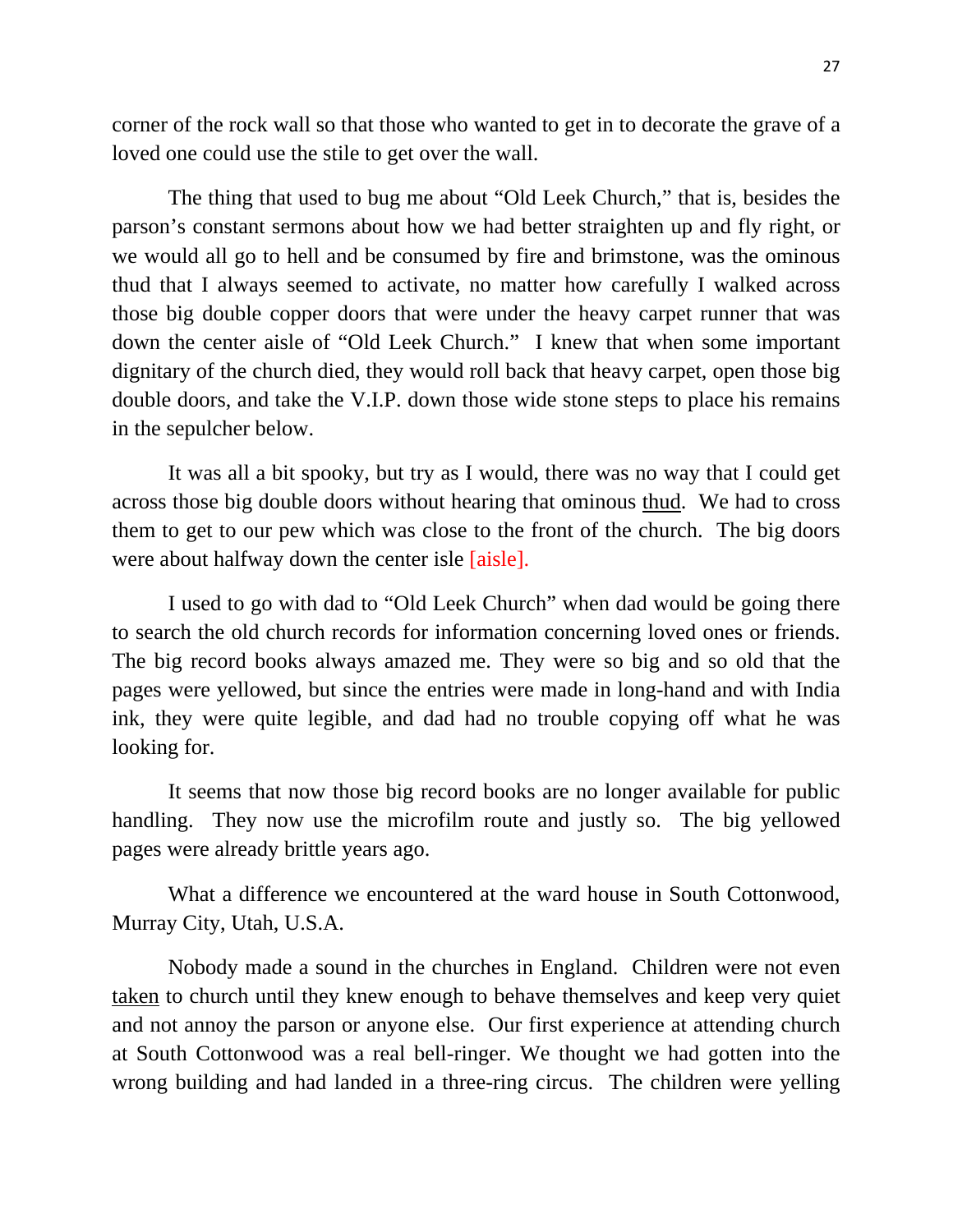and hollering and chasing each other over the pews, down the hall, through the classrooms, up onto the stage and jumping down from the stage onto the floor of the chapel.

Could this be a "House of the Lord?" American style? [sic] It was unbelievable and six staid Englishmen stood rooted in their tracks. Was this what we had given up our English home and our English life style for? Didn't the Mormons have any respect for a "House of the Lord?"

It was all explained when the Bishop came in to greet us and welcome us to America. It seemed that this was the only building that the church had in South Cottonwood, and thus, it had to be used for all purposes – for church services of all kinds – for sacrament meetings, priesthood meetings, Relief Society meetings, choir practice, M.I.A. activities, primary classes, yes, and even for entertainment.

It was all a bit strange to us, but there were going to be many things that would seem strange to us, and some of them would be rather hard to adjust to.

It didn't take the Bishop long to send the noisy children out to do their running and yelling in the big fenced in grove of tall poplar trees that was directly behind the ward house.

When the Bishop got ready to start the Sunday sacrament meeting, he sent someone out to bring the children in and this time, they came in quietly and with proper reverence.

As the meeting progressed, we, staid Englishmen that we were, began to feel the glow and warmth of the "Spirit of God" that was present there. We heard the Bishop read the Scriptures where it says, "Wherever a few are gathered in my name, there will I be also," and we knew that we had come to the right place after all.

We found out in a hurry that calling each other brother and sister really meant just that, that we were all brothers and sisters under God, and that He was Heavenly Father to all of us, that the Church of Jesus Christ of Latter-day Saints really is the restored Gospel, and that it gives each one of us the love and understanding that no other church had known in our time and not since Jesus Christ had been crucified. We felt very humble and also very grateful to Almighty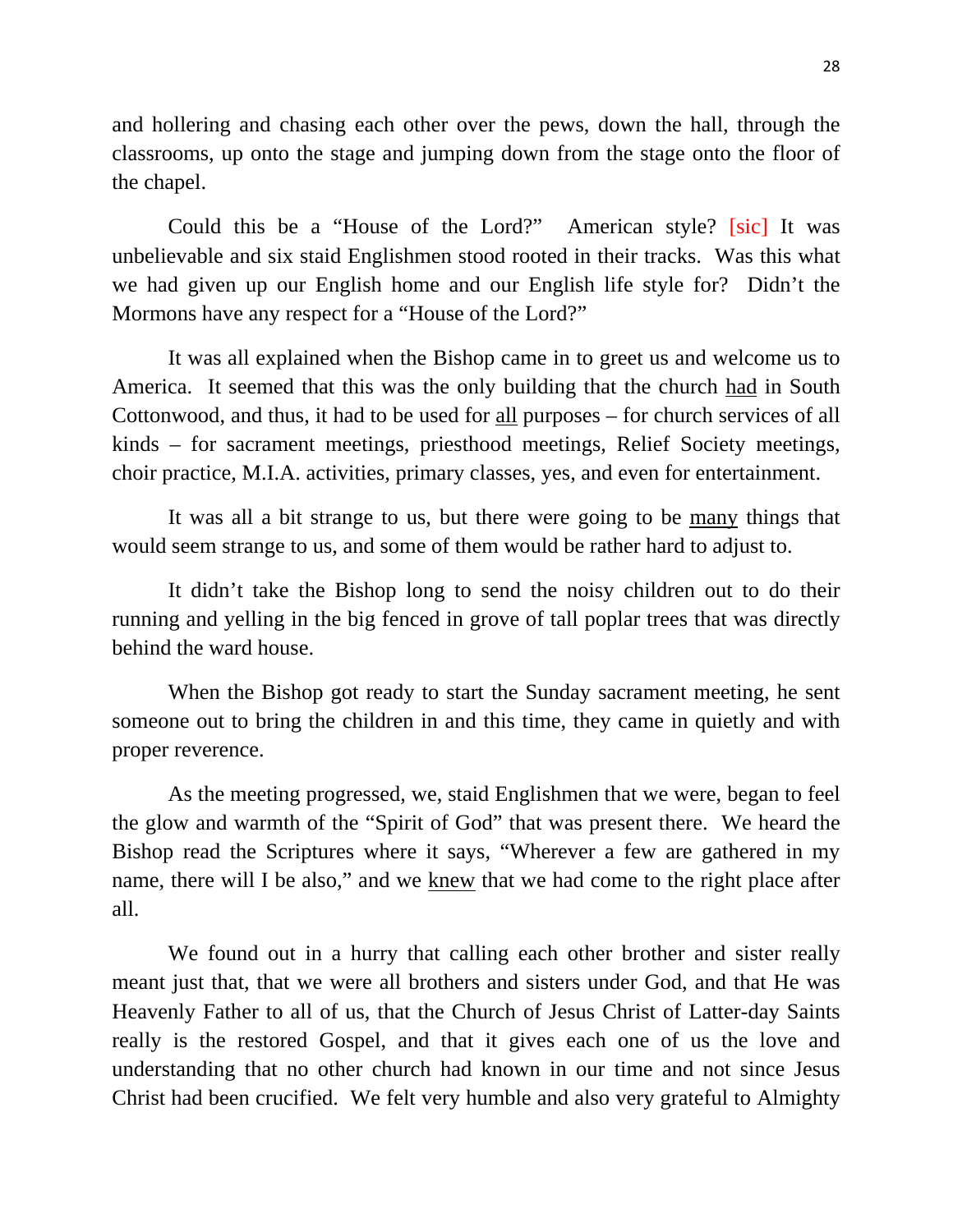God that he had singled out Ernest Thompson and his family, the least of my grandfather's children, for this unheard of special blessing, and we tried all the harder to be more worthy of this testimony of our Heavenly Father's love.

Along with dad's job as custodian of the South Cottonwood ward house came the Tithing Building, a four roomed, red brick house, with a porch across the front and full basement (which had a dirt floor). Into this building, the family of John Ernest Thompson of Harrogate, Yorkshire, England, moved and began to try to learn to become worth U.S.A. citizens. Our mother could at last get her precious grandfather clock out of it's big box and put it to work striking the hours for us.

Harry and I talked just like the rest of the family, fouling up on h's and such, but proudly aware of the fact that we were native-born Americans, we just had to learn to talk like Americans, and this we really worked at.

At first, I tried manfully to say "it in American," but when I fouled it up, I would go back and correct myself, but I soon learned that no one noticed half so much if I rode rough-shod over the whole thing.

We were settling down to our life in South Cottonwood when mother found out that she was going to bring another little Thompson into the world. Mother thought that she already had her family – two living sons and two living daughters – but, no! there was going to be still another little Thompson to join us here in America.

Across the street from us, on a good sized farm with a large ranch style home and a lovely big front lawn with lots of shade trees, lived Brother and Sister Jesse Wheeler. They had four children, sons, -- young Jesse and Claude, and Ardella (my friend) and also small Joe.

Brother Wheeler had help to run his farm because he was busy selling Studebaker cars at his agency in Murray City. Brother Wheeler sold more Studebaker wagons and harnesses for horses at that time. Not too many people owned automobiles.

Brother and Sister Wheeler were very fine people and it was nice to have such good friends as the Wheeler family living close to us. We appreciated them very much.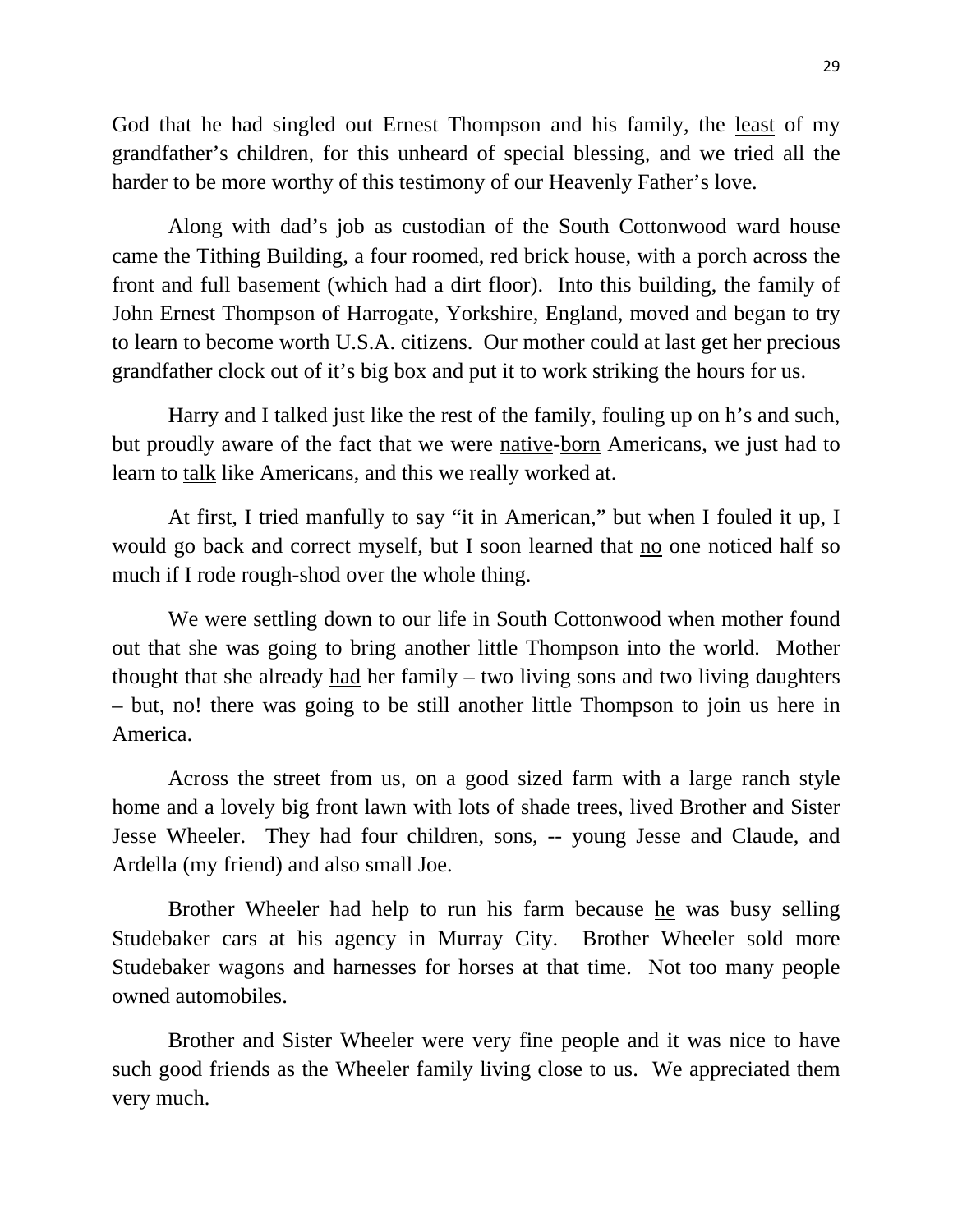Brother Wheeler suggest that our dad make a deal with the ward bishop to farm the acres of ground that belonged to the church and was adjacent to the ward house and located on both sides of Vine Street. Dad made such a deal and he and Harry began to cultivate the acres and to grow tomatoes for the canning factory in Murray City.

When the tomatoes got ripe, I helped to pick them, but my little sister Grace wasn't strong enough to carry those heavy buckets of tomatoes to the boxes at the head of the rows, so she stayed home and helped mother.

One unusual incident happened that fall that I shall never forget. There were two big dairy farms close by, that belonged to the Howe Brothers. One of these farms joined the acres that dad and Harry were farming. (It was my dad's first attempt at farming. Dad was used to greenhouses and formal gardens.) There were big silos on the dairies and the "Howe" brothers grew acres of corn that they put through some kind of a chopping process – stalk, cob and all – when the corn was still green. This chopped corn was blown into the silos to be fed to the stock in the winter time.

There was a shallow ditch running from the bottom of each silo so that the excess 'juice" could drain away.

Each of the "Howe" dairies raised about fifty white pigs as a side product. One day, the pigs on the dairy next to us broke through the fence into dad's tomato field. That simply wouldn't do, so we all dropped our tomato picking and some of the men from the dairy joined us in trying to get those pigs out of dad's tomato field, but the pigs were acting so crazy that we had trouble going anything with them.

Mr. Howe, himself, came over to see what all the fuss was about and it didn't take him long to figure it out. The fifty young pigs had been guzzling that corn-liquor out of the drain ditch and they were all drunk. It was one of the funniest spectacles that I ever saw in my whole life.

One day, as my friend Ardella Wheeler and I were busy fussing with our hair in Ardella's bedroom, we were trying hard to make ourselves really beautiful. I guess mother and Sister Wheeler didn't even know that we were in there. They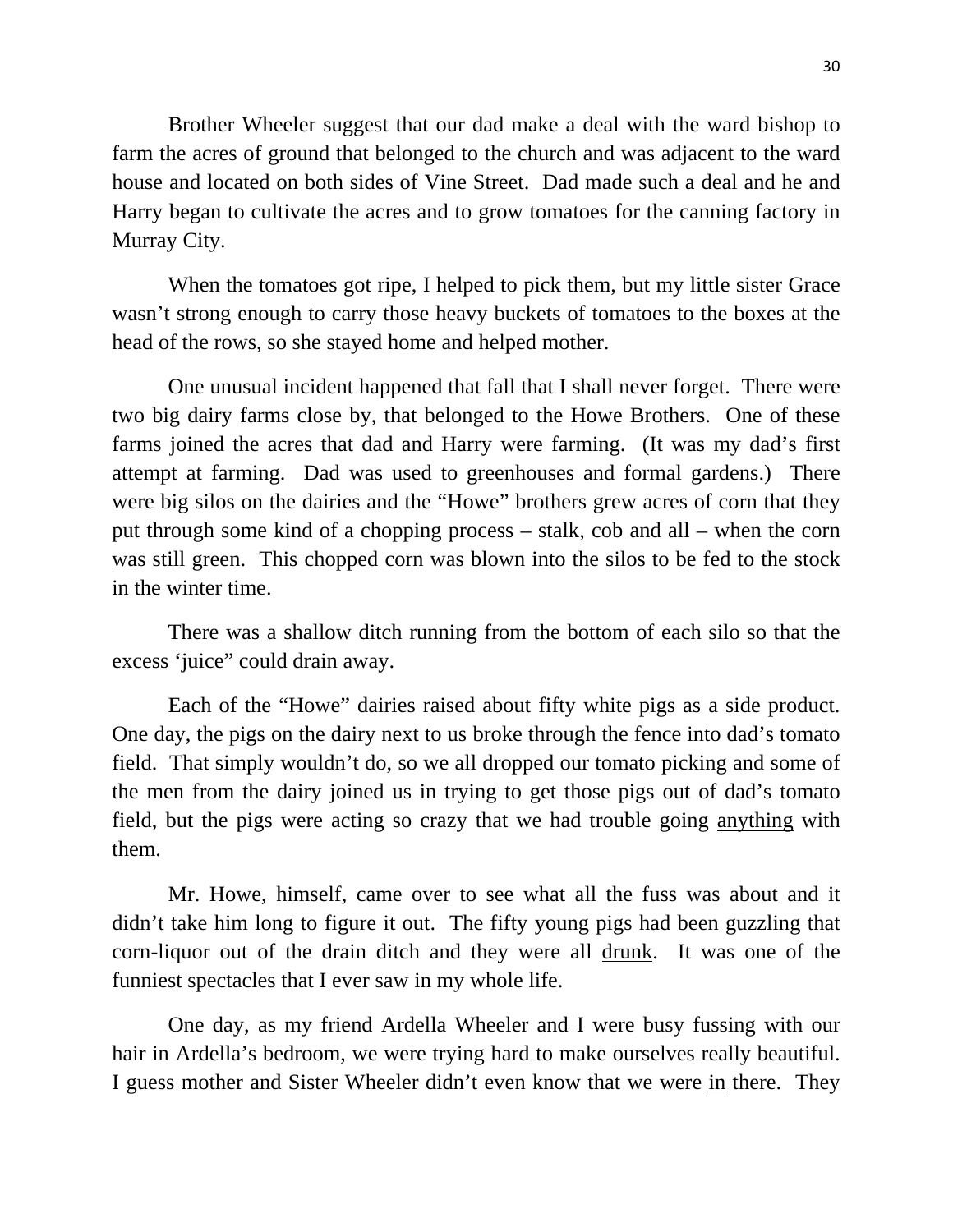were busy visiting in Sister Wheeler's comfortable family room. (Sister Wheeler's lovely dining room, also, her big and beautiful parlor, or living room, as they called it, were just used for special occasions.) As it seems to be natural for mothers, when they got together, they were discussing their children.

Sister Wheeler was remarking about what a beautiful child my little sister Grace was; a bit delicate, perhaps, but oh, so lovely. Then, Sister Wheeler got around to me, and I couldn't help but hear her if I wanted to or not, as Sister Wheeler said, "Jennie is a nice girl and she is quick to learn and seems to have unbounded energy for such a tall slender girl, and I am thankful that she and Ardella are such good friends, but she will never be the beauty that you are, Jane."

What a jolt that gave me. My mother was my mother and one of the best, and I loved her very much, but I had never even looked to see if she was beautiful. Believe me, from that moment on, there was never any danger of me becoming conceited about my looks, so best I try to develop a happy personality and concentrate on my music.

My voice seemed to be my best feature, at least it was in demand for all kinds of occasions. I found myself being asked to help with the plays that the M.I.A. put on from time to time. I always asked the drama coach to let me do the western parts so that I could learn to talk "United States" and get rid of my "English" tongue. After all, wasn't I a native-born United States of America citizen?

Mother tried very hard to get rid of her English tongue, too, and she did very well at it, except when she got sick or emotionally upset, or overly excited, and then, her English tongue took over completely. But, dad? NO WAY! He couldn't make it; he talked like a bloody Englishman until we lost him at 85 years.

Back at South Cottonwood and in due time, October 18, 1911, mother brought her other little Thompson into the world. The wee one turned out to be a red-headed, freckled faced boy who could yell like crazy.

As the little fellow developed, his hair got redder and his freckles more pronounced and he could even squeal louder. Since our mother was plenty busy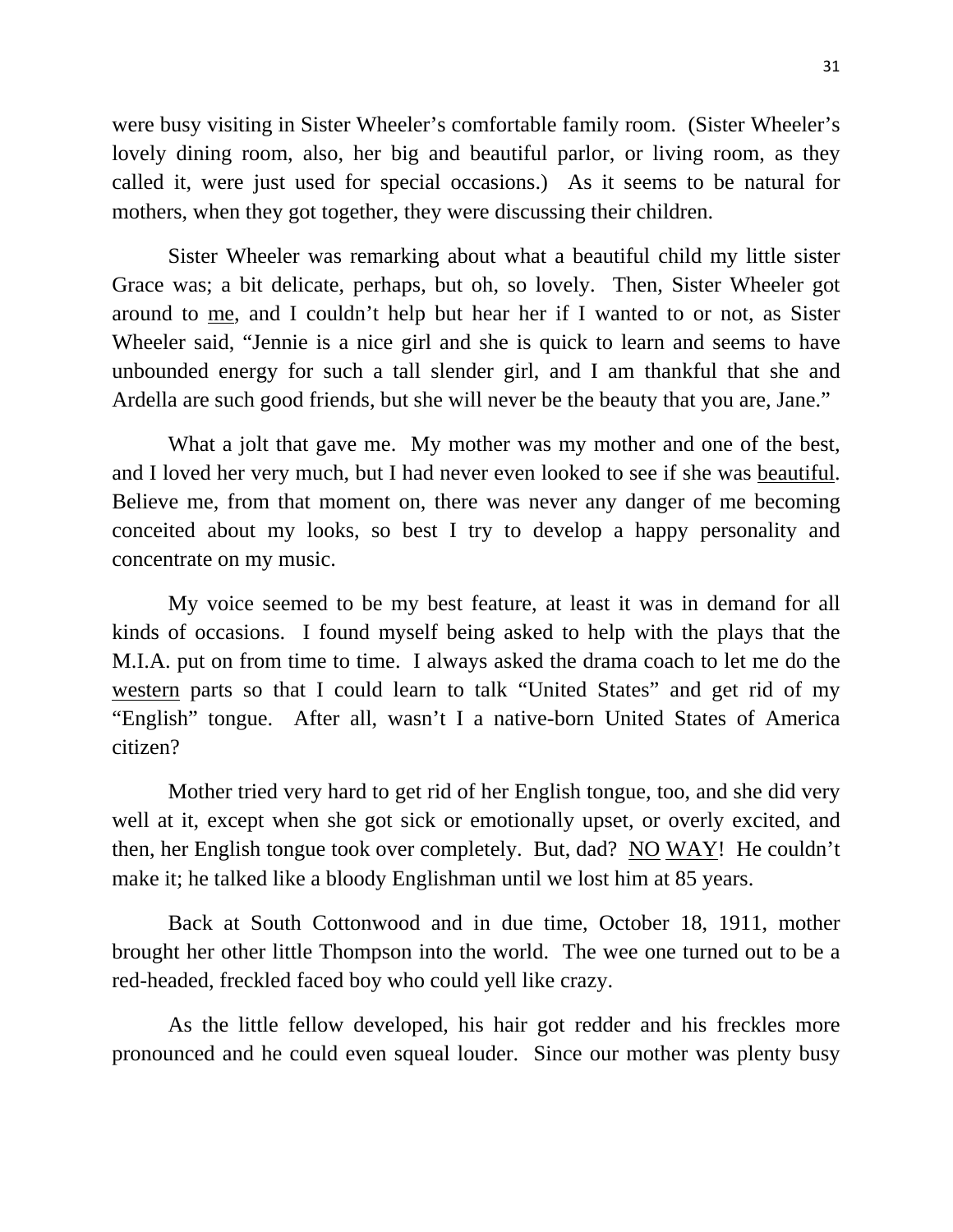looking after the rest of us, the small one became my charge a good deal of the time.

Mother and dad had named their young hopeful, William Bosomworth Thompson, and we all called him "Bill."

Mother was very proud of her young American, and the rest of us were, too. But, again my lovely mother had to go through that bit about – "Sister Thompson, are you quite sure you have been discreet? Where did you find that little coppertop with all the freckles?"

Mother would just smile and hug her littlest Thompson. But, later on, when dad decided that in order to look more like the English gentleman he was, he would grow a Van Dyke beard, and also, a mustache, lo and behold, his beard was dark like his hair, but his mustache was red!! Our gentle mother got out of the dog house – dad was to blame for the little red-headed, freckled-faced kid with the contagious grin.

Bill was born with a sunny disposition. It wasn't hard to keep him happy. As he grew bigger, his contagious grin grew bigger, too, so that whenever he would grin, everyone around him would grin, too.

When Bill was a toddler and he would run around and sometimes fall down or bump into things and come up crying and rubbing the bump on his head, all I had to do was to pick him up and take him quickly in front of mother's big grandfather clock, and say, "Listen, Bill, Hear it ticking for you?" And bless him, he would choke back the sobs and look up at that ornate clock-face and grin through his tears, and was soon happy again.

This worked every time. I finally told my mother, "You will never have to worry about which one of your children your precious grandfather clock will go to. It just has to be Bill." She agreed with me whole-heartedly. So, there was never any hassle about that clock. Our mother knew why she had not been able to leave that clock in England. There was a little red-headed, freckled-faced kid coming into her life who was going to need it, and who would cherish it always.

Though dad was stern with the rest of us, he didn't have any defenses against the wiles of that small red-headed young son of his. Dad sat at the head of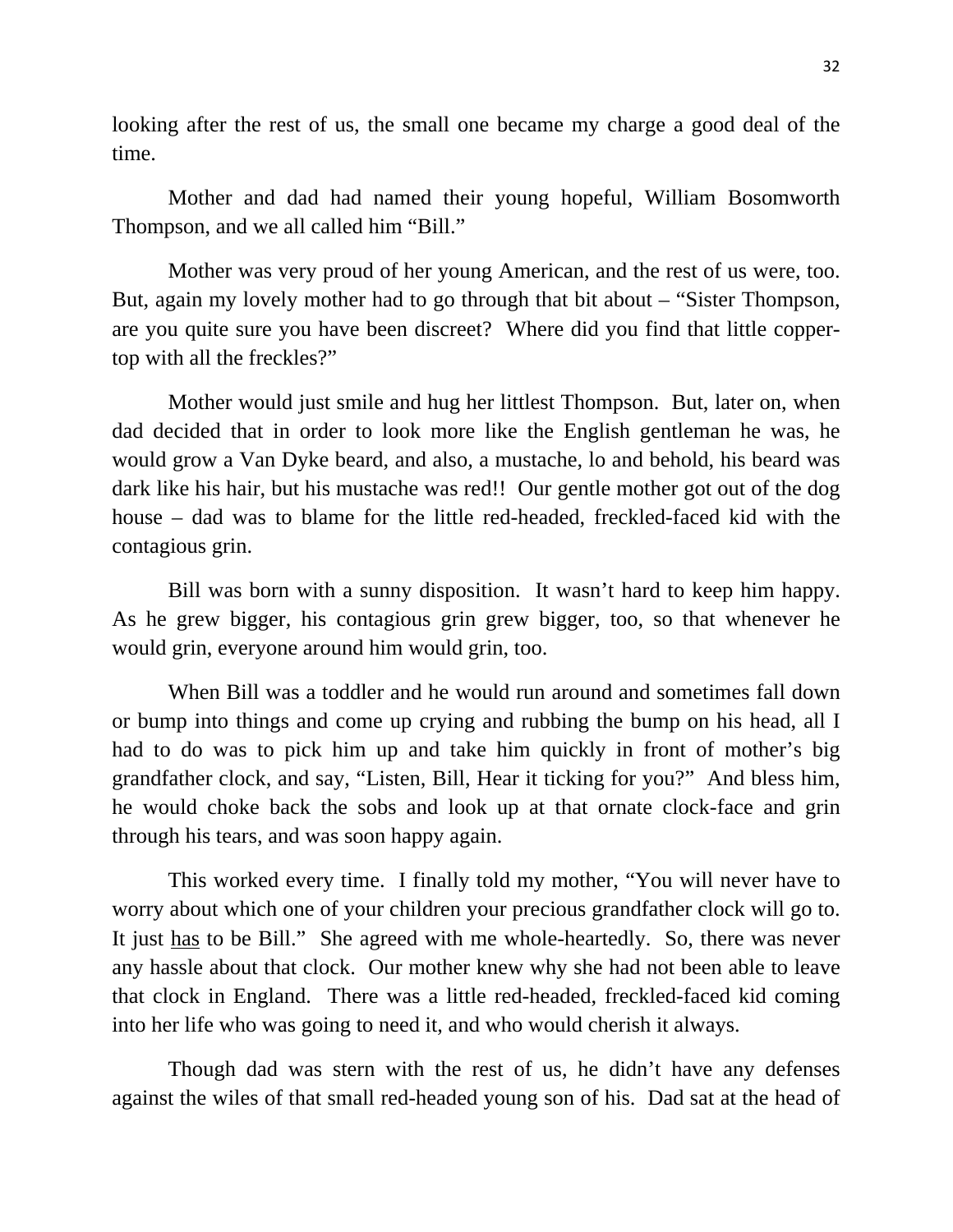his dinner table as all good Englishman do; mother was immediately on his right. The small red-head was in his highchair at the corner of the table between them. If that shameless little monster saw something on dad's plate that intrigued him, he simply came right over the tray of his highchair, right square into dad's lap, sticky fingers and all, and got both hands onto whatever it was that looked good to him and he made short work of it, too.

Dad just sat there stunned, and the rest of us didn't dare make a sound. We were stunned, too, but highly amused at what was taking place. None of us could have ever possibly have gotten away with a stunt like that.

Mother would quickly retrieve her messy offspring, apologize to dad, and get young Bill back into his highchair and watch him a bit closer.

As is often the case when a child is born to a mother during her menopause, that child is the smartest one of her children, and this was definitely true in Bill's case. He was a smart little fellow and learned quickly. His happy disposition didn't hurt him any either.

One day, when mother, Grace, and I, and of course, the small red-headed toddler were shopping in Murray City, our young American, like all small children wanted about everything he saw. He would run and grab this and run and grab that. Mother was beginning to get a bit annoyed with him and said sharply "No! Young man, you don't need it." Bill was quiet for a few minutes. Then, he spotted that big bunch of bananas that was hanging there. Going quietly over to mother, and gently tugging on her shirt, he softly said, "Mrs. Thompson, I need some bananas." That did it. Mother had to get some bananas for her littlest Thompson.

Young William Bosomworth Thompson was still at the toddler stage when our family was included in a social evening to be held at Granit High on State Street north of Murray City. The street cars ran from Salt Lake City straight down State Street through Murray City, Midvale, Provo, to Price, Utah, so transportation was no problem, and we all went to enjoy the evening.

It was a most enjoyable time for us, but it amazed me to learn how many people had never been out of their own state. Some of them had never ridden on a train.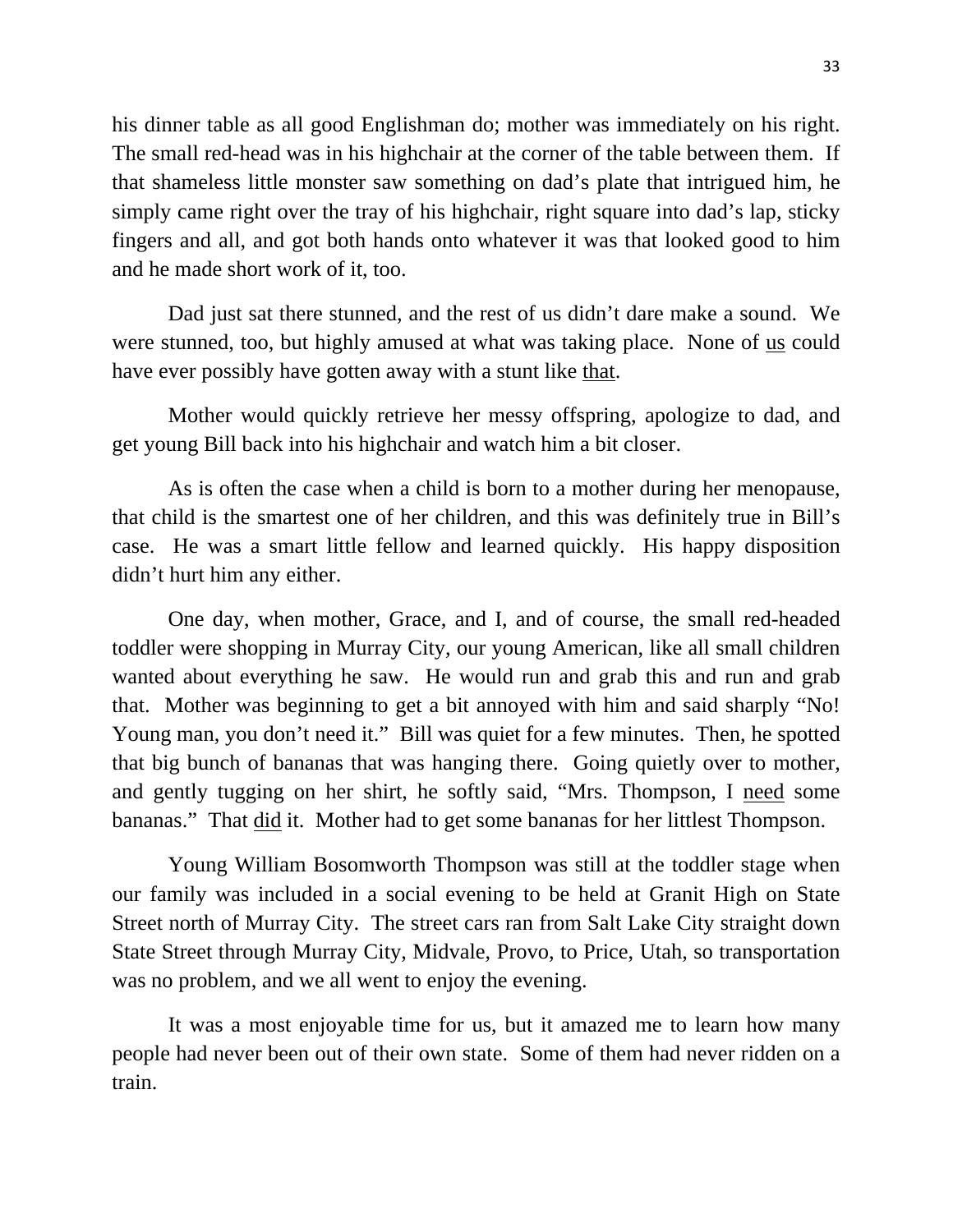During the evening at Granite High, a young woman approached me with many, many questions. I had never been put on the spot like that before, but I did my best to satisfy her curiosity.

Was it true that my father and mother had given up their comfortable home and lifestyle in England to travel all the way to Salt Lake City, Utah, and with four children yet, so that they could spend their lives with the Latter-day Saints in ZION? "Yes, that's quite true," I assured her. "And is that tall young man over there your big brother?" He says he was born in Independence, Ohio, and that you were born in Cleveland, Ohio. Is that true?" "Yes, it is," I answered her. Well, that beautiful young girl over there with the long golden curls says that she is your sister Grace and that she was born in Borrowby, Yorkshire, England, and that the boy with her is your brother Ted and that he was born in Borrowby, Yorkshire, England, too. Is that true, too? "Yes, it is," I answered her. And, how about that cute little red-headed toddler. [sic] They tell me he was born here in Murray City – is that true? "Yes, it is very true," I answered her. She didn't even thank me. She just walked away, shaking her head and thinking, "It just can't be possible. Somebody has a fantastic imagination, or something. It simply defies belief."

There was another notable incident connected with that evening at Granite High. My father met all kinds of people that evening, in and out of the L.D.S. church group. Some of these people were either staff members at Granite High, or they were board members. They were very much interested in my father and the fact that he was a well-educated real English gentleman.

They talked at great length and they asked dad to meet with them the next day at Granite High. Dad took me with him the next day when he went to Granite High for his interview. I was thrilled when the Board Chairman asked dad to join their staff and become their English teacher. They suggested that dad take a summer school training course that would qualify him for eventually teaching at the university level.

Dad did not commit himself that day. He wanted to think it over. I couldn't understand why?? Wasn't he already qualified, except, of course, the matter of qualifying himself with the American way of teaching? Wouldn't our good mother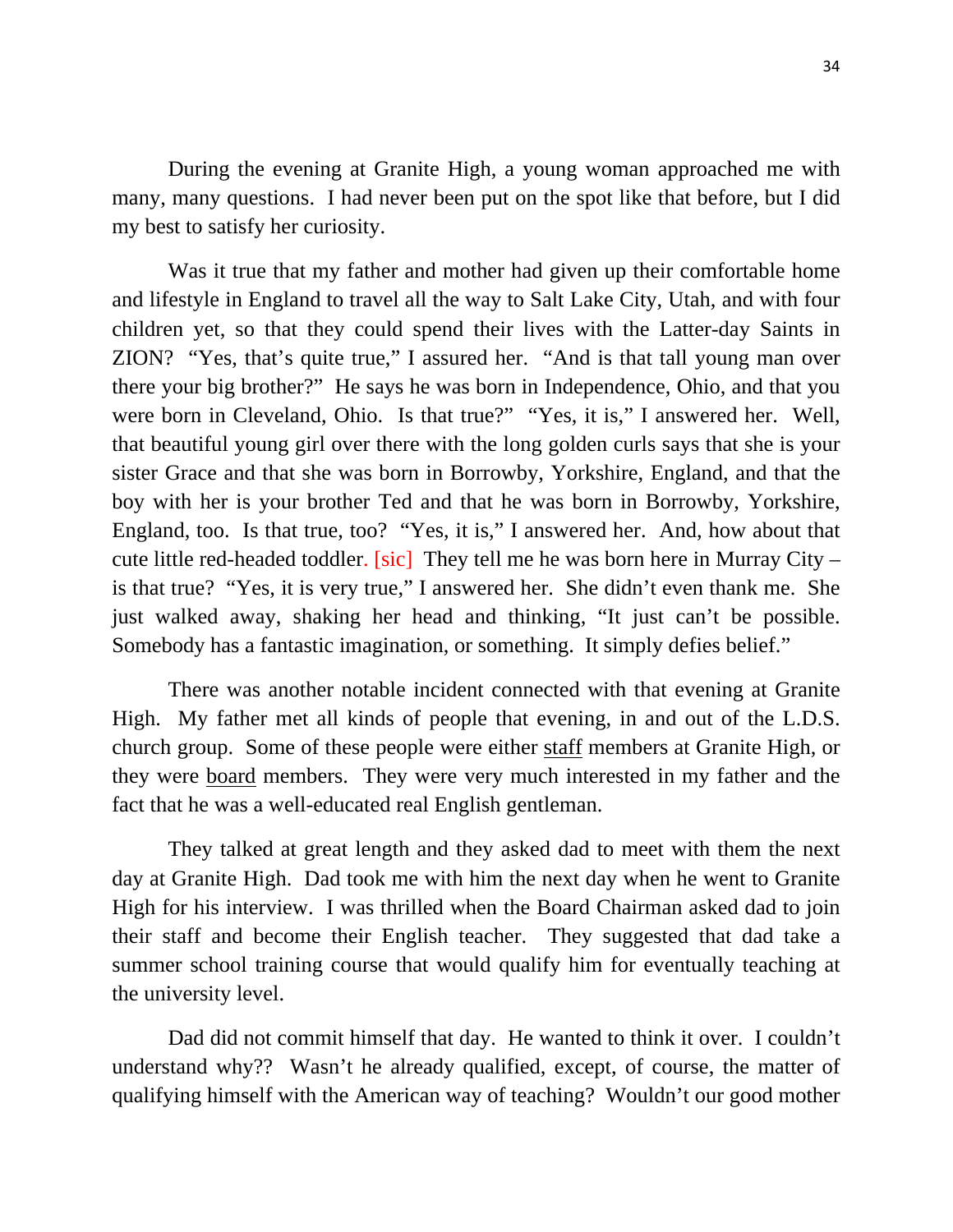welcome not only seeing her outstanding husband taking his rightful place amongst the educators in the area, but wouldn't it also guarantee a worthwhile income and worthwhile way of life for himself and his family? To me, it seemed like a marvelous opportunity for all the family.

Amongst my father and mother's new friends in America was an "Orson Sanders," son of the "Sanders Mercantile Family" of Murray City, Utah. The Sanders family owned a cattle ranch in southern Idaho, called the E. Y. Ranch. It was complete with a large log ranch house, out buildings, corrals, and such. Orson's father sent Orson and his wife, Cloe Winchester Sanders, up to the E. Y. Ranch to try to put it on a paying basis.

Orson Sanders came to see my father and told him that now that dad had three sons, it was dad's duty to get hold of some land of his own and give those three sons a chance to grow up to be real Americans.

Now, dad had some thinking to do. Which way should he go? Orson Sanders had managed to instill into my father's mind the thought of the freedom of the great open spaces and dad's responsibility of giving his three sons a real chance in life. The thought of being free to homestead as many acres as he wanted – 160, 320, whatever. [sic] Dad did not fancy being chained to a desk. He had had enough of class rooms and the regimented life that went with it. The idea of the great outdoors and the freedom for his three sons appealed to him far stronger than anything else. Our gentle mother, bless her, had implicit faith in her over-educated husband, but it was her faith in God that was to sustain her for the rough road ahead of her. She gallantly faced those bleak years ahead of her in the wild prairies of southern Idaho. Mother must have cried many times with homesickness for her home and her loved ones in Borrowby, Yorkshire, England. But, if she did, I never saw her. My mother was truly a beautiful and gallant lady.

Dad listened to Orson Sanders and again prepared his family (which now included the red-headed small guy -- "Bill") for yet another pilgrimage, this time, out into the strange sagebrush country.

Please, remember that our father was a city man, born and bred, and knew absolutely nothing about the wild prairie country into which he was headed.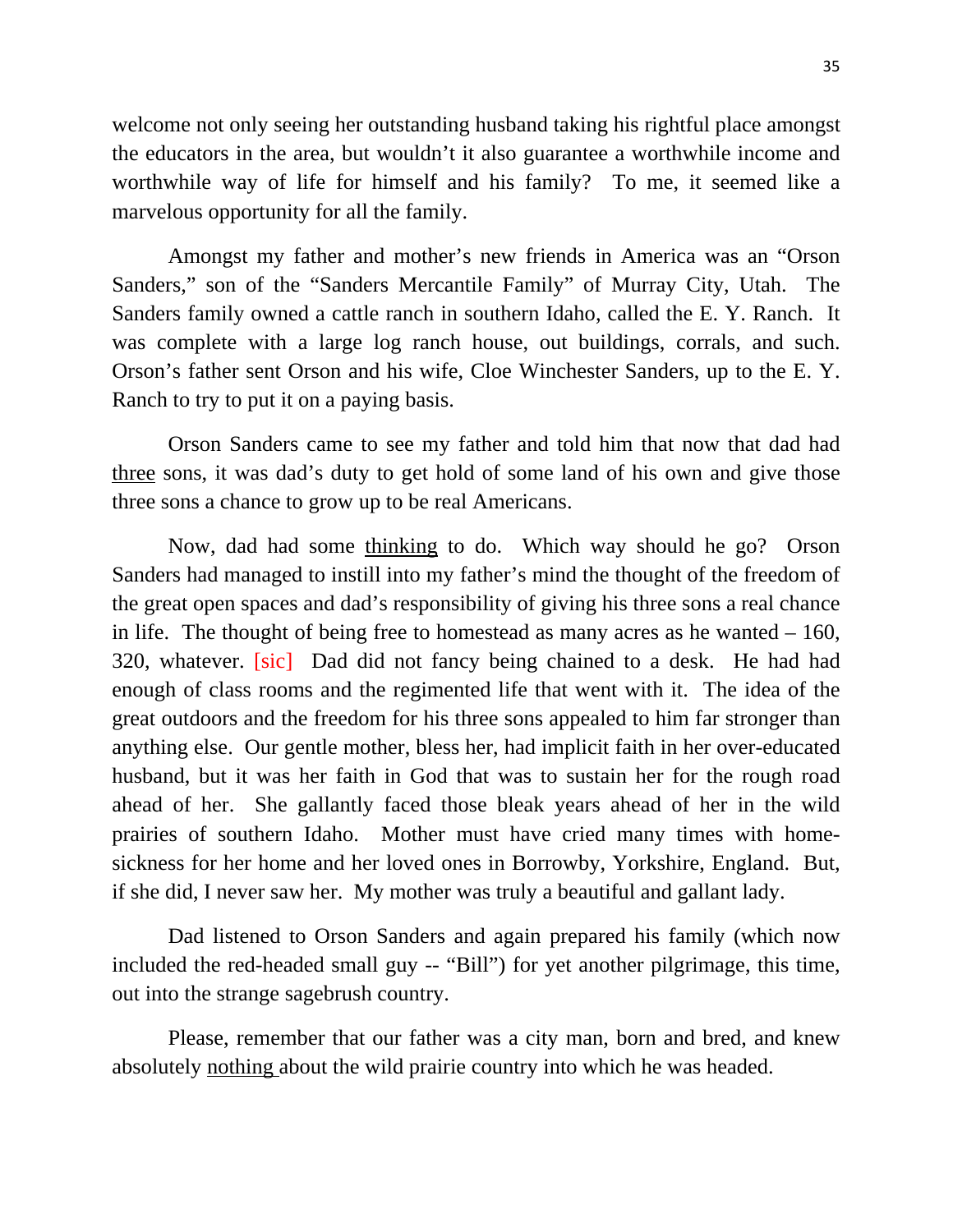Orson helped dad get ready for the trip, completed with covered wagon (it did have an almost new canvas cover) and two tired old horses that couldn't make much mileage per day. Our gentle mother was asked to pile all her wordly *[sic]* possessions, her children, and her precious grandfather clock into that covered wagon, and had to figure out how to feed her family which now numbered seven on the fantastic trip that lay ahead of her.

It was quite an assignment for a gentle English lady to have to face, but I never heard a murmur of complaint out of that wonderful mother of mine, but I can well understand why "Come, Come Ye Saints" became her favorite hymn. It really did bolster up her courage during those rough and discouraging days. I have heard people say, "I love him enough to follow him to the very ends of the earth." THEY said it, but my mother did it.

Mother loved God and her husband, and she did not question what was asked of her. She just thanked God for her blessings, but there was times when I wondered what they were.

Eventually, we made it to the E. Y. Ranch where we were to rest for a few days and try and pull ourselves together. Orson and Cloe had gotten there easily in their motor trucks and were living comfortably in that big log ranch house. They had a bunk house where the ranch hands lived and there were "cowboys" like we had seen in motion pictures in England, but no Indians.

We were awed by the vast open spaces with nothing but sagebrush and rabbits brush on them for miles in any direction. The ranches seemed to be located wherever there was a water supply, like a spring, or small creek. Jack rabbits were running everywhere and coyotes were singing to the moon at night and helping themselves to a sheep now and then.

Here we learned about the wonderful dogs that the sheepmen had, the likes of which we had never seen anywhere else. They were some kind of a hound – long and slender and they worked in pairs and their speed was unbelievable. When they spotted a coyote, they took off after it as a dead run. One dog rolled the coyote over and the other dog slit it's throat, and it was all over so fast that you couldn't believe it. The sheepmen got some kind of bonus for each coyote tail that they turned in.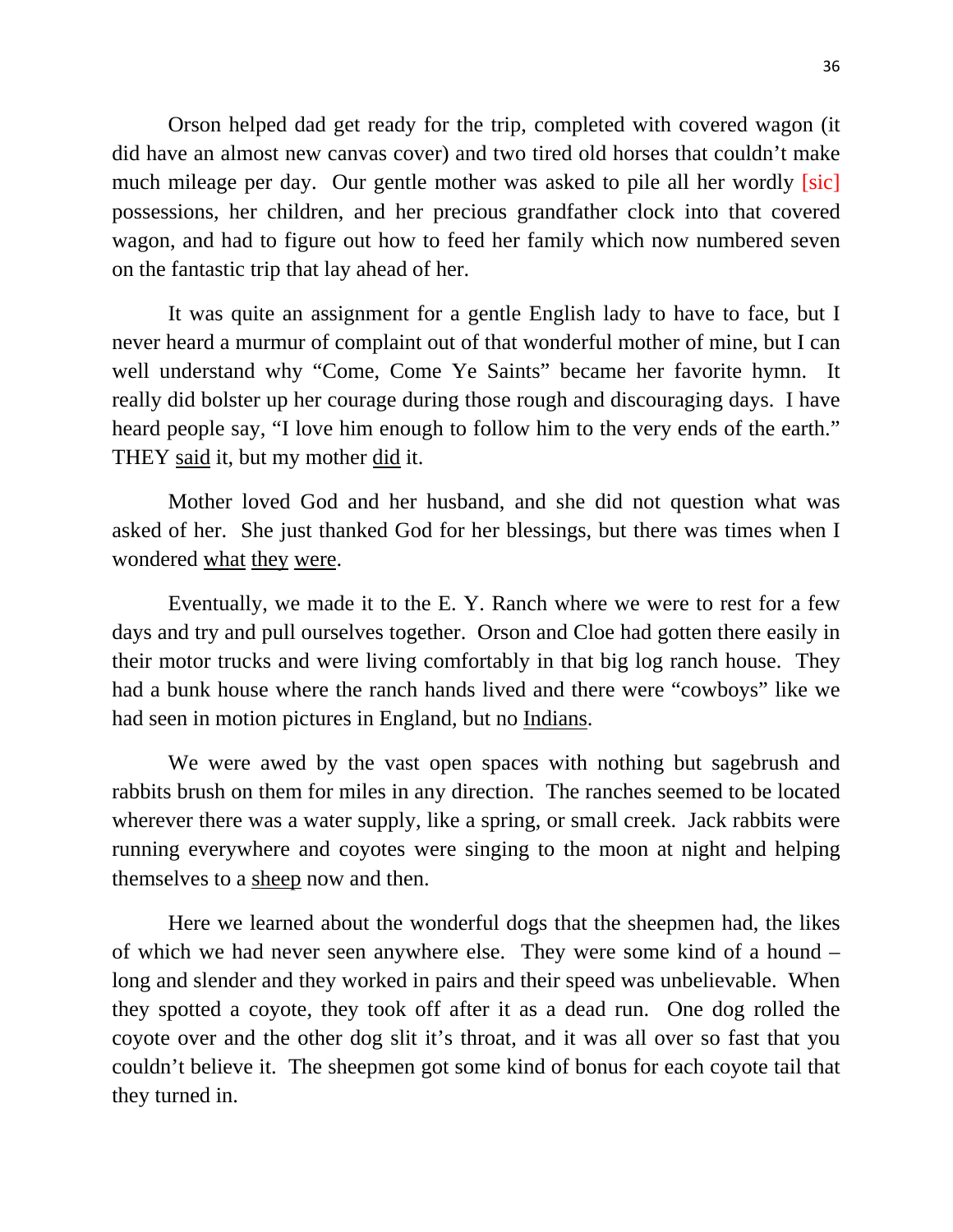While we rested at the E. Y. Ranch, Orson took dad way out across the prairie to a little ranch supply town called Almo, Idaho. Almo had a dirt main street and nearly all the houses were built out of logs. Almo had only one store. It was a mercantile store that was owned and operated by a man named "Tracy." Mr. Tracy got his supplies for his store via big freight wagons that were pulled by four or six strong horses.

The nearest rail-head was at Burley, Idaho, fifty miles away and dirt roads all the way. The big freight wagons tried to make one trip each month (weather and roads permitting) to deliver what Mr. Tracy had ordered for his store.

There were two mountain passes for the heavy freight wagons to be pulled through and if the snow drifts were too high, there was no way for them to get through. Then, the merchandise at Mr. Tracy's store would be in short supply.

Mr. Tracy also had the post office, and a lighter rig and faster horses were used for the mail run. The horses were changed at certain places along the way, but it took quite a while for mail to get in and out of Almo and everyone had to go to the post office to send or to receive mail.

Every home had a "Montgomery Ward" catalogue so that they could order the things they needed by mail.

I guess you would call most of the people of Almo pioneers. Some of them had carved out very successful cattle ranches or sheep ranches. There were miles and miles of open country where they could graze. These ranchers were quite content with their life out in that wilderness country. They liked it that way and they taught their sons and their daughters to like it that way, too, and to locate themselves wherever they could find water for cattle or sheep or alfalfa.

It was not unusual to see a band of ten thousand sheep grazing its way across those prairies. The herdsmen lived in special covered wagons, one to live in and one for supplies. Their meat? Mutton, of course, supplemented by sage hen or jackrabbit or salt pork. Most of these herdsmen were from the old country and were used to sheep and they didn't mind the lonely life of the sheep-herder.

They brought those vast flocks in to the ranch at shearing time, and it was amazing to watch them clip that heavy wool off those sheep in record time.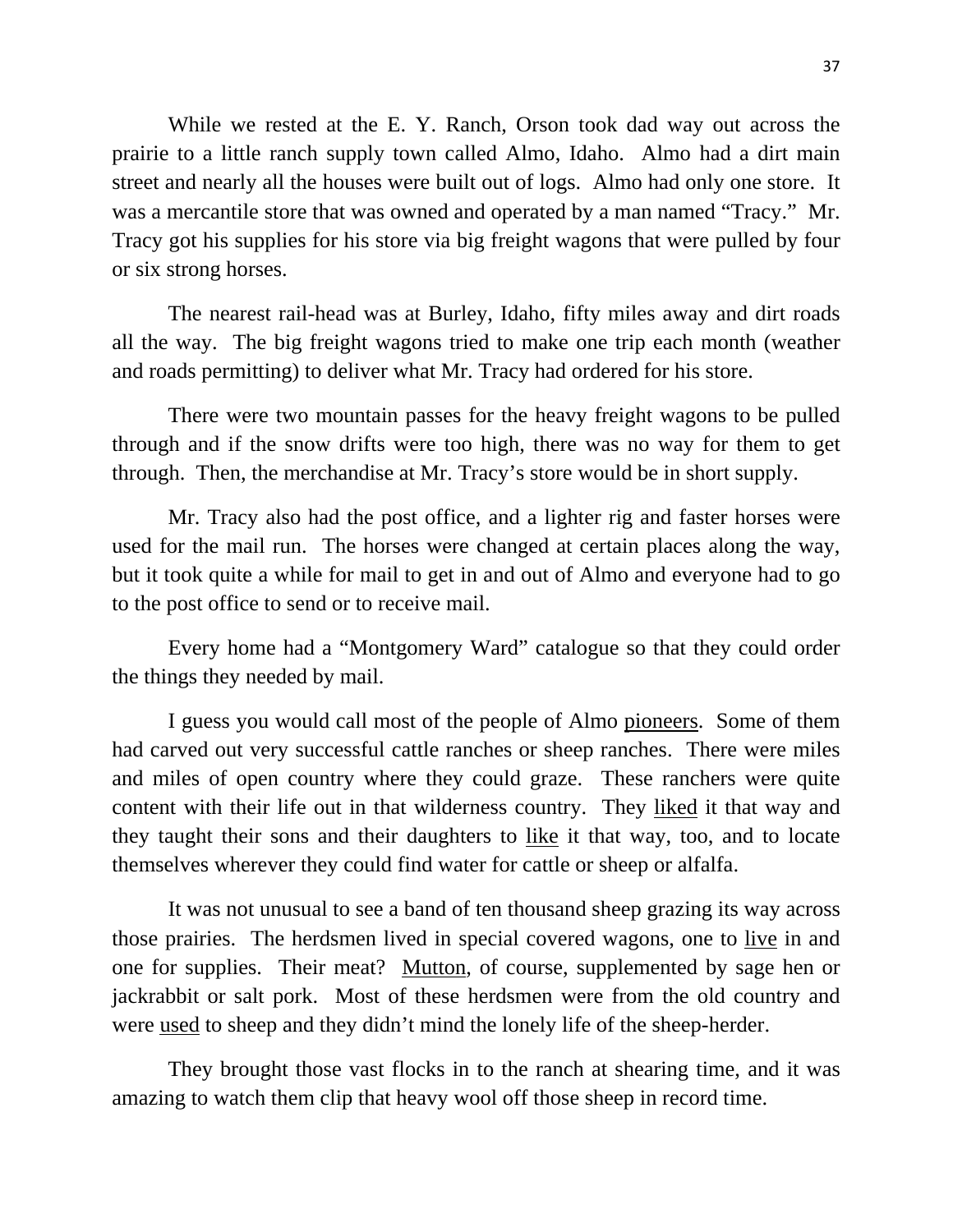It was not uncommon to see an extra covered wagon following those big bands of sheep at lambing time. (They usually had a couple of milk cows along with them, too.) Many a successful sheepman got his start that way by picking up the little "leppys" – the extra lambs. (If the ewe had twin lambs, the herder had orders to kill one so that the other lamb would be stronger and could keep up with the flock as it moved across the prairie.) So, these young fellows, anxious to start their own sheep flocks, could get started in this way, using treated cow's milk to get the little lambs going.

It seemed that a lot of the people in Almo who had cattle or sheep ranches in the outlying areas also had to have a log house in Almo itself so that the mother with children could move into the settlement in the winter time to get their children into school.

The little school in Almo was the only one serving the entire area and often, due to severe blizzards, there would be no possible way of getting their children back and forth from the ranches.

There were always some of these houses vacant; houses that were owned by people who no longer moved in in the winter time. Orson and dad arranged for us to move into one of these such houses in Almo. So, dad's poor tired horses dragged our covered wagon all the way across the prairie and we unloaded our belongings with thankfulness that we were in some kind of a house with a roof over our heads.

The good folks in Almo did their best to help mother and dad to adjust to their strange and frightening situation. Jobs? Positions? That was something unheard of in the wild country we had landed in.

Ranch hands, sheep herders and cowboys were all that was ever hired in that country and most ranchers had sons to do that for them until they married and started their own spread.

Dad, with his abundant, but in this wild country, useless education found himself at a total loss to cope. This wild prairie country was no place for greenhouses and formal gardens and his languages weren't needed either.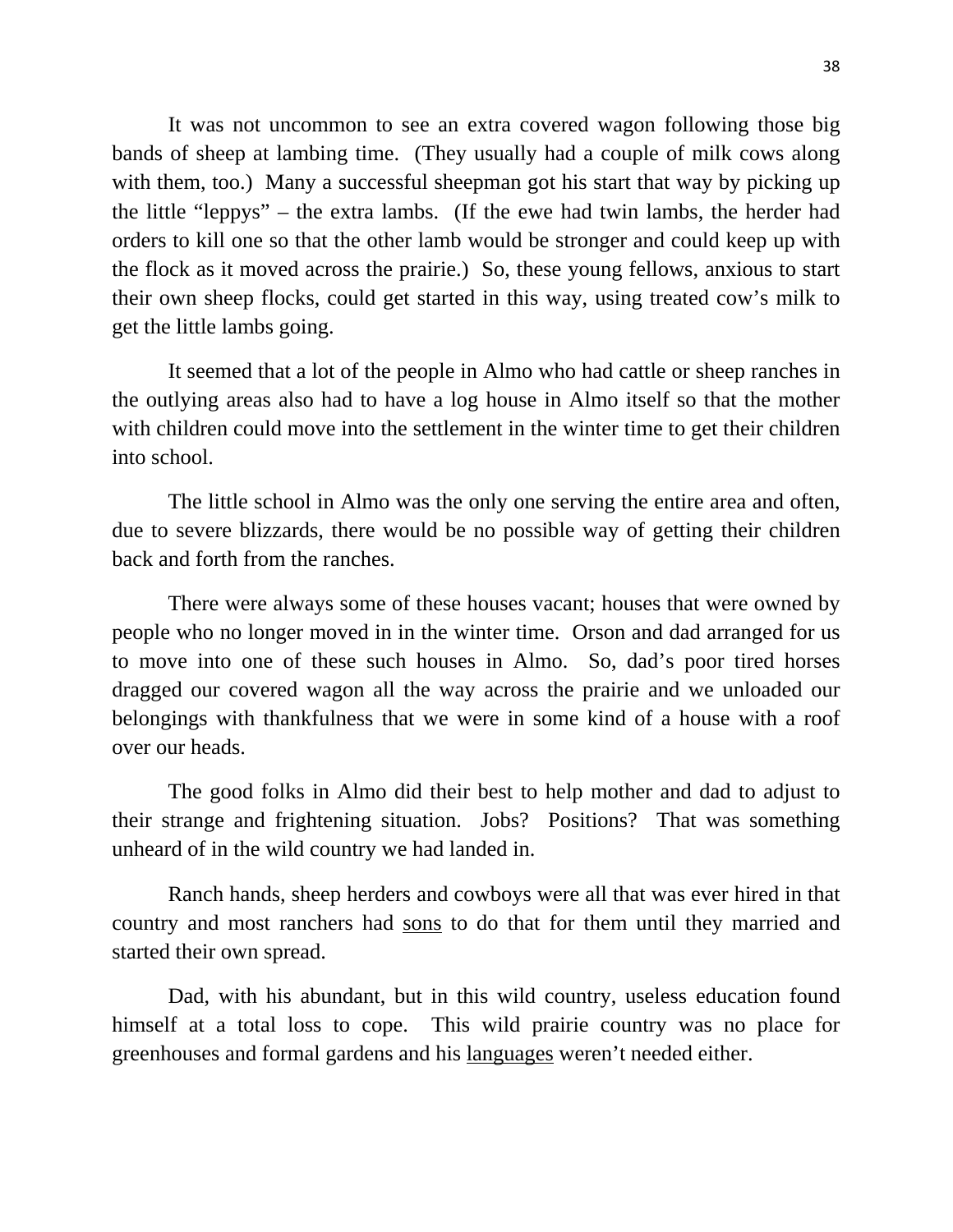The Almo two-room school house had its own teacher, a "Henry Belnap," who owned a ranch in the mouth of the canyon near the foothills of Mr. Harrison, above Almo. He rode a lop-eared roan horse [Note: a horse with a dark coat speckled with white or gray hairs] from his ranch to the school everyday, except when the snowdrifts were too much for the "old Roan," and then, Henry had a cot in the school house where he could bunk. There was a log building behind the school house to shelter his and other horses that were used to get youngsters to school. So, they didn't need dad's teaching ability either. In fact, dad was completely out of his element. Freedom?? Yes; but at such an unmerciful price.

The good folks of Almo, realizing what dad and mother had sacrificed in leaving their comfortable home and lifestyle in England for this, what may people called a "God forsaken wilderness," tried their best to help them. They brought of their own stores the necessities of life – meat, vegetables, warm clothing, warm home-made quilts, with lots of real wool in them – such things that were needed for those terribly severe winters in that high mountainous, and often cruel, country. Dad once again found himself custodian of the ward house; this time, in the little prairie town of Almo, Idaho.

We didn't know anyone in this strange and hostile sagebrush country, excepting Orson and Cloe Sanders and they were far away across the prairie on the E. Y. Ranch, so we only got to see them occasionally when they came into Almo to go to church, or to buy supplies for the ranch.

It didn't take Orson too long to whip the E. Y. Ranch into shape and to get a man (with a family) who knew how to run a ranch like that, to take over. Then, Orson and Cloe came to live in Almo on a permanent basis, and Orson went to work at Tracy's store. The mercantile business was what Orson knew best. He had no plans to stay way out there on the E. Y. Ranch under any circumstances, and Cloe hated it way out there so far from even a neighbor.

Cloe was used to living in a fine home on Vine Street in Murray City where she could hop on a street car and go up to Salt Lake City any day she wanted to and shop at the big Z.C.M.I. or some other establishment.

Orson and Cloe still didn't have any children and this fact bothered both of them. They had hoped to have a family of their own. During this time, a well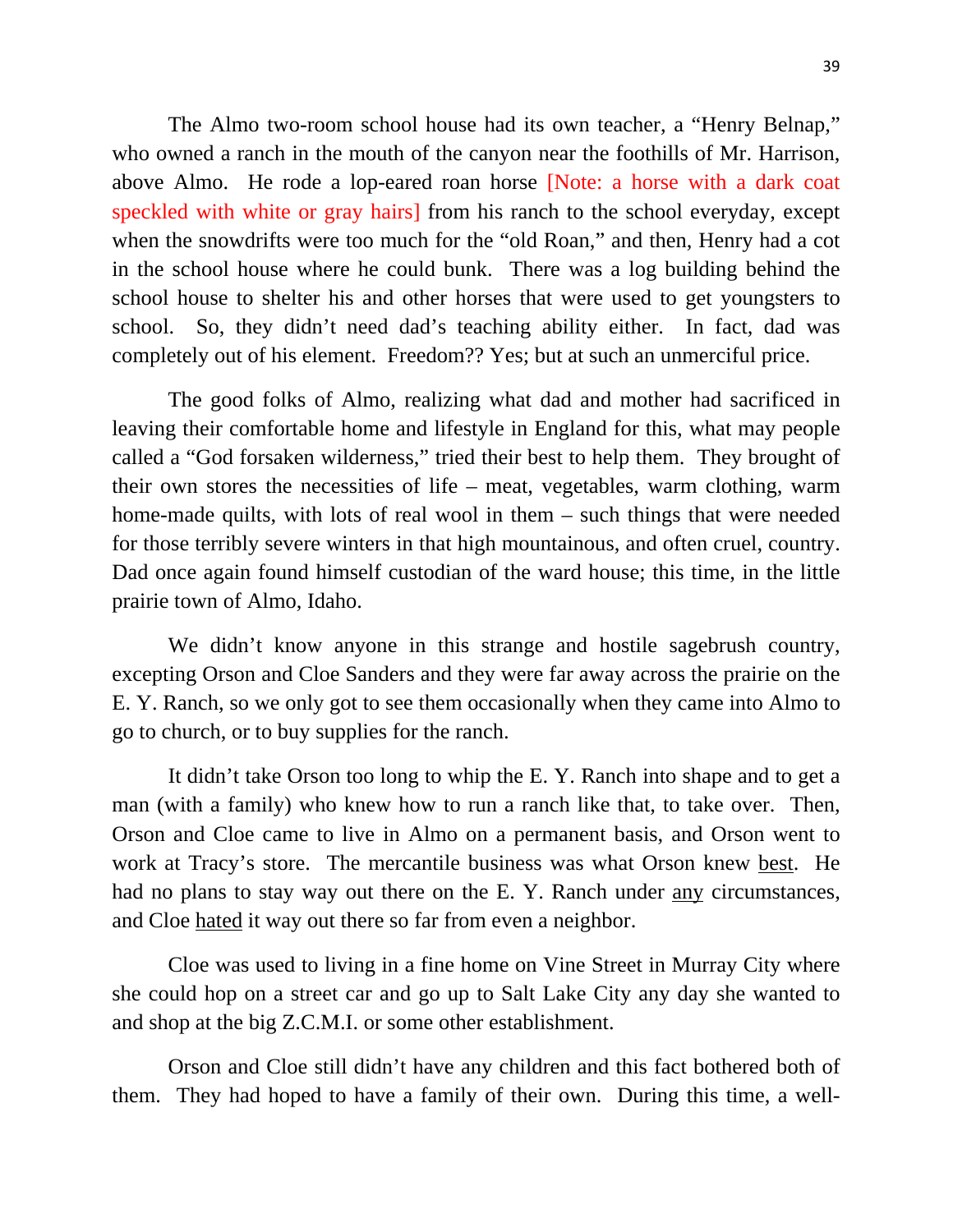known doctor by the name of "Ross" came up from Denver, Colorado, to Almo, Idaho, to retire away from the hustle and the bustle of his heavy practice in Denver.

Orson got acquainted with Dr. and Mrs. Ross when they came to Tracy's store and asked Orson how they could go about ordering things sent up from Denver. Orson liked the doctor and invited the doctor and his wife to come and have dinner with him at his home. Orson and Cloe had a nice home in Almo, one of the few nice homes in the little town. They had had their nice furniture sent up from Murray City, too, so they were really comfortable, even to a lovely dining room and beautiful dishes to use in it.

Dr. and Mrs. Ross accepted Orson's invitation to dinner and during the evening they spent together after dinner, Dr. Ross learned about Orson and Cloe's childless home. Although the good doctor was now retired, he offered to see if there was anything that he could do to correct the situation.

Cloe had gone to many doctors in Murray City and to other doctors in Salt Lake City, too, for help, and had gotten nowhere. She happily put her chances in the experienced and capable hands of the good Dr. Ross. Treatments and exercises followed, and the following year, Cloe found that she was pregnant. Cloe and Orson were very happy about this and Cloe followed Dr. Ross's orders to a T.

Dr. Ross wanted Cloe off her feet as much as possible during this pregnancy, so Cloe asked me to come and live at their house and do the things that she couldn't do. Since I had had experience and good training under my mother's guidance, I was sure that I could follow Dr. Ross's orders, too.

Everything went well, but I did get a bit lonesome though, because Orson often went back to Tracy's store in the evenings and I couldn't leave Cloe alone. Someone had to be with her so Cloe sent for her young sister, Myrtle Winchester, to come up from Salt Lake City so that I would have someone my own age to keep me company, and that helped a lot.

Cloe, under Dr. Ross's wonderful care and guidance, went full term. When her baby came, it was a normal and healthy boy. Orson and Cloe were the happiest couple in Almo and they promptly called their little son, "Ross," in honor of the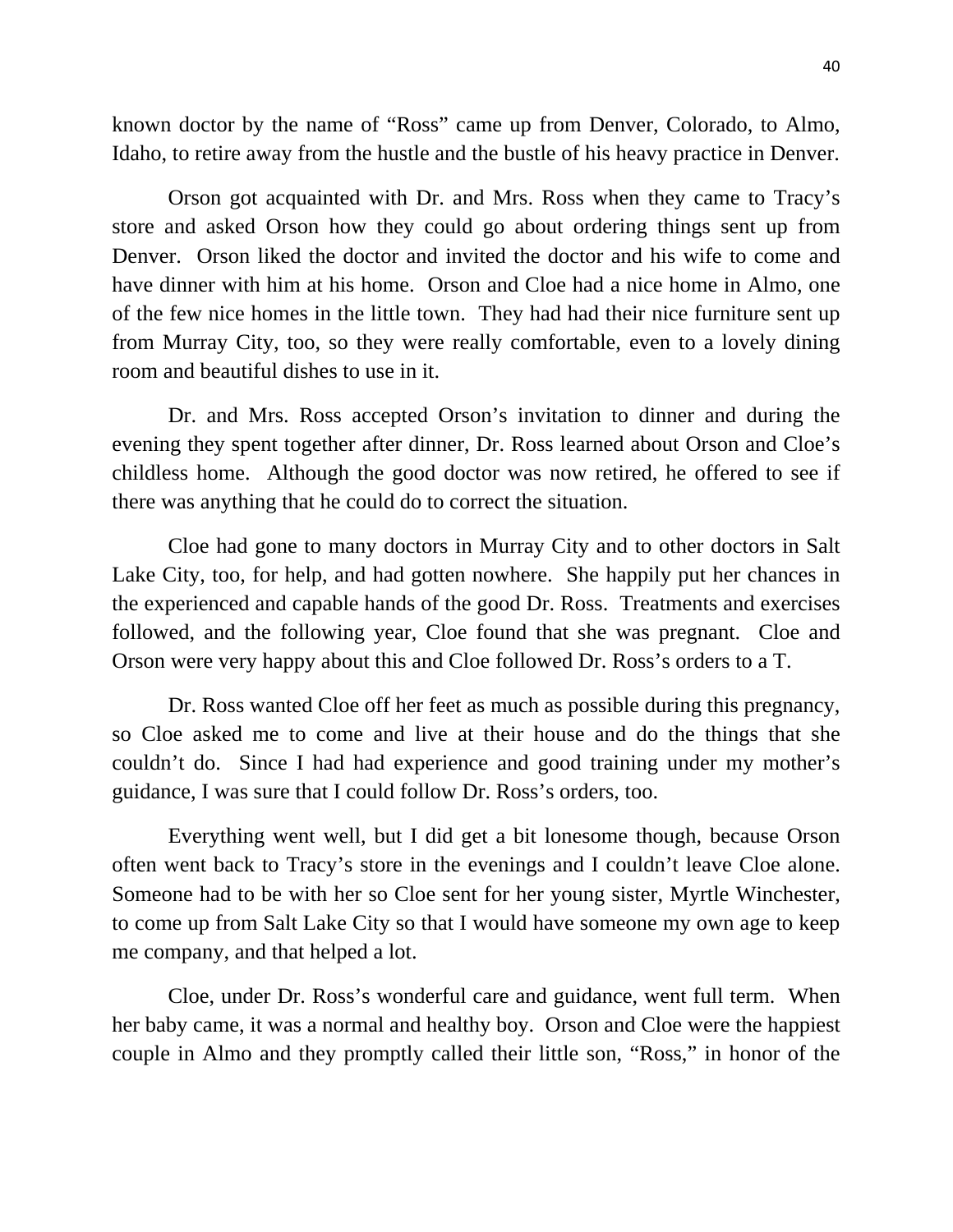good doctor. In due time, and again, with the help of Dr. Ross, Orson and Cloe had a second baby, a little girl. They called her Norma.

Cloe was a good woman, but I didn't like her too well because she was always reminding me that my English gentleman father had married a servant girl. I knew that my wonderful mother was one of the finest who never spoke ill of anyone.

In due time, and with the helpful suggestions of the good folks of Almo, my father applied for a homestead five miles from Almo at a placed called "Reed Springs." Dad could use the water for household purposed, but the Reed Springs water rights belonged to someone else already.

The springs came bubbling out of the ground out of this great expanse of sagebrush and rabbit brush to form a lively little stream. The water was beautifully clear and cold. There was water cress growing at its source. In the stream, there were beautiful rainbow trout that Ted learned to catch by stretching himself out flat by the side of the stream and trailing his fingers in the current. The trout would come swimming upstream, and Ted had a way of slipping his fingers into their gills and lifting them out. No Indian could have done it better.

It seems that in order to prove-up these homesteads, one had to do a certain amount of improvement on the place, and also, live a certain amount of time actually on the place.

Again, the good folks of Almo did all that they could to help my father who in no way was equipped to cope with such a primitive existence as this wild uninhabited place, miles in any direction to a neighbor. In time, and with great effort, there arose a one-room log cabin on the rise above the Reed Springs. The log cabin was big enough to hold three double-beds, a stove, and a table and mother's grandfather clock. The food stuff had to remain in boxes.

In order to reach Reed Springs from Almo, one had to follow a dirt wagon road (high in the middle). When nearing the homestead, it was necessary to drive down the bank into the Raft River that skirted dad's homestead property, and then pull up the other side.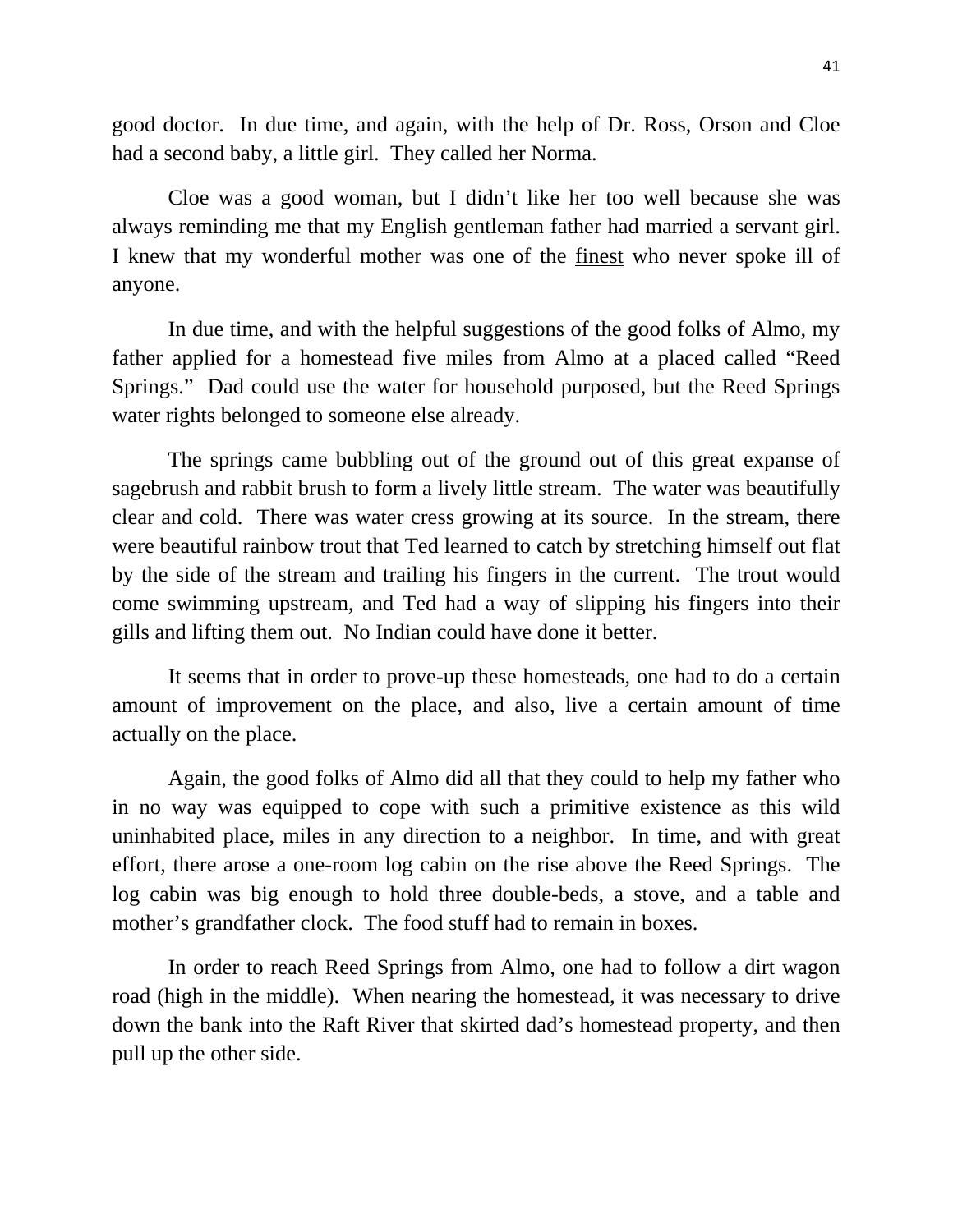At flood time, it was impossible to cross the Raft River, except by going miles around to where there was a bridge. So, that made things a bit more difficult than they already were.

Dad and Harry worked terrible hard, and without proper equipment, to clear the sagebrush and rabbit brush off the land that they were required to clear and cultivate in order to prove-up. They chose a strip down near the Raft River. They tried to fence it, too, and plant it to something that would sustain life. But, there was no way to fence out the jackrabbits that gobbled up anything that had nerve enough to stick its head up above ground. So, their exhausting efforts went for naught.

Mother was trying her best to contribute to her family's welfare by raising some chickens, and also, some big geese, but she had to fight the sly coyotes every step of the way. She was glad when it was nearing school time and she would be moving back into Almo again. It was a different log house each winter – whichever log house was available to her.

I'm sure that dad was glad, too, because it had been a real hardship for Harry and him to take the covered wagon from Reed Springs to Almo every week and park it behind the ward house so that they had a place to sleep and eat while they did whatever needed to be done to maintain the ward house.

Dad's checks from the "Old Country" seemed to have a time reaching him, and his family back home in England couldn't, for the life of them, figure out why. There was no way that they could possibly conceive the kind of situation that my father found himself in the middle of.

All that dad's brothers in England knew was beautiful cities like Harrogate, London, York, or vacations on the Isle of Whyte, or at Redcar by the Sea. The mail got through to Almo whenever and however it could.

Harry finally decided that there was only one thing to do and that was for him to go down to Burley, Idaho, and get a job in the sugar factory down there and send money home to help dad and mother. So, that's just what he did and instead of spending lonely evenings all by himself, he took up a training course to fit himself for a better job.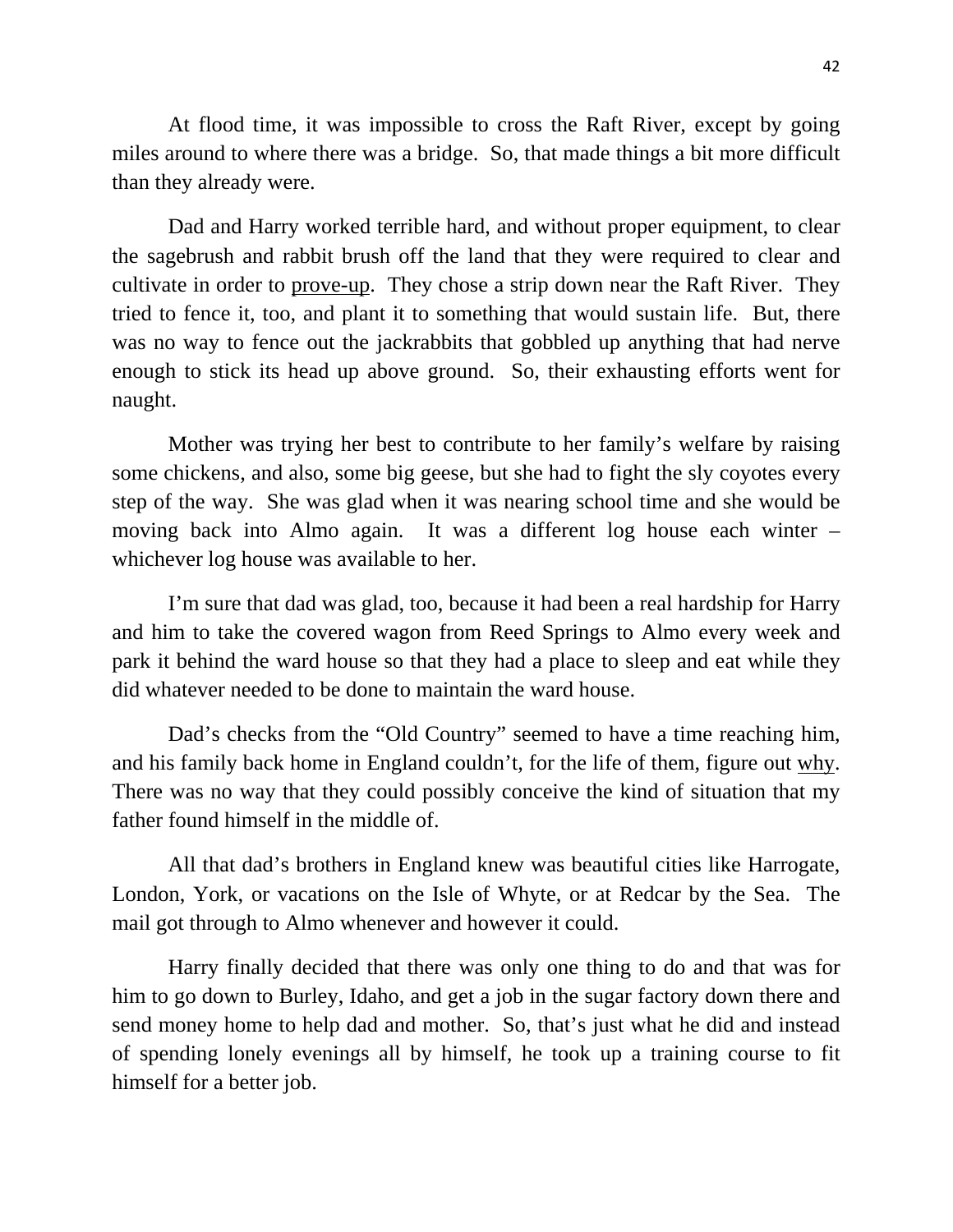I saw the light, too, and since my dearest friend, Georgia Bruesch, youngest daughter of the very successful Almo Bruesch family (five sons and four daughters) who worked hard together to build up a tremendous ranch (cattle, sheep, hogs, and even a dairy herd – they shipped out cream in ten gallon cans) and since Georgia was leaving Almo to go to high school in Albion, I went with her to work my way through school.

Mother didn't want me to become a nurse, not since she had lost her baby sister, my Aunt Violet, in a big London hospital fire. Aunt Violet carried eight patients out of the fire and went back in for number nine, but the roof caved in, and that was the end of the story. Mother said she just couldn't stand to think that that might happen to me, too, so, I figured the next best bet for me would be office work.

I had a chance to go to Declo, Idaho, which was down on the Burley Flats to take on-the-job training working for Freezen and Stole who sold Studebaker cars, parts and tires. I did the office work for them and took training form a Mrs. Emmerson, who was a very good teacher.

I lived at Anson and Julia Parke's home in Declo. Anson was a sheepman and ran big flocks up in the Gooding, Idaho, area where there was lots of free grazing for the sheep. Anson and Julia already had nine children and they had two more while I was there, but they happily took me in. I helped "ma" Parke for my room and board. They became family to me and I never got back Almo and the Reed Spring Homestead until after I was married.

I called Anson "father dad," I called Julia "ma." They loved it and were very good to me. Since they had Gilbert, Vasco, Burley, Ivan, Norvin, and Elmer before they had a girl, "ma" really needed the help I could give her, so it worked out beautifully for all of us. I loved those six brothers and they loved me, and called me "sis."

During this time, my little sister Grace had gone over to Oakley, Idaho, to attend the academy there. She was helping herself all she could by living with a family and helping with their children for her room and board. There were other young students from the Almo area who were also attending the Oakley Academy the same way that Grace was.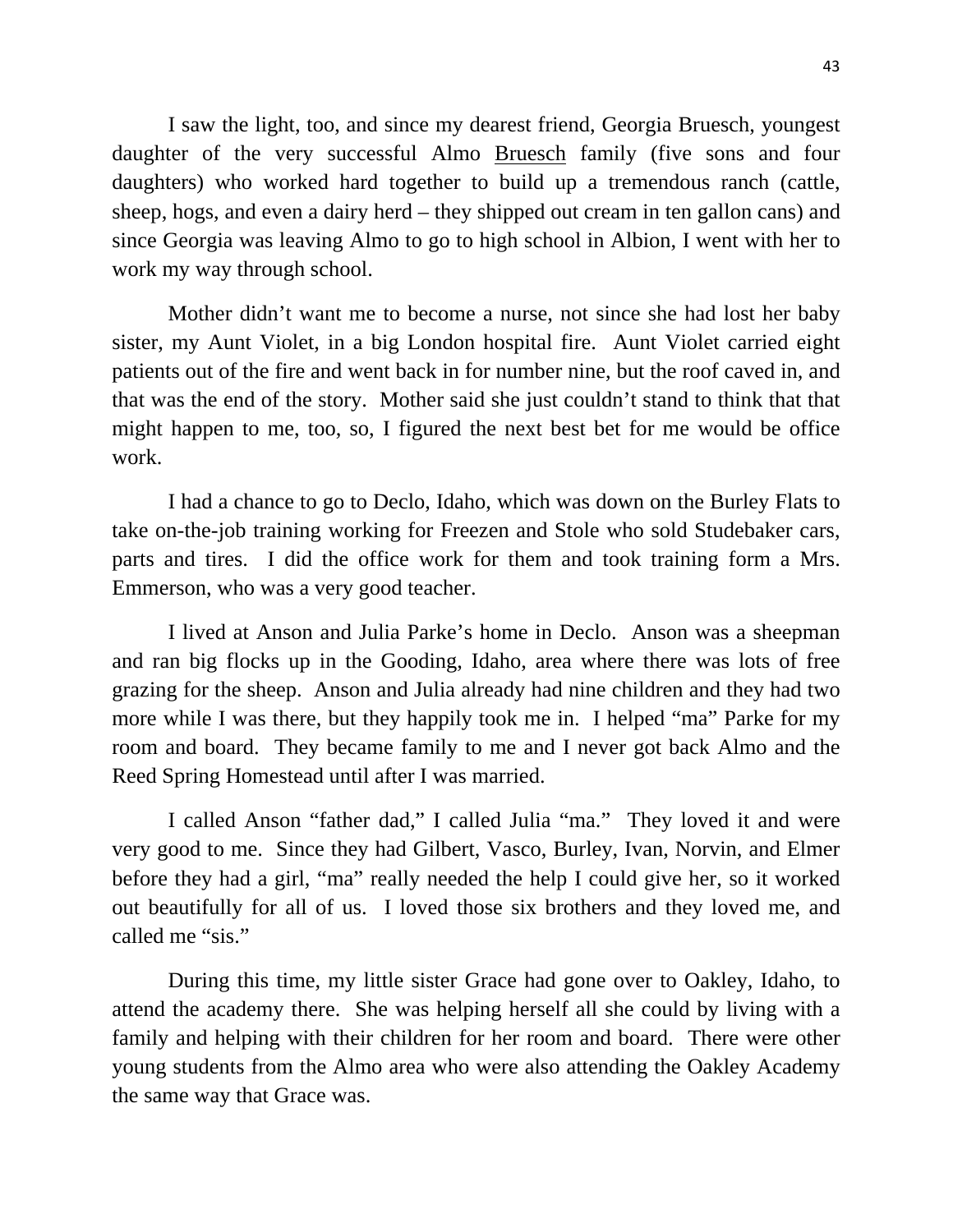On one memorable occasion, when one of the Almo men had taken a big sleigh and two big strong horses and had gone over to Oakley to bring the students home for Christmas, they were coming back through what is still known as the City of Rocks when they got caught in an awful blizzard which nearly finished all of them, horses and all.

The driver managed to coax the horses until he got them behind one of those tremendous rocks that looked, for all the world, like a big five-story building, and there, they huddled together in their blankets and their wrapped-up hot bricks until the awful storm passed.

These bad winter blizzards usually lasted for many hours and were not fit for man nor beast to be caught out in. When the storm abated so that they could see where they were going, they had a terrible struggle ahead of them. The drifts were high, and they had to either find a way around them, or shovel their way through them. It was a life or death battle that they all had to work at. It was a completely exhausted and half-frozen group that finally found its way out of the City of Rocks and met the men on horseback who had started looking for them.

All the students had a tough time recovering from that fearsome ordeal, and only our wonderful mother and her marvelous ability as a nurse, brought my little sister Grace safely through it, though Grace couldn't go back to school for quite a while after that, but Grace did eventually go back to school and complete her course.

Later on, our young brother Bill, and also the lovely girl whom he married, both graduated from Oakley Academy. They also both taught school on Oakley for a time, too.

During this period of our lives, the L.D.S. Church moved its headquarters and many of its people from Almo to a place called Malta, Idaho. Someone had sponsored my big brother Harry to go on a mission, and after he came back home, he married a fine woman, who was also a returned missionary, and they, too, found themselves living in Malta, Idaho. Harry became post master there, and all of Harry and Lora's seven outstanding children were born and raised in Malta, Idaho.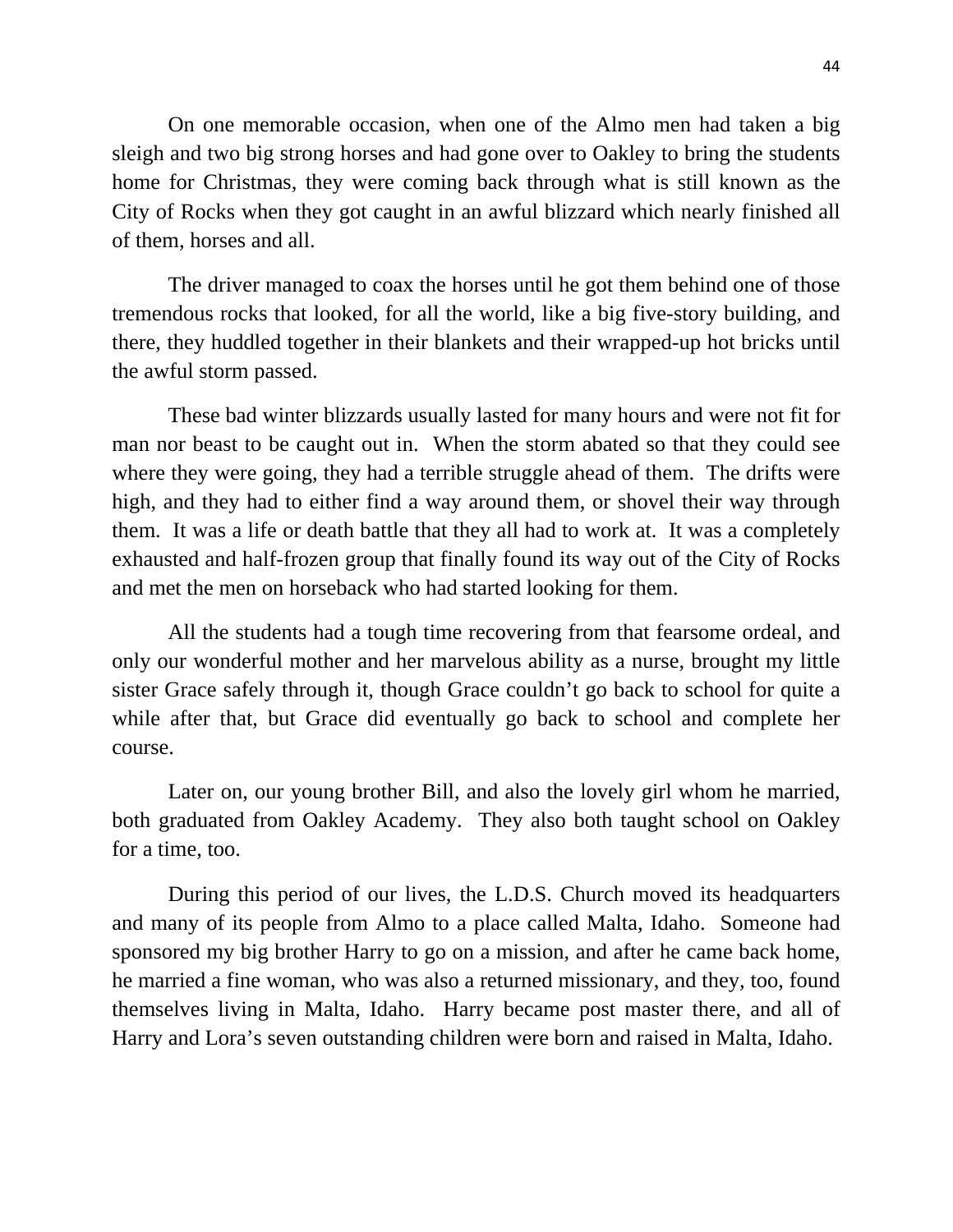Orson and Cloe Sanders, and their son and daughter, were also now living in Malta, Idaho. Orson had his own mercantile store there with complete living quarters in the back. Orson's store was right across the street from my big brother Harry's post office. Eventually, Harry built his own nice new building, too, and it also had complete living quarters in the back. [Note: as a boy, I visited there. The Post Office part was about the size of half of the kitchen of our home in Brigham.]

My father was having it a bit rough, though, at this time. Because of the First World War, England would not allow money to be sent out, and dad's checks did not come. Mother, bless her, was forever taking care of the sick and the mothers-to-be. She worked with a Dr. Sater. Dr. Sater was a good man and a good doctor, whenever he was sober. That's how it happened that my mother often delivered the babies before Dr. Sater even got there. But, my mother knew what she was doing and all went well for the mother and child, and all that Dr. Sater would have to do was to put his stamp of approval on the situation. My mother had it all happily and successfully under control.

Very few of the good folks of Malta, Idaho, had hard cash to pay my mother for her services, but they did try to make it up to her in any way that they could. They brought fresh meat and produce from their farms, and some of them even helped dad to drag wood down from the hills for winter. Most houses had to be heated with wood.

While I was doing office work for Freezen and Stole in Declo, Idaho, a young returned veteran came and leased the big repair shop from Freezen and Stole. His name was Sam Malmberg, and he was the youngest of five brothers who had learned their skills well in Sweden, from the wood lathe straight through to the metal lathe, and on to tool and die making. Each of them, as he completed his training in Sweden, had hopped on the first ship he could find that would take him to see the rest of the world.

Andrus (Harry), Axel (Ikey), Oscar, Emil, and Sam each jumped ship at a different port and at a different time, but four of them landed in the U.S.A., and the oldest brother (Harry) landed in British Columbia.

Oscar and Sam joined the U.S. Army. They had found each other in Little Rock, Arkansas, so, they enlisted and were sent to serve in France.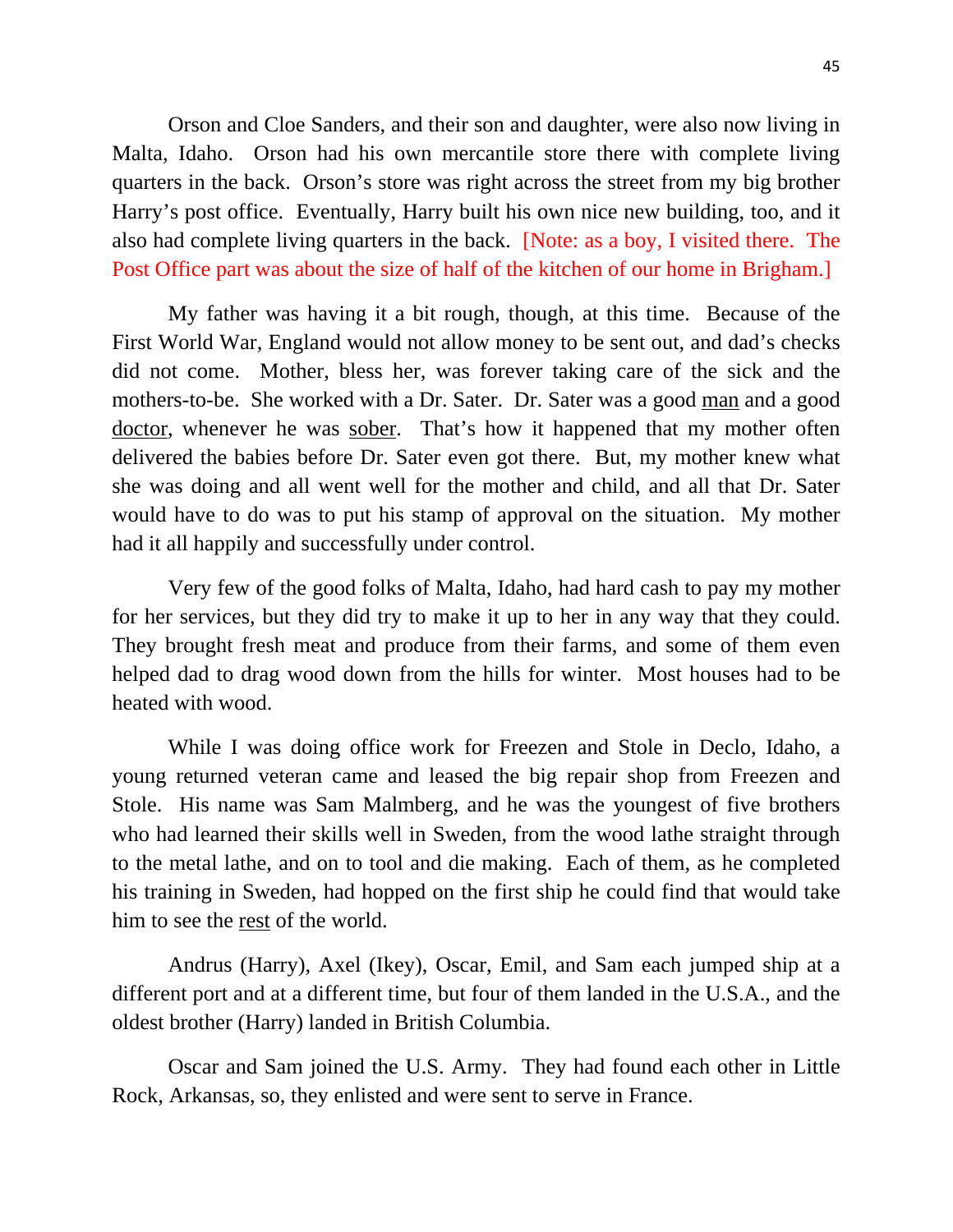When Sam got back to the U.S. after the war, he was very much interested in automobiles, like all other red-blooded young men were at that time. Sam kept moving further and further west, looking the country over as he went, and when he got as far west as Burley, Idaho, he learned about the repair shop that Freezen and Stole wanted to lease to a good mechanic, out in Declo, Idaho. So, out to Declo he went. He leased the repair shop and, somehow, his big brother, Axel and Oscar, found him there, so the three brothers had a great time of it learning all about automobiles.

All three of the brothers lived at Mother Enyeart's Hotel in Declo. The food was good and the rooms were clean and comfortable.

Sam and his brothers soon built up a tremendous business for themselves. Everybody liked the "Three Big Swedes." They did marvelous work and were honest about it, too. Declo had never seen men with the skills that they had, and they marveled at what those "three Swedes" could do.

Axel (Ikey), the big brother  $(6' 1'' - 250$  lbs.) was restless, though. He just didn't like those awful cold winters of southern Idaho, and was always urging his younger brothers to go out to the west coast, either to Oregon, or to Washington. Finally, Axel and Oscar took off for the coast, but Sam stayed on in Declo.

Sam and I had started dating, and we finally got married. The following summer, we, too, took off for the west coast to Portland, Oregon. We liked Oregon. It was much like England. No severely cold weather, plenty of rain though, but beautiful summers, and lots and lots of lovely flowers and shrubs. Portland, Oregon, was known as the "Rose City."

Jobs, at this time, were plentiful, especially for skilled men like Sam and his brothers so they could pick and choose where they wanted to work.

Sam was offered a good opportunity by the Watt brothers, Tom, Bill, and uncle George Watt. They owned and operated the Brighton Mills at Brighton, Oregon, right on the coast. The Brighton Mills had come into prominence cutting spruce for the airplanes of World War I. The Watt brothers wanted a skilled man like Sam Malmberg to take care of their rolling stock at their mill. They said that they could help him to get hold of the necessary property on which to build his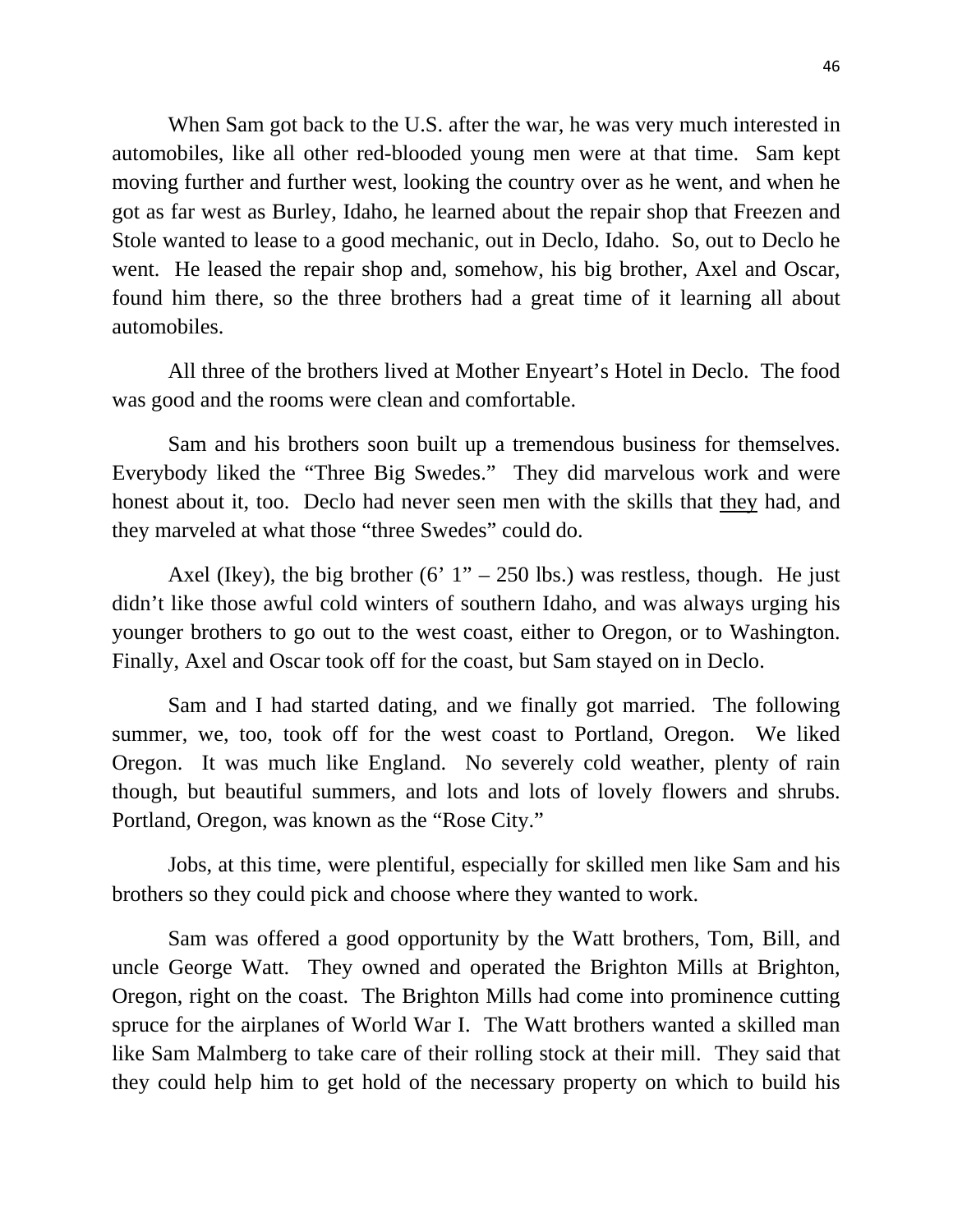garage, and they would help him to build his garage, too. It was too good an opportunity to pass up.

Sam had been operating a leased garage at Wheeler, Oregon. (Fine (five) [sic] mills were operating in Wheeler at that time.) Sam's two big brothers had been living with us and worked with Sam in the shop.

Our first child, our son, Don B. Malmberg, was born in Wheeler, Oregon, so now, I had three big Swedes and one little Swede to take care of. It was a riot at times.

Sam decided to accept the contract that the Watt brothers offered him. So, when little Don was three months old, we moved to Brighton, Oregon. Five years later, our little daughter, Elsie Mae (Sue) was born in Brighton, Oregon.

In 1924, before my little Sue was born, my lovely little sister Grace, who was now a successful schoolteacher, came out to Brighton, Oregon, to spend the summer with us. What a joy that was.

My beautiful little sister, whose golden hair was now turned to a gorgeous auburn, had a problem. There were two fine young men back home who were in love with her, and each of them had asked her to marry him. Grace didn't know which one to say yes to, so she very wisely decided to come out and spend the summer with me, and, maybe, by school time in the fall, she would know which one of them she wanted to marry. I encouraged Grace to go out with other young men in our area. Maybe, that would help her to reach her decision.

Grace met and enjoyed the company of a fine young man from Wheeler, Oregon, named Herb Lundy, who had majored in journalism in school. He, too, fell in love with my lovely sister Grace. He, too, asked Grace to marry him. In fact, Herb said that if Grace wouldn't marry him, he wouldn't marry anybody. This very fine and serious young man really meant it, too, but Herb was a devout Catholic, and my little sister was not about to give up her own faith in the L.D.S. Church (the church that our parents had sacrificed so painfully much for). So, that wasn't a difficult decision for her to reach. When fall came, Grace was on her way back home with plans to marry Leland (Jim) Seely. Herb Lundy finally did marry a nice Catholic girl from Tillamook, Oregon, and Herb went on to become the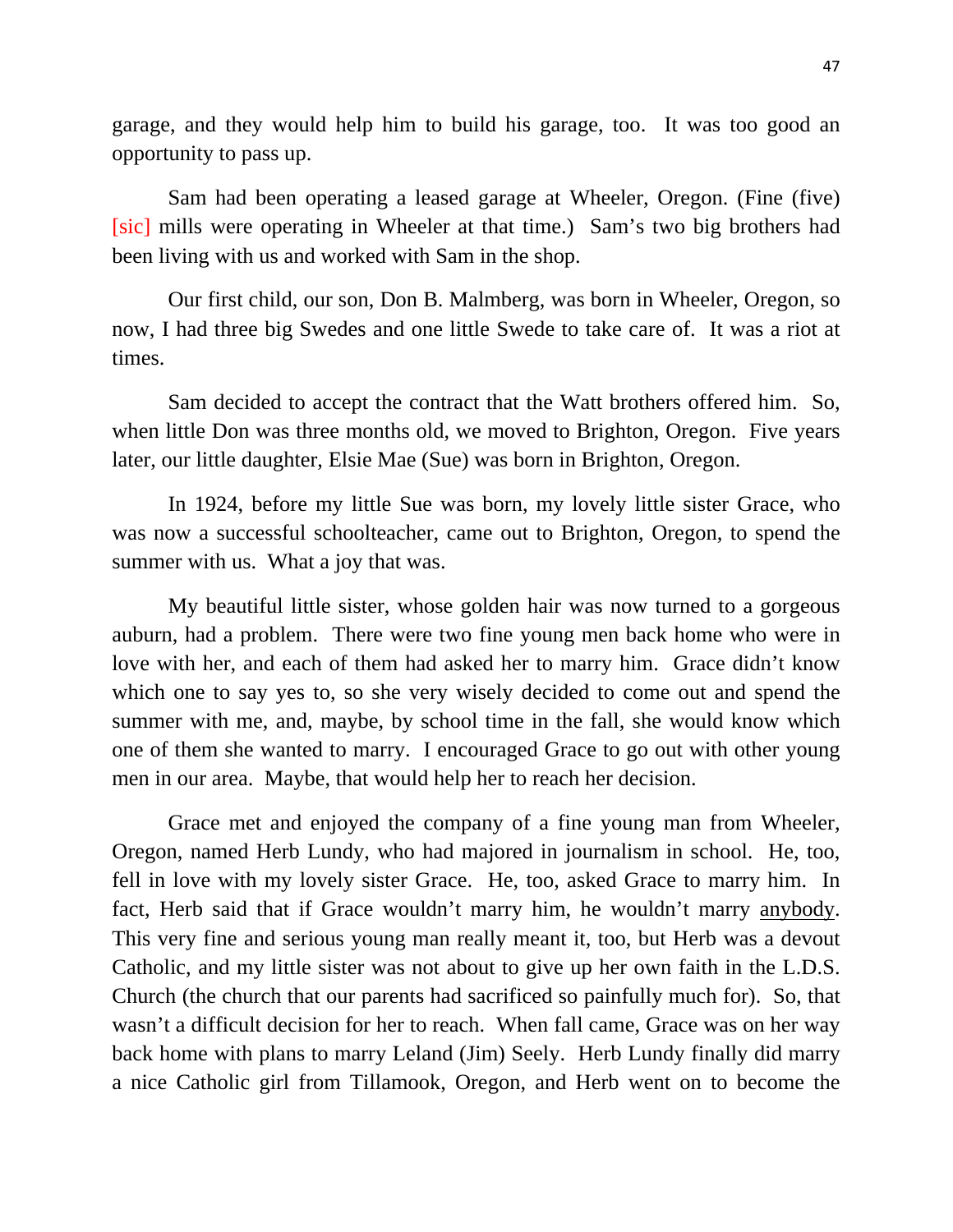editor of the "Morning Oregonian," our biggest paper in these parts, and from which job, Herb has just now retired.

My lovely little sister, Grace Emily Thompson, who was now trying to get used to being addressed as "Sister Grace Seely," happily moved with her young husband up into the sagebrush country to a little settlement called Rosette where the Seely's had some property. There, the little family – Daddy Jim, Mama Grace, and tiny little baby Joyce – endeavored to make their home, but young Daddy Jim was a C.P.A., and what on earth could he do with that kind of a degree out there in that wilderness country?? So, it wasn't long until the little family moved into Brigham City, Utah. There Daddy Jim became a successful businessman with a "Bulk Plant" and oil trucks. His little schoolteacher wife concentrated on becoming a happy housewife and raising a family.

Grace had gone through a series of miscarriages before her first baby was born, but she wouldn't give up. She and her husband Jim wanted a family, and Grace was determined to have a family, and with faith and prayer, she did have a family – two boys and two girls. Then, since her husband was chairman of the school board, and because Grace was such an excellent teacher, and because now that little Gwen, the youngest of her four children, was in school, Grace found herself back at teaching school again.

Grace got a woman to help in the home. Grace continued to teach until she started dragging. She went to her doctor to find out what was wrong with her. The doctor examined Grace thoroughly, and then said, "Grace, there is nothing wrong with you. You are just pregnant." Thus, started my little sister's second family, which consisted of one girl – the lovely Karen, a beauty winner --, young Jim – still a bachelor – and Grace's final pride and joy – you, Kent. My lovely little sister Grace, bless her, could now ease off a bit and rest on her laurels and watch her grandchildren grow.

Mother and dad were still living in Malta, Idaho, and they could relax a little now. Dad had asked me to write to the Magistrates in England, and men who had handled his father's considerable estate. I gladly did this and we were able to establish dad's claim. We were able to provide the magistrates with all the necessary information as to when and why dad's remittance checks had been cut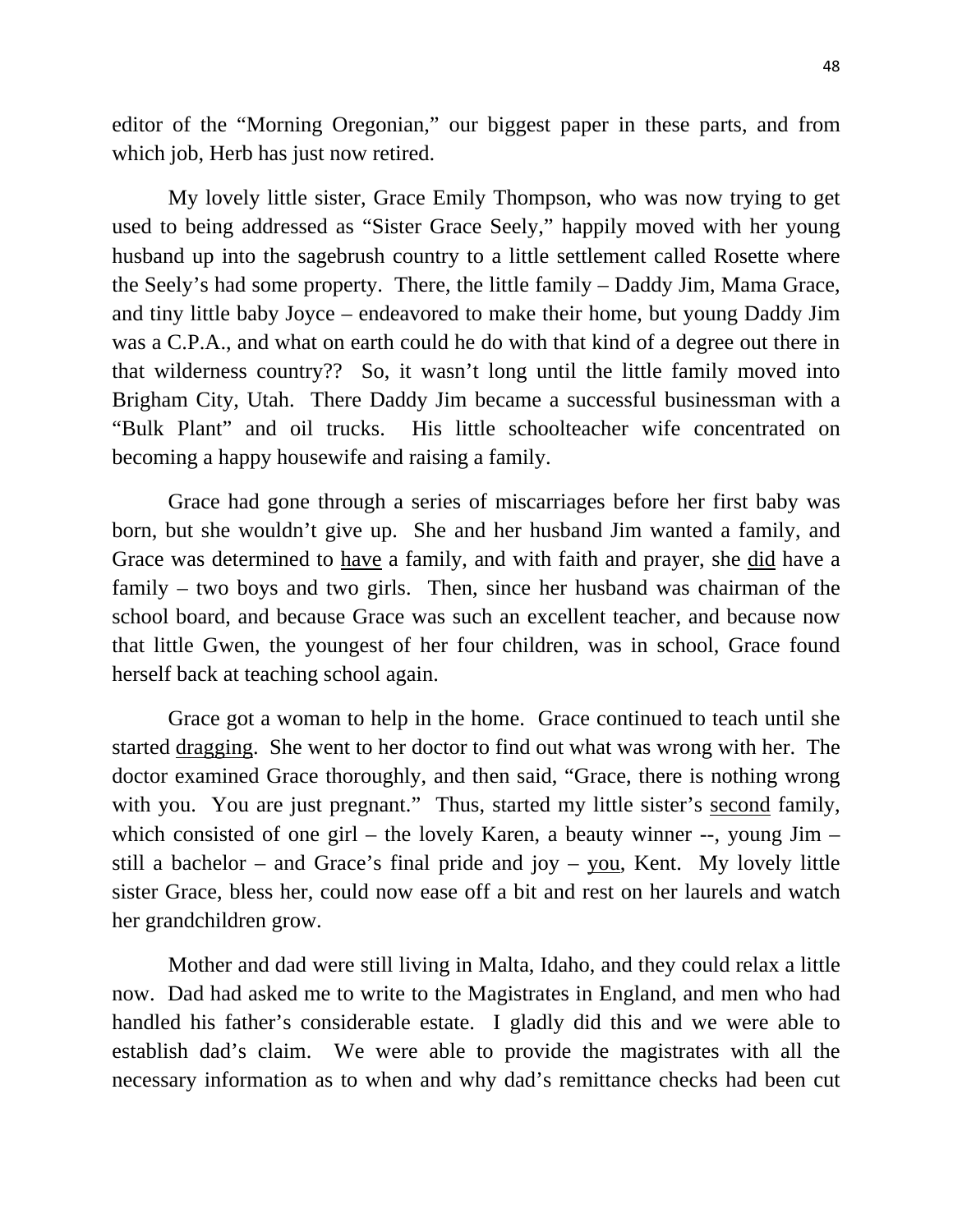off. All this took a bit of time, of course, and the necessary letters going back and forth, but finally dad's brothers in England offered dad a lump sum settlement for his share of his father's estate. It wasn't nearly what dad's share was worth, and I said so. Dad was a very humble man, and he told me that he didn't want to fight with his brothers, that when it was time for him to meet his own father in the next life, he didn't want to have a guilty conscience. So, dad settled on their terms.

My son Don eight years old at this time, the time that the L.D.S. Church teaches is the age of accountability – the age when we know the difference between right and wrong, and since my don was my father's first grandchild, and because we didn't have any L.D.S. Church on the coast of Oregon were we lived, I wanted to honor my father by taking his grandson to him for baptism into our church. I wanted my father to be the one to give my son a blessing that would guide him throughout his life and protect him from the evils of the world, no matter where he would go.

My father was very pleased and felt very highly honored. He was very proud of his fine grandson, and very proud to present Don as a living testimony of the blessings that can be bestowed upon men who do their best to serve God.

Don, small Sue and I stayed with my father and mother there at Malta during this time. Sam was busy moving his Brighton Garage down to Rockaway, Oregon. The Watt brothers had gone out of the mill business, and they had moved away, so there went the entire payroll of that little mill town of Brighton, Oregon.

When Sam got his garage moved to Rockaway, Oregon, and had found a place for us to live, Don, Sue and I went back to the coast. Eventually, Sam built a new home for us next to his "Sunset Garage." There we lived until we sold the beach property and moved into Portland, Oregon.

Mother and dad continued to live in Malta, Idaho, because Harry and Lora and their fine family lived there, and because, through the years, my father and mother had made many dear friends in that area and saw no point in leaving. My mother continued to help the sick and those in need.

Everyone loved my wonderful other, and when we lost her at 73 years, I was practically inconsolable. Every drawer, every cupboard that I opened in my home,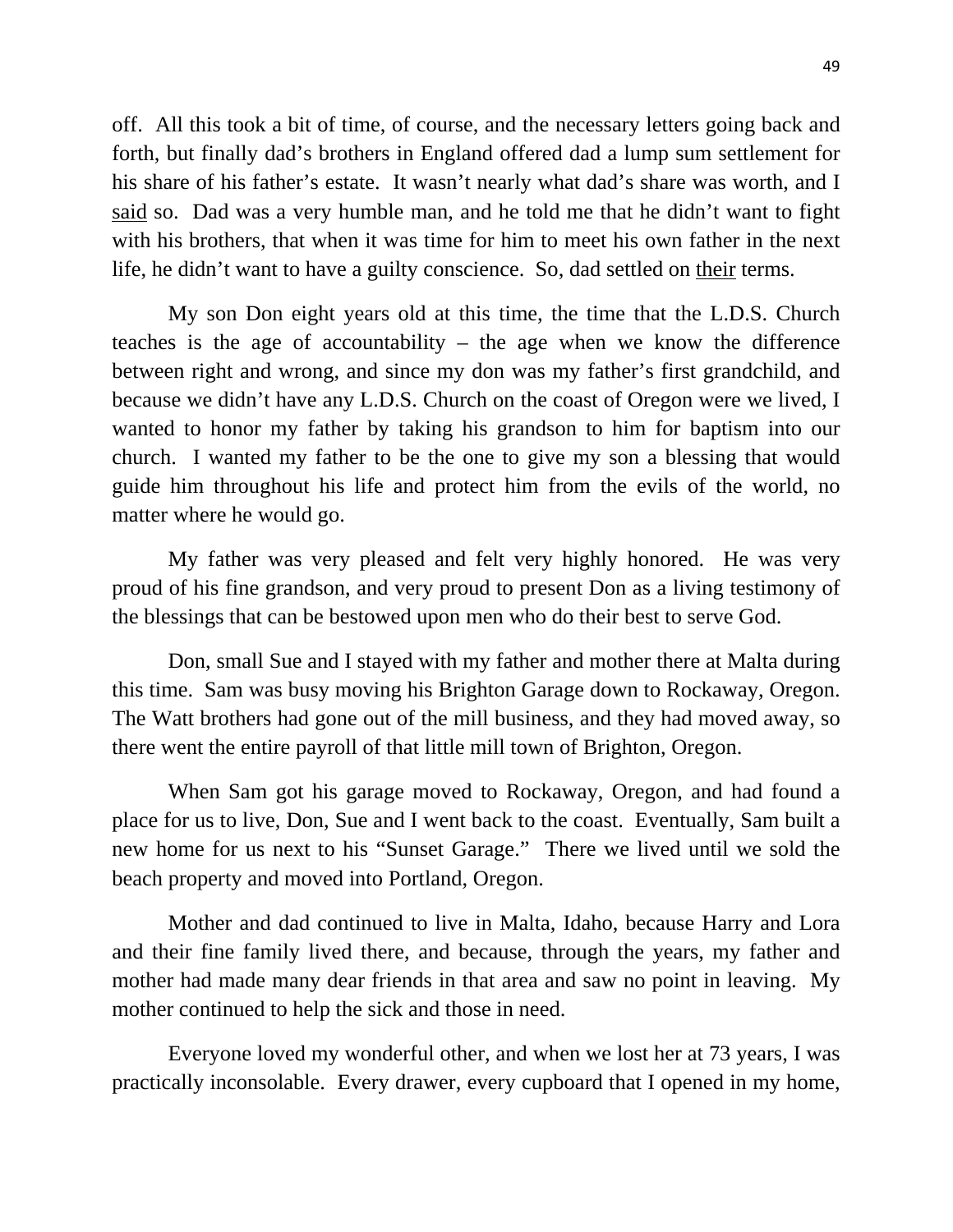there was something that my gentle mother had made for me with loving care, and I would burst into tears all over again.

At one time, when I gave away to my grief, I flung myself across my bed in unrestrained weeping. My young daughter Sue, just barely into her teens, came into my bedroom, and in disgust, said, "I'd like to know what you're bawling about. Cause if it's my grandma, you can just stop it. Nobody has to worry about where grandma went to." And, she went stomping out of the room.

The shook of her scolding brought me up short. I sat up in amazement and dabbed my eyes, and I could hear somewhere, "Out of the mouths of babes," and I knew Sue was right. My gentle mother had built me stronger than that. Now, it was up to me to prove it and try and be a good and worthy mother to my precious children.

Oh, yes, I still shed a tear or two from time to time, but they are tears of thankfulness that God had blessed me with such a wonderful mother. I can never be as great a mother as she was, but I can try. I now keep my mother's picture near me, the one with young Don, her first grandchild, and Janie, her first granddaughter, sitting on her lap. The verse to her memory reads –

## My Mother

You scattered beauty as the rose sheds leaves My mother, as you journeyed down life's ways You wore love's tapestry, as moonlight weaves Rare shadow-patterns through a silver haze, And tenderly relieved another's pain. You, understanding, always took the part Of one who fell, and helped him up again.

J. Henry (Harry) – Jennie L (Jen) – Grace – Edw. Alva (Ted) – William Bosomworth (Bill), we, the children of John Ernest Thompson and Jane Bosomworth Thompson, can thank God for our marvelous parents who sacrificed so much and endured so many hardships and disappointments and tribulations to prove their love of God and to give their children a chance at a better life in the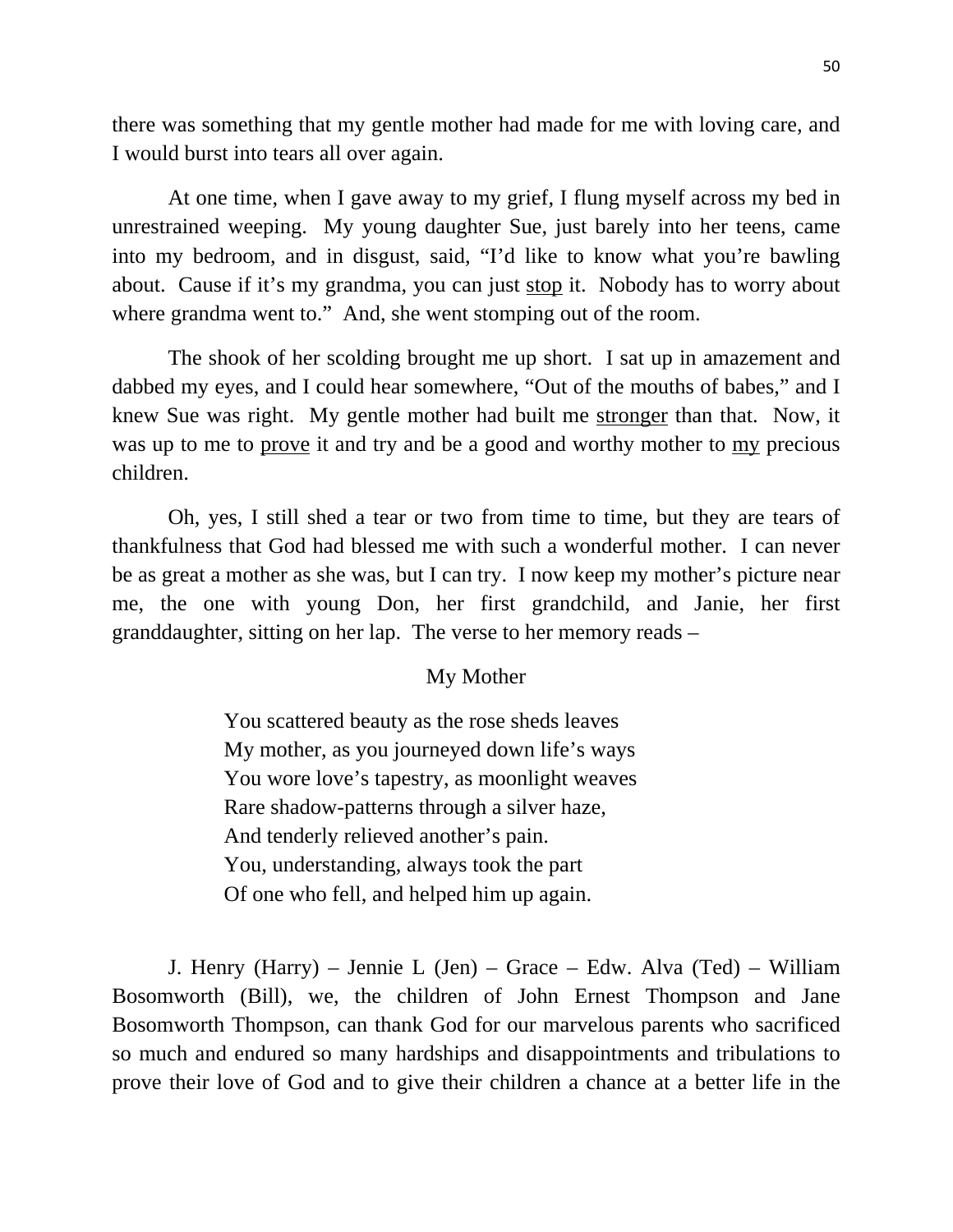New World of the United States of America. Like my Sue says, "No one has to worry about where my grandparents went to."

Now, my dear nephew, Kent Seely, youngest son of my lovely sister, Grace Emily Thompson Seely, I have tried to answer your many questions about the Thompson side of your family.

You asked for a long letter  $-$  is this long enough? If there are any more questions about our side of your family, please let me know, and I will try to dig out the answers for you.

If you will write to your Uncle Harry (J. Henry), I'm sure that he will be happy to share some of our family pictures with you to make your album that much more interesting for all concerned.

Loving

Aunt Jen

Note:

The signature, "Loving, Aunt Jen," was handwritten, cut-out, and pasted on the paper.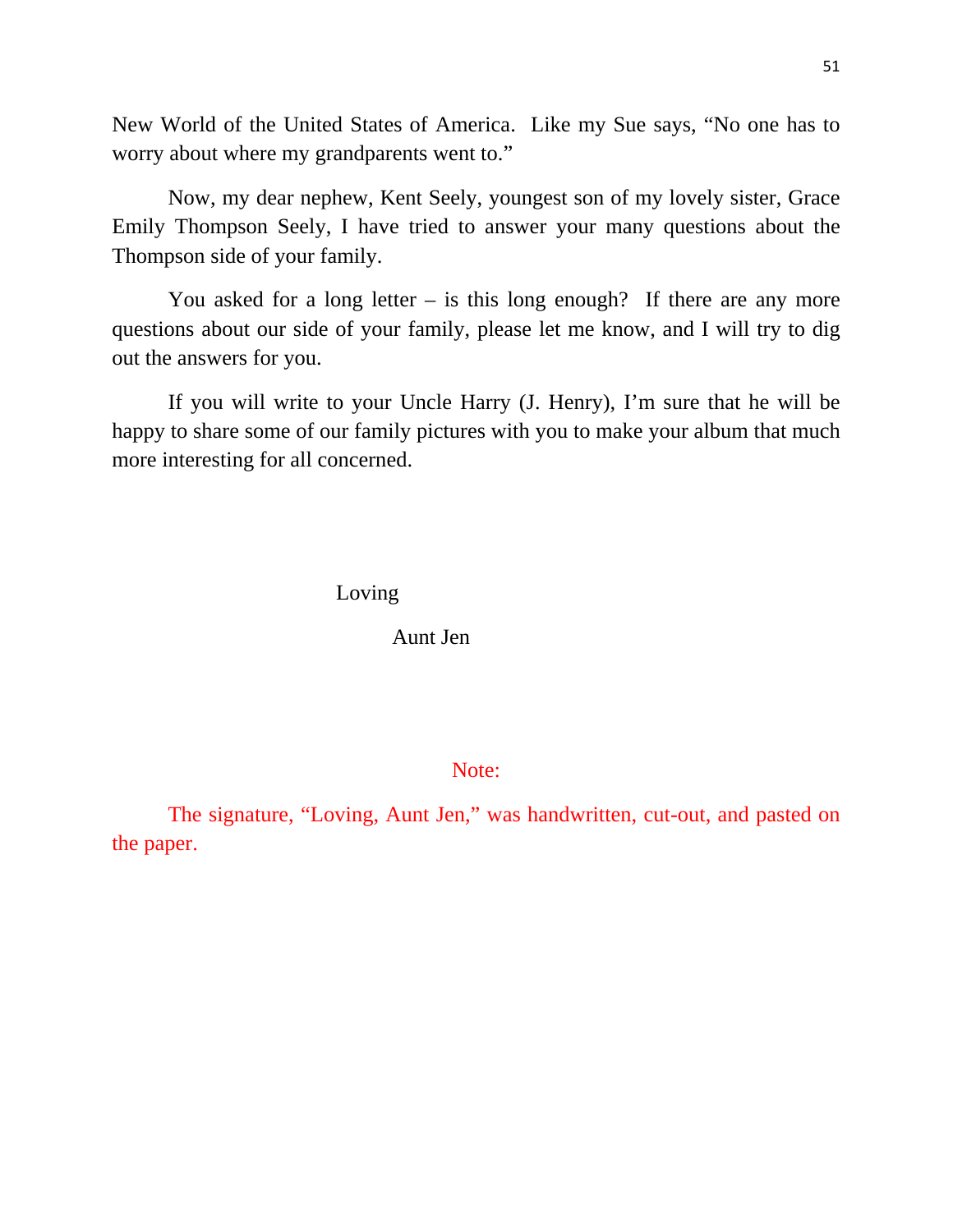Notes about John Ernest Thompson

- The 13th child of his parents page 9
- Health "nut". Worked out on a trapeze bar & drank mineral water. Near vegetarian – page 10
- A trained tenor and also played the organ page 10  $\&$  piano page 22
- Fluent in three languages and could get by in four more page 11
- Traveled a great deal, Australia, India, the U.S., & Canada page 11
- Studied botany in school. Very well educated, but not along practical lines. page 11
- Last child, mother kept him "close" [Mama's boy?] page 11
- Siblings said he was a "spoiled brat" for marrying out of his class  $\&$  joining the LDS Church. – pages 11, 14,  $& 20$
- After marriage, left England, moved to Canada, then United States page 14
	- o Our gentle mother, bless her, had implicit faith in her over-educated husband, but it was her faith in God that was to sustain her – page 35
- Lived in Independence, Ohio before buying a home in Cleveland, Ohio and worked for Standard Oil Co. – page 14
- Traveled down the East coast and spent time in Florida page 14
- His mother became ill, sold home & quit job in Cleveland, Ohio and moved back to Harrogate, England – page 14
	- o It took two years for his mother to recover page 15
- Moved from Harrogate to Borrowby, where his wife had been born page  $8$ 
	- o Evening routine consisted of Harry reading aloud from the Bible for a set time before evening prayers and bed. – page 17
	- o Harry and Ted shared a double bed in this home, so did Jen and Grace  $-$  page 17

[Note: I have visited and photographed every room in this home. I saw the niches in the doorframe, but did not know the significance of them, so I didn't take a picture of it.]

• In Borrowby, he built a greenhouse and grew flowers and vegetables – page 17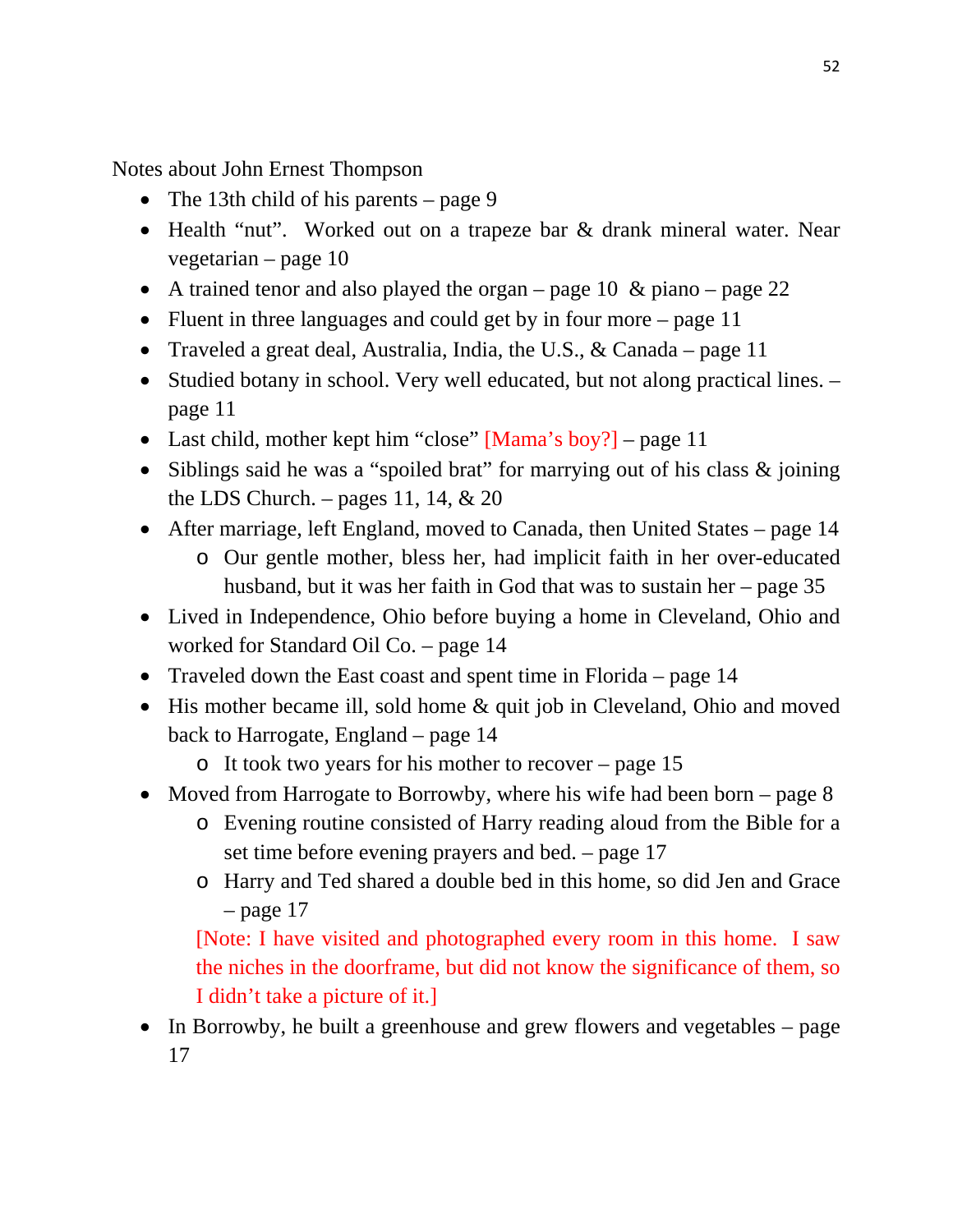- The smallest of his siblings. Escaped the boy's clothing department. His hands and feet were small too, he did a lot of exercises to keep his body neat and trim. – page 17
- Jen says his eyes were steel blue and sharp [Note: Grace says gray]. His hair was dark – page 17
- He was always looking for the brighter side of life. Liked clean jokes, and had no tolerance for anything that was at all risqué. – page 17
- Embraced the gospel the LDS missionaries taught pages  $18 \& 19$
- A devoutly religious man page 19
- $\bullet$  Humbly grateful that God had sent the missionaries to his home page 20
- $\bullet$  Both sides of family against LDS church and moving to Utah page 20
	- o Jeers and cat calls page 20
	- o Thompsons thought it a fantastic notion page 20
	- o Bosomworths said, "They're crazy" page 20
- Baptized in Bradford, England page 20
- Asked brothers to make a box to move grandfather clock page 20
- Immigrated to Murray, Utah aboard the twin screw steamer "Zeeland" of the White Star ling – page 21
- Stayed with Fred Davis who baptized the family page 21
- He had beautiful English flourished hand-writing, but had to ask his wife how to spell. – page 21
- Family spoke with a clipped English speech page 22
- His favorite scripture (as quoted by Aunt Jen) was, "Seek ye first the Kingdom of God and it's righteousness and all other things will be added unto you." – pages  $8, 9, \& 20$  [Note: see Matthew 6:33 for correct wording]
- Received monthly checks from his father's firm page 26
- Worked as a ward custodian page 26
- Grew tomatoes on acreage around the ward church house. First attempt at farming other than greenhouses and formal gardens – page 30
- Spoke like "a bloody Englishman until we lost him at 85 years" page 31
- Grew a Van Dyke beard, and a mustache, his beard was dark like his hair, but his mustache was red – page 32
- Offered a job to teach English at Granite High page 34
	- o Suggested he take a class, then teach at the university level page 34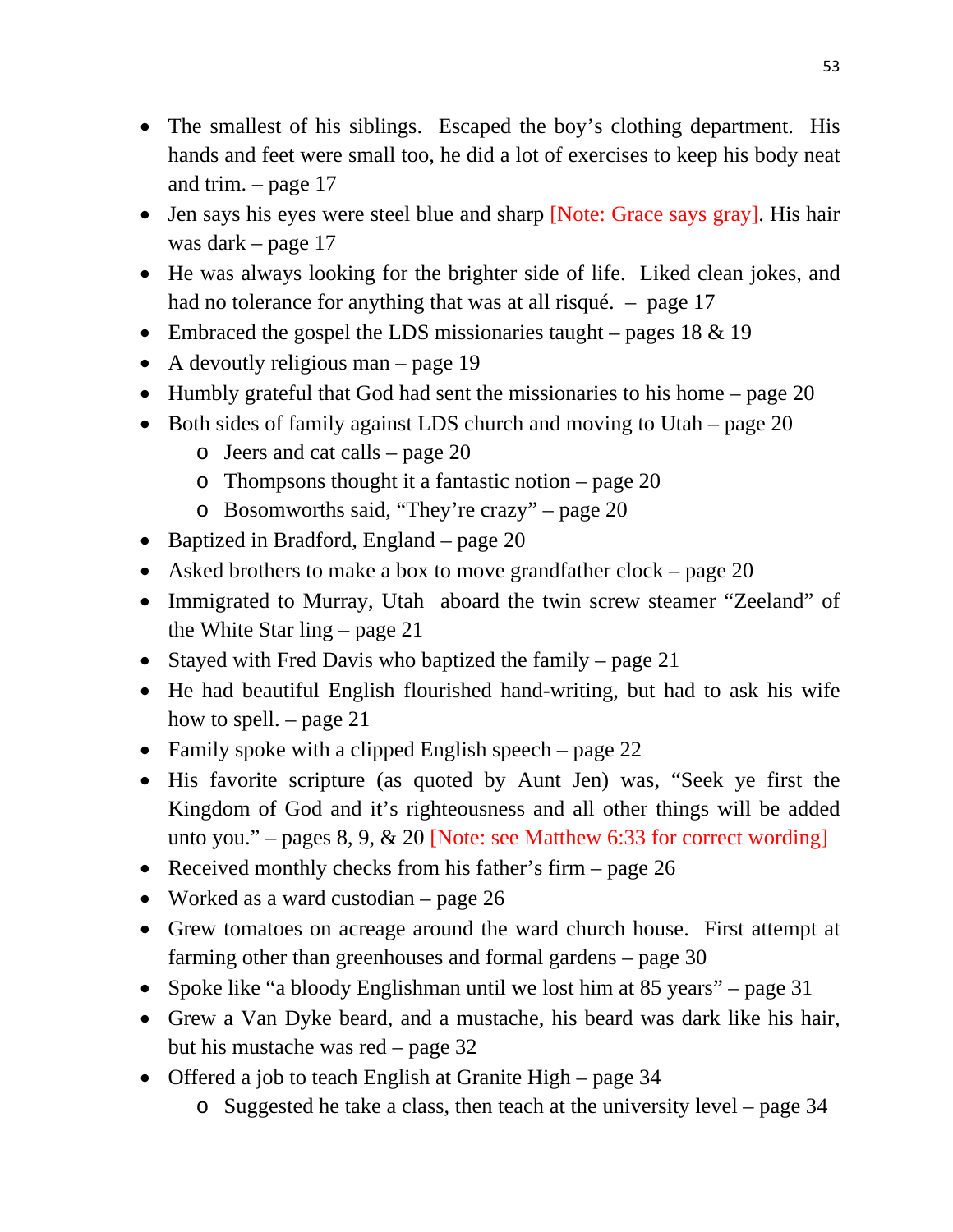- Orson Sanders persuaded John Ernest to homestead in southern Idaho  $(Malta)$  – page 35
	- o John Ernest wanted the free land for an inheritance for his three sons page 35
	- o A city man, John Ernest knew nothing about wild prairie country page 35
- When homesteading in Idaho, stayed at the E. Y. Range with the Orson Sanders' family before moving into a vacant home in Almo – page 36
- Drove covered wagon pages  $38 \& 42$
- In Almo, John Ernest had no job or work. Completely out of his element pages 38 & 39
- Ward custodian in Almo, Idaho page 39
- Homesteaded five miles from Almo at a placed called "Reed Springs." page 41
	- o Dad could use the water for household purposed, but the Reed Springs water rights belonged to someone else – page 41
- Built a one-room log cabin on the rise above the Reed Springs page 41
- Cleared some land near the Raft River, put a fence around it, jackrabbits ate whatever grow.  $-$  page 42
- The L.D.S. Church moved its headquarters and many of its people from Almo to Malta, Idaho. John Ernest also moved his family there – page 44
- Rough time (no checks from England) during World War I page 45
- Had to fight for his inheritance, settled on brother's terms pages  $48 \& 49$
- Baptized Don Malmberg, his first grandson page 49
- [Note: After his wife died, John Ernest eventually moved to Logan to do "temple work". At the time, I was about seven to nine years old, so my memory is clouded. Grandpa lived in a small room/apartment atop what was to me a very tall building near the temple. The only way to get to the room/apartment was to climb up a series of stairs on the outside of the building. I do not recall there being guard railings on either side. During the winter, the stairs had become icy and he had fallen. Gwen tells the story that there was no mattress on the bed, just springs. I believe it was shortly after the fall, that Harry and Lora took him to live with them in Malta. There is a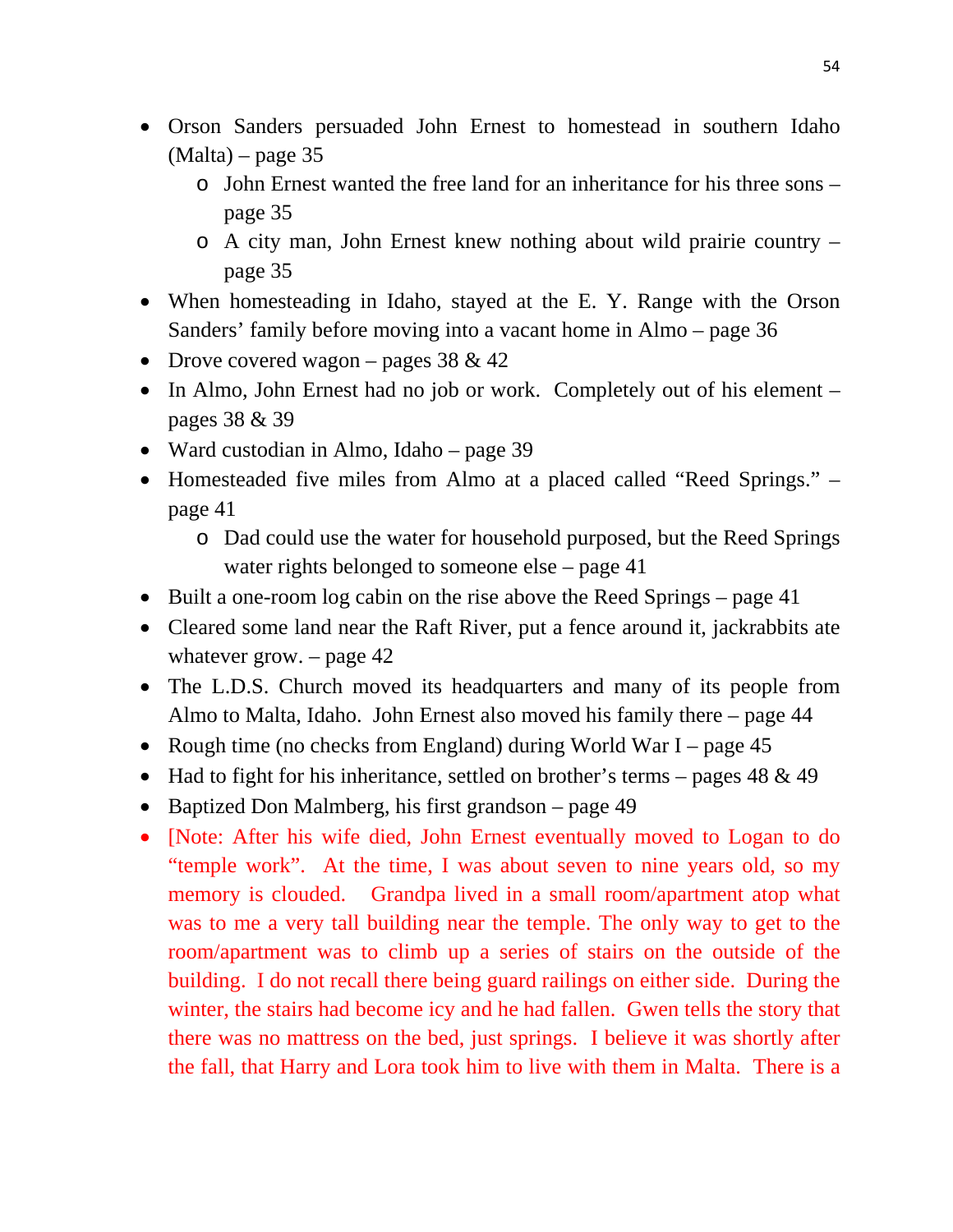color photograph of the "Seely's" at the cemetery when John Ernest was buried. I would have been about ten.]

Notes about Jane Bosomworth Thompson

- Born in Borrowby, England to middle (working) class parents page 13
- After leaving school, she became a Governess for children page 13
- Beautiful young woman, gentle, smart, quiet, with the wisdom of the ages pages 17, 18, & 31
- Helped her sister "Violet" become a trained nurse page 14
	- o Died in London hospital fire page 43
- Did not have a degree, but became a mid-wife page 14
- Delivered seven of Lora Harmon & her son's, (J. Henry Thompson) children  $-$  page 14
- Earned the title of "Mother Thompson." page 14
- Lovely contralto voice pages 15  $& 22$
- Lullabies she sang to "Ted" pages 15 & 16
- Small, a bit shorter than John Earnest. Her waist measure was 22 inches after having six children. – page 17
- Dark hair [Note: Grace says black] and her eyes were dark [Note: Grace says brown]. – page 17
- A very good woman gentle, sweet, kind, and always ready to help anyone in need. – page 17
- Did all the knitting for her own and extended family since age 12 page 18
- Copper tea kettle and Word of Wisdom story pages  $18 \& 19$
- Embraced the gospel the LDS missionaries taught page 20
- Loved the Lord and was glad the missionaries had been guided to her home  $-$  page 19
- Baptized in Bradford, England page 20
- Jane cried when Grandfather clock was to be left in England. John Earnest asked his brothers to construct a special box so it could safely make the trip to SLC. She put a "feather bed" under it and another on top. In the box she also put her Blue Willow dishes, her silver service and everything else she could. – pages 20  $\&$  21. [Note: the blue willow dishes where given to my mother, Grace, and I have them now.]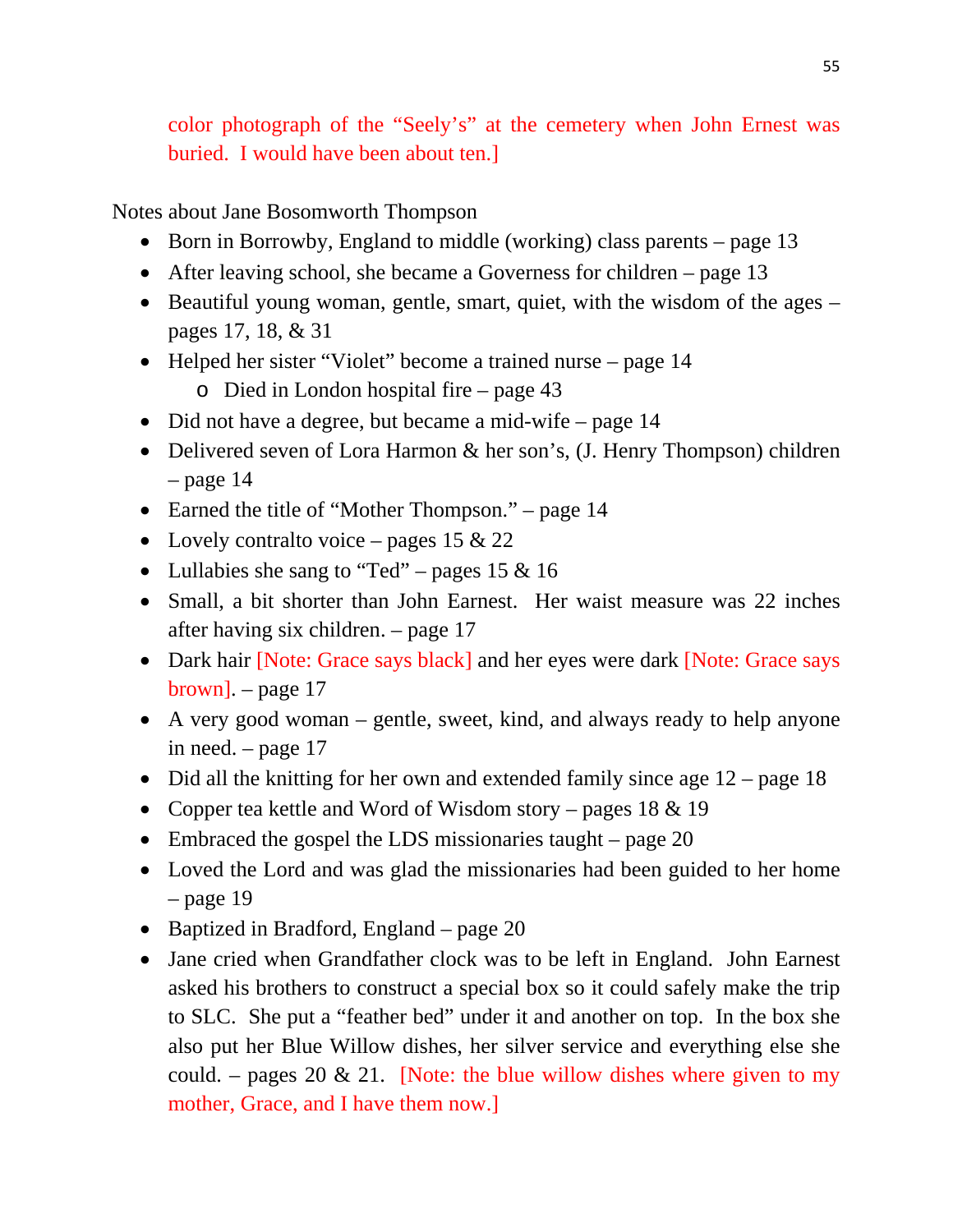- o Box broke open while being unloaded. Silverware fell on the dock, not allowed to pick it up – page 21
- o Clock setup in South Cottonwood page 29
- o Clock moved by covered wagon to Idaho page 36
- o Clock went where they went. Bill loved the clock page 32
	- Aunt Jen suggested the clock be given to Bill page 33 [Note: Since I was a very small boy, I have always wanted a grandfather clock. I have often wondered what happened to this one.]
- Found out she was pregnant with her last child while living in South Cottonwood – page 29
- Worked at losing her English accent. page 31
- Our gentle mother, bless her, had implicit faith in her over-educated husband, but it was her faith in God that was to sustain her – page 31
- Loved God and her husband, and she did not question what was asked of her. She just thanked God for her blessings, but there was times when I wondered what they were. – page 36
- Homesteaded with her husband  $&$  young family of five kids page 36
- "Come, Come Ye Saints" became her favorite hymn page 36
- Followed her husband wherever he went without complaint page 36
- Did not want Jen to be a nurse because her sister, Violet, had died in hospital fire – page  $43$
- Worked as a mid-wife under Dr. Sater page 45
	- o Often delivered the baby before Dr. Sater arrived page 45
	- $\circ$  Few could pay with cash, so they gave meat & what they could page 45
		- Some helped drag wood from the hills for firewood page 45
- Died in Malta at age 73 page 49

Notes about Grace Emily Thompson Seely (Daughter of John Ernest Thompson)

- Born in Borrowby, Yorkshire, England pages  $15 \& 34$
- A small, dainty and beautiful child, she had a perfect oval face, beautiful dark brown eyes and lots of long golden curls. She would pull her own hair when she sat down – page 23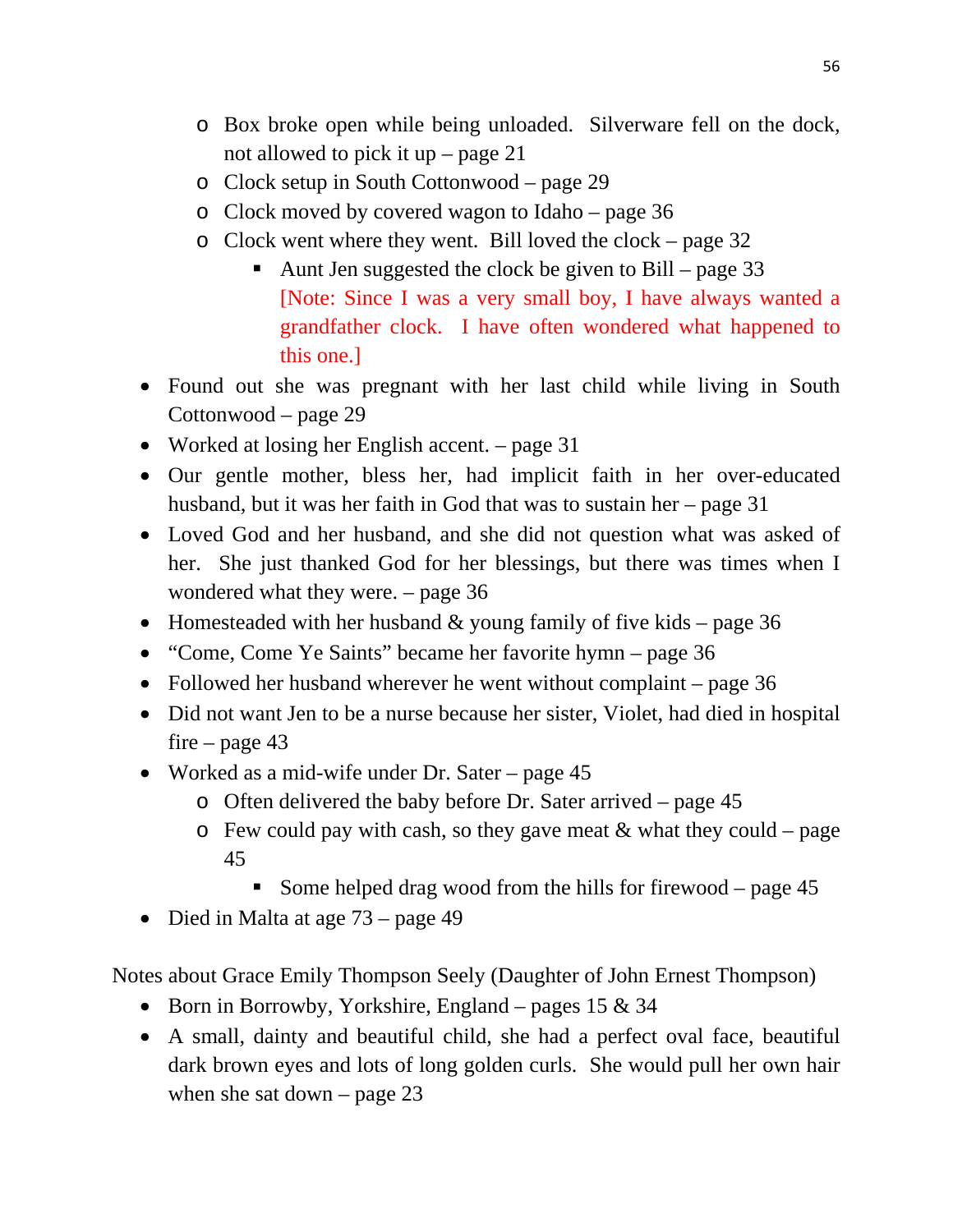- Artists often asked to paint Grace's portrait. page 2
- Grace's baby portrait hung in home for years page 23 [Note: The portrait made its way into our home at  $7<sup>th</sup>$  South, but was put in an outside shed where it banged around for years and was damaged Eventually, I believe, my brother Jim ended up with it. There are color photographs of the portrait floating around the extended family.]
- A small, dainty, and beautiful child page  $23$ 
	- o A bit delicate page 31
	- o Not very strong page 30
	- o Couldn't do exercises with her father, Harry and Jen page 10
- Attended Oakley Academy; lived with and helped a family for her room and board – page 43
- Returning home for Christmas, caught in a blizzard at "City of Rocks" all of the group nearly died – page 44
	- o Group huddled behind a big five-story building like rock page 44
	- o Couldn't return to school for quite some time page 44
	- o Eventually returned to school and completed her course page 44
- In 1924 visited Aunt Jen for the summer to decide who to marry page 47
	- o Grace was now a successful school teacher page 47
	- o In Oregon, met Herb Lundy, he also proposed marriage page 47
	- o Refused Herb because he was a devout Catholic page 47
	- o Decided marry to Leland (Jim) Seely page 47
	- o [Note: Mother told me she had five marriage proposals when she went to Oregon. Aunt Jen says two – page 47. Among them were: "Ralph", Jim Seely, and Irv Maddox. She was wearing Irv Maddox's ruby ring. (See other written stories about the ruby ring and Irv Maddox.)

I also have a series of letters between Grace and her parents where she asks her parents advice on which man to marry. John Earnest advised her to make it a matter of pray, her mom said, whatever you do, don't marry Jim Seely.]

- $\bullet$  Her golden hair was now auburn page 47
- Graduated from college and teaching school page 47
- Married F. Leland Seely (called "Daddy Jim") page 48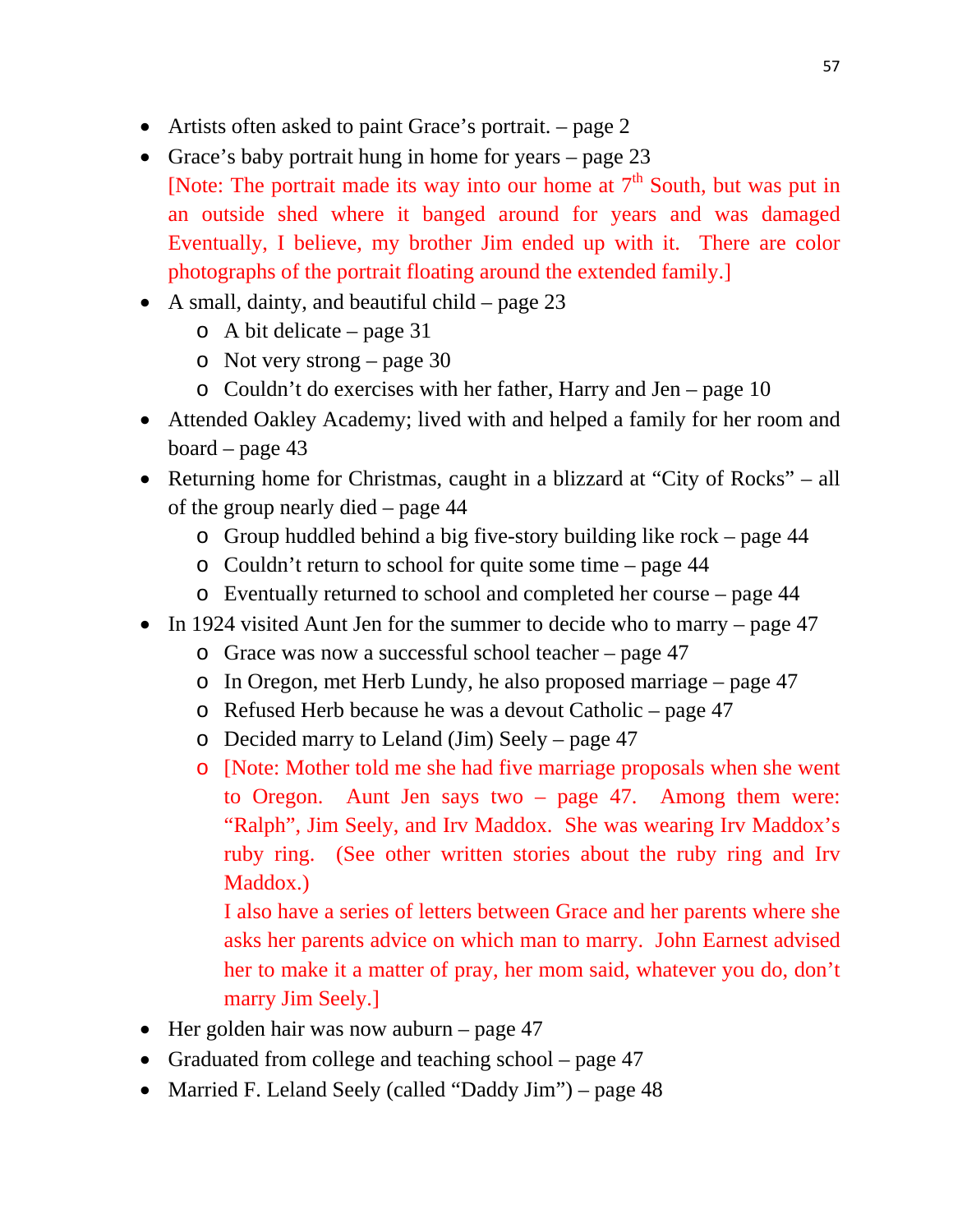- [Note: Uncle Ken Carter told me Jim and Grace rode to SLC to be married in the back seat of a "Tin-Lizzie" with fruit boxes between them, because they were NOT married yet. He also said their "first home" was a covered wagon. He went on to say they would be living in a certain "yellow house" when he came home from his mission. They were.]
- Moved to Rosette, Utah page 48
- Wanted a family page 48
	- o Had a series of miscarriages page 48
	- o Four children born while in Rosette [Note: not quit accurate, Joyce was born in Malta, Idaho and Gwen says she was born at 3<sup>rd</sup> West in Brigham City, Utah] – page 48
- Moved to Brigham City, Utah page  $48$
- $\bullet$  Began teaching school again when Gwen was in school page 48
- Got a woman to help in the home page  $48$
- Found out she was pregnant page 48
	- o Second family: Karen, Jim, & Kent page 48

Notes about Francis Leland (Jim) Seely (Husband of Grace Thompson)

- After marriage, lived in Rosette, Utah page 48
- Called "Daddy Jim" page 48
- Daughter Joyce born in Rosette [Note: Rosette is "near" Park Valley, Utah. However, I believe Joyce was born in Malta, but her parents did lived in Rosette before and after the birth] – page 48
- Was a C.P.A. page  $48$
- Moved to Brigham City, Utah page  $48$
- Successful businessman with a "Bulk Plant"  $\&$  oil trucks page 48
- Wanted a family page 48
- Chairman of the school board page 48

Notes about Herb Lundy

- Courted Grace Thompson in Wheeler, Oregon page 45
	- o Said if Grace didn't marry him, he would never marry page 47
	- o Devoted Catholic, Grace was LDS she said, "No." page 47
	- o Later, did marry page 47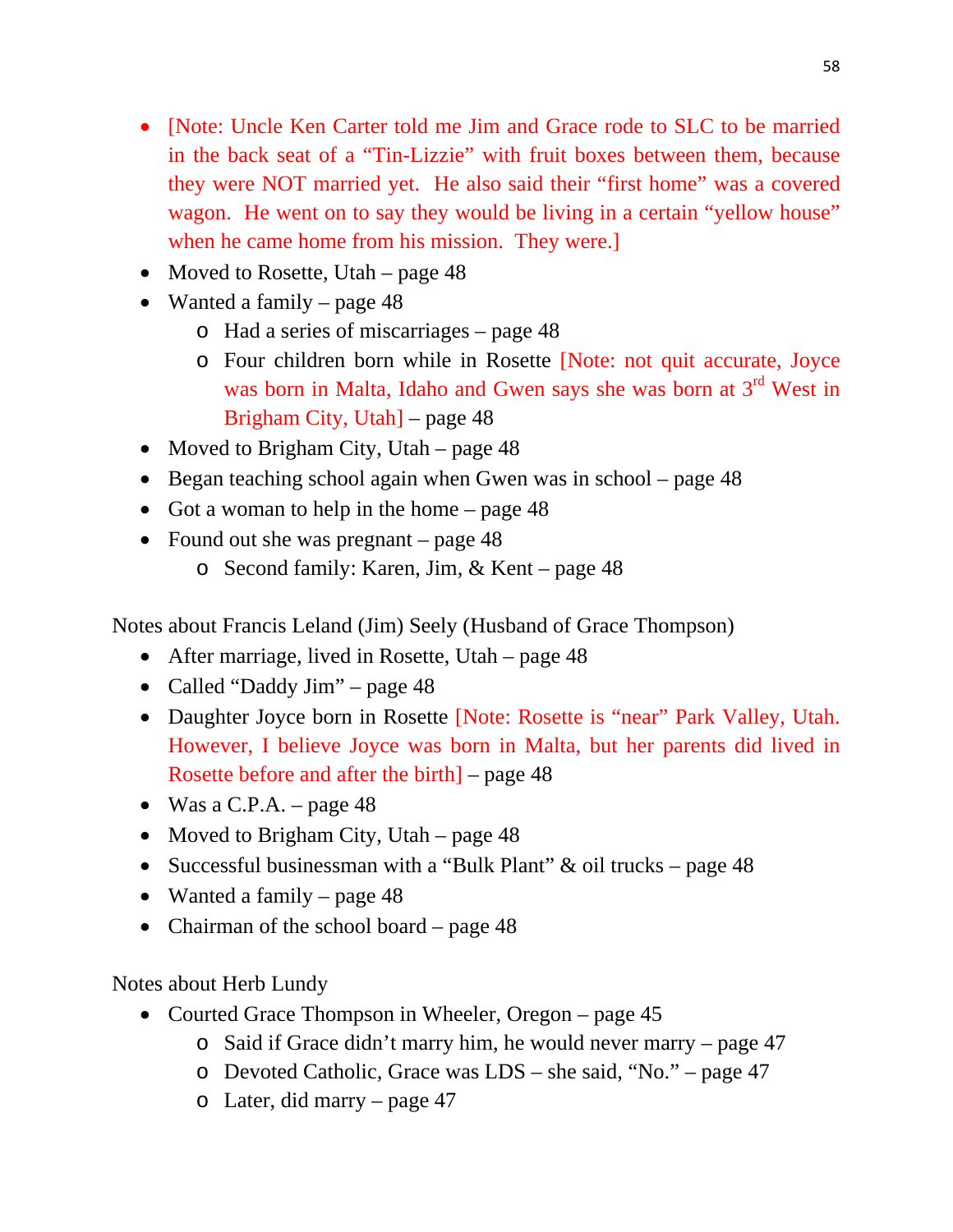• Majored in journalism, became editor of "Morning Oregonian" – page 48

Notes about Violet Bosomworth (younger sister of Jane Bosomworth Thompson)

- $\bullet$  Become a trained nurse page 14
- Died in London hospital fire page 43
	- o Carried eight patients out of the fire and went back in for number nine, but the roof caved in – page 43

Notes about John Thompson (Father of John Ernest Thompson)

- Successful businessman page  $9$
- Respected city councilman page  $9$
- Owned & operated "John Thompson & Sons Fine Furniture Manufacturers" – page 9
- Family box center balcony at opera house (Kursel) page 9
- John Ernest did not get fair share of his father's estate page 49

Notes about Caroline Knapton Thompson (Wife of John Thompson)

- Favored her youngest child (John Earnest). Sent him to school so he wouldn't have to work in father's factory. – page 11
- Wanted John Earnest to be an "English Gentleman" and not work for a living – page 11
- Her extended illness was the reason John Earnest returned to England. page 14

o It took two years to regain her health – page 15

Notes about Henry Thompson (Brother of John Ernest Thompson)

• Played the organ in his church for over 30 years – page 10

Notes about Fanny Thompson (Wife of Henry Thompson)

• Very "class" conscious person – page 11

Notes about George Thompson (Brother of John Ernest Thompson)

• Played the organ in his church for over 30 years – page 10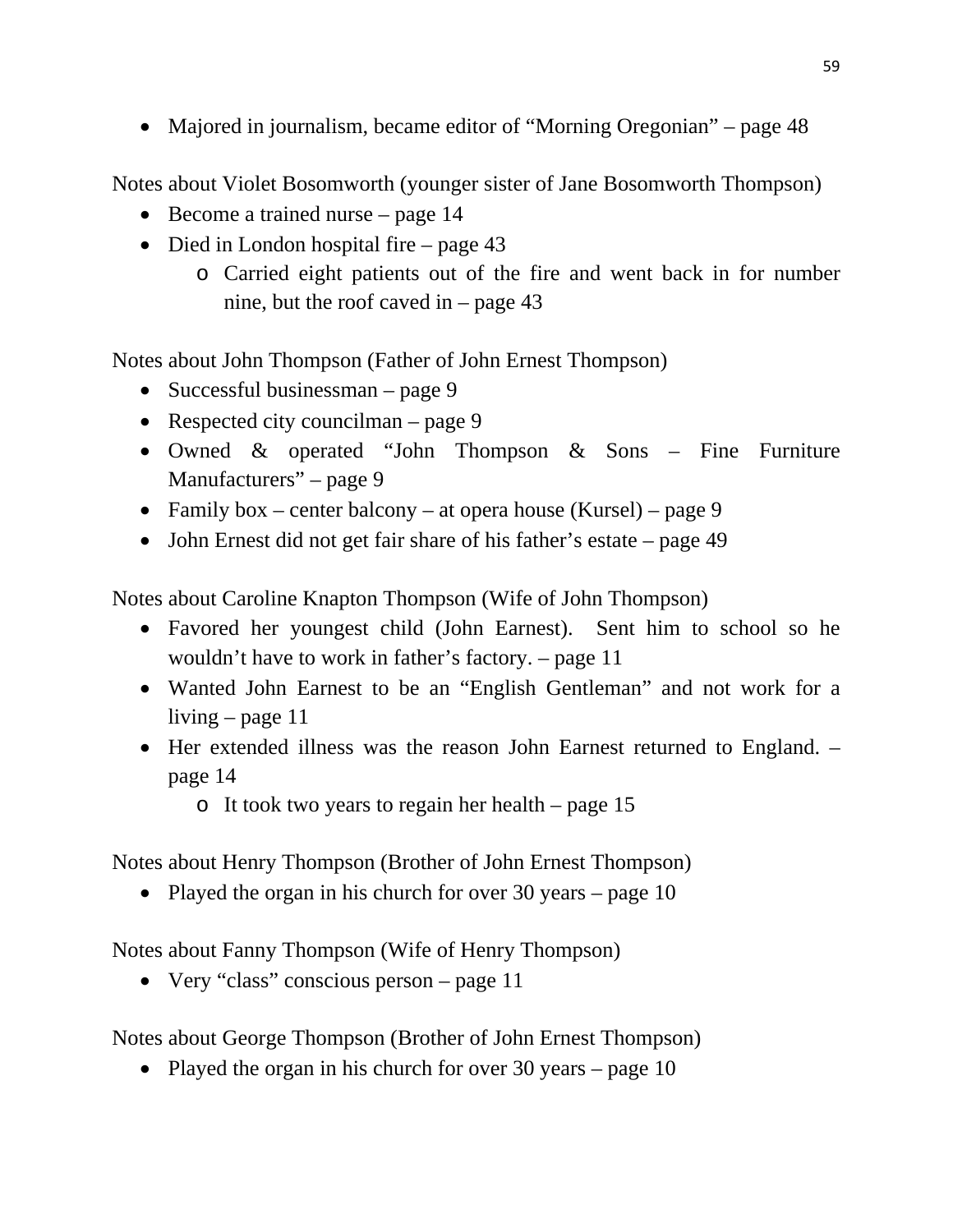Notes about Louisa Thompson (Sister of John Thompson)

- Concert singer at opera house (Kursel) page 9
- Aunt Jen named after her (Jennie Louisa Thompson) page 9
- Never married page 9
- Lived in "Thompson" house with maid  $&$  housekeeper (Kate) page 9
- When John Earnest joined the Mormon Church and moved to Utah, she wanted Aunt Jen to stay in England with her. – page 10
- Wanted to have Aunt Jen trained as opera singer page 10

Notes about Edward Thompson (Brother of John Ernest Thompson)

• Banished to Australia because he was an alcoholic – page 14

Notes about John Henry (Harry) Thompson (Son of John Ernest Thompson)

- Born in Independence, Ohio page 14
- Aunt Jen called J. Henry "Harry" all her life [& throughout the "Letter to Kent" $-$  page 14
- Aunt Jen wrote, in his early years, Harry was a bookworm page 15
- Read the Bible aloud through twice by the time he was twelve years old  $$ page 15
- In Borrowby, shared a double bed with  $Ted page 17$
- Harry  $\&$  Jen tried to do the same exercises as their father, Grace couldn't page 10
- Tall as a youth pages  $17 \& 34$
- Baptized in Bradford, England page 20
- Sang bass page 22
- In his early years in America, he spoke with an English accent  $-$  "h's" were especially difficult – page 29
- In South Cottonwood, he helped his father maintain the church and grow tomatoes – page 30
- Took covered wagon with his father (five miles from Reed Springs to Almo – page 41) weekly to clean the ward meeting house – page 42
- Worked with his father to clear and plant the land page 42
	- o Jack rabbits ate crop page 42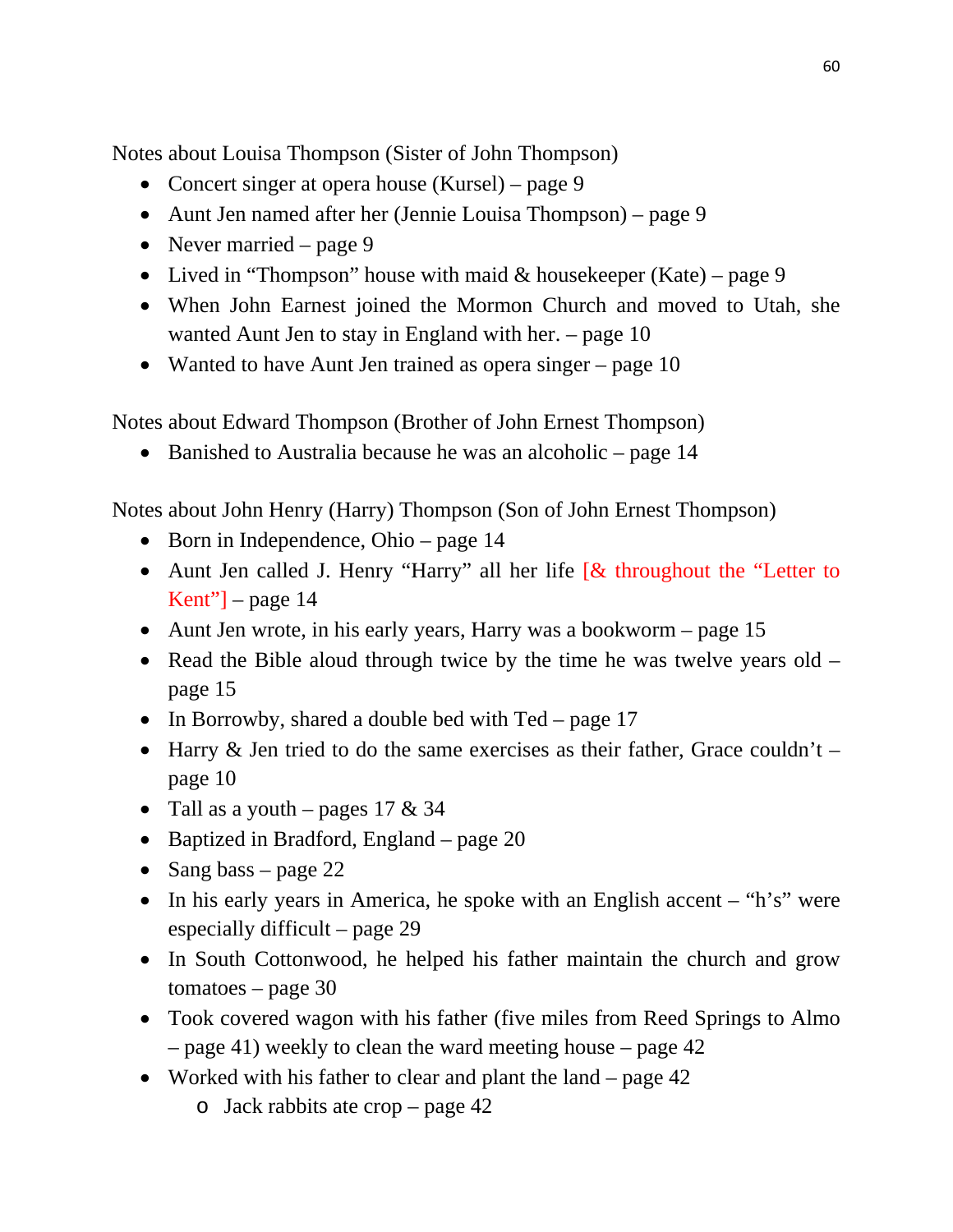- After homesteading with his father at Reed Springs, left for Burley, Idaho and got a job in the sugar factory. He sent money back to his parents – page 42
- Evenings spent in training course to get a better job page 42
- Sponsored on a LDS mission page 44
- Returned home to Malta after mission page 44
	- o met and married Lora Harmon page 44
		- $\blacksquare$  Had seven children page 44
- Became Post Master in Malta page 44
	- o Post Office across the street from Orson Sanders' store page 45
	- o Built own Post Office/Home page 45

Notes about Lora Harmon Thompson (Wife of J Henry Thompson)

- Returned missionary page  $44$
- Married J. Henry (Harry) Thompson page 44
- She had seven children delivered by mother-in-law (Jane Thompson midwife) – page  $14$
- Seven children born and raised in Malta, Idaho page 44 [Note: Lora did not like her patriarchal blessing, when told she would have many children. So she went to another patriarch and got the same blessing. I think, but could easily be wrong; she went to three different patriarchs. All three blessings said she would have many children. She concluded, like it or not, she was going to have a big family. She told me it was also a strong testimony to her that patriarchal blessings come from God, not the individual patriarch.]
- All seven children born and raised in Malta, Idaho pages  $43 \& 44$
- John Ernest live with them in Malta page 49

Notes about Joe Thompson (Son of J Henry Thompson)

- Delivered by Jane Bosomworth Thompson (Grandmother mid-wife) page 14
- Likely would have died if grandmother had not made an incubator for him page 14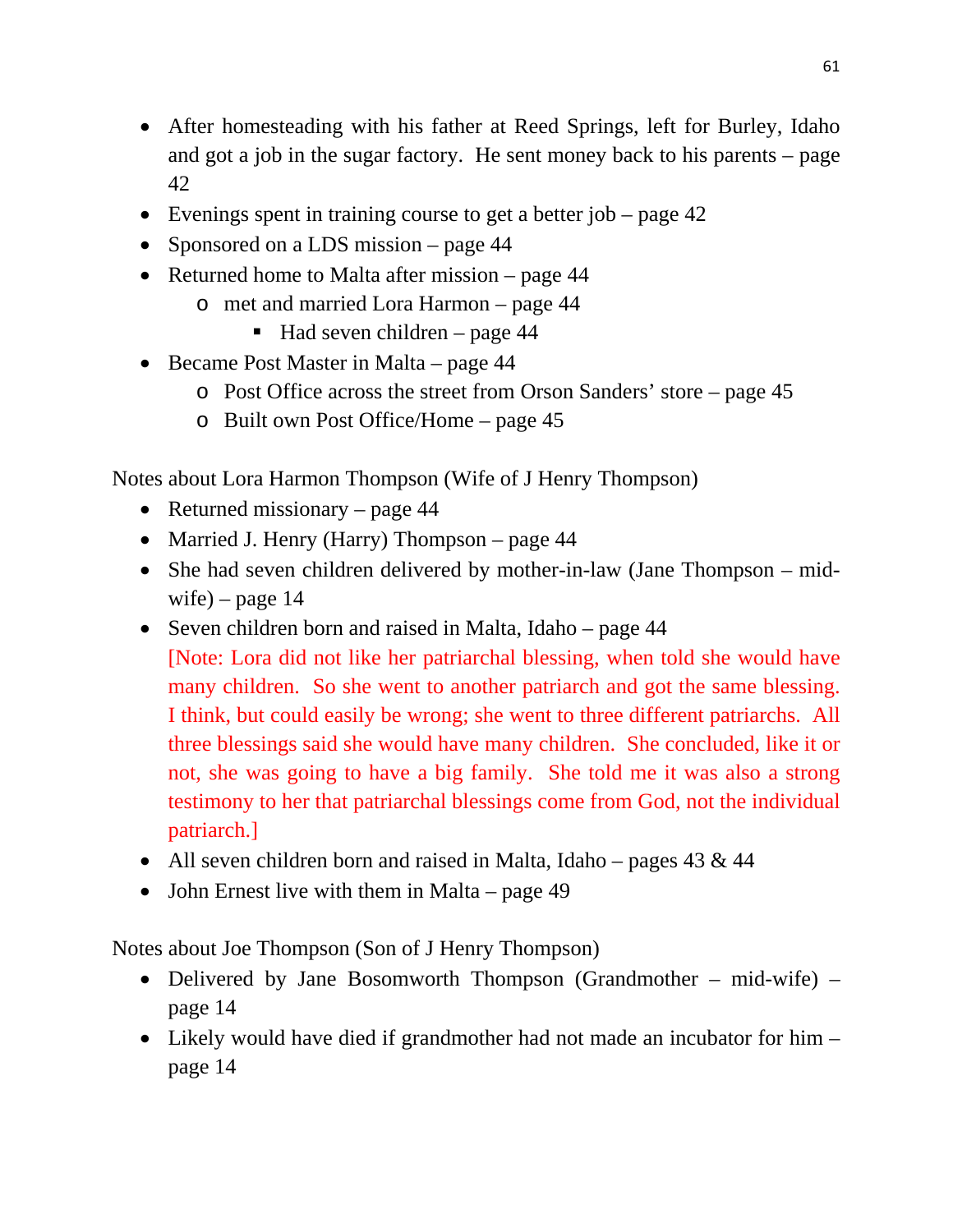Notes about Jennie Louisa Thompson Malmberg Dhanens (Daughter of John Ernest Thompson)

- Born in Cleveland, Ohio page  $7$
- Aunt Jen likely named after Louisa Thompson (Sister of John Thompson)
	- o When John Earnest joined the Mormon Church and moved to Utah, Louisa wanted Aunt Jen to stay in England with her. – page 10
	- o Wanted to have Aunt Jen trained as opera singer page 10
- Aunt Jen sang soprano page 22
	- o Never had stage-fright pages  $22 \& 23$
	- o Sang regularly at church by age five page 23
	- o One of her favorite songs was "Lead Kindly Light". page 23
	- o Prof. Fenwick at school & her father at home taught her the fundamentals of music. – page 24
	- o Prof. Fenwick also wanted Aunt Jen to remain in England for her singing abilities – page 24
	- o Had perfect positive pitch; and could sing high "C" with ease page 24

Note: "Barrowby." Aunt Jen wrote her "Letter to Kent" in longhand and John and Etta Thompson (Son & daughter-in-law of J Henry Thompson) typed her manuscript. Etta did most, if not all, of it. Etta had trouble reading Aunt Jen's handwriting and misspelled "Borrowby" as "Barrowby" throughout the document. As instructed by Aunt Jen, I have corrected all instances.

Aunt Jen wrote me twice about J. Henry's response to her effort, saying his only comment was that she had misspelled "Borrowby". She was incensed. She wrote that if he didn't like her work, he should write his own version. He did. I also have a handwritten copy of his work. [Note: I have not included a copy of Aunt Jen's vigorous letters on this subject.]

- Tall, as a young girl page  $17$
- a long-legged tomboy page 23
- "I had long legs and long arms and a long neck and stringy hair that wasn't even pretty." -- Pages 24, 31
- Father cut a niche in the hardwood door frame to mark her growth pages 17 & 18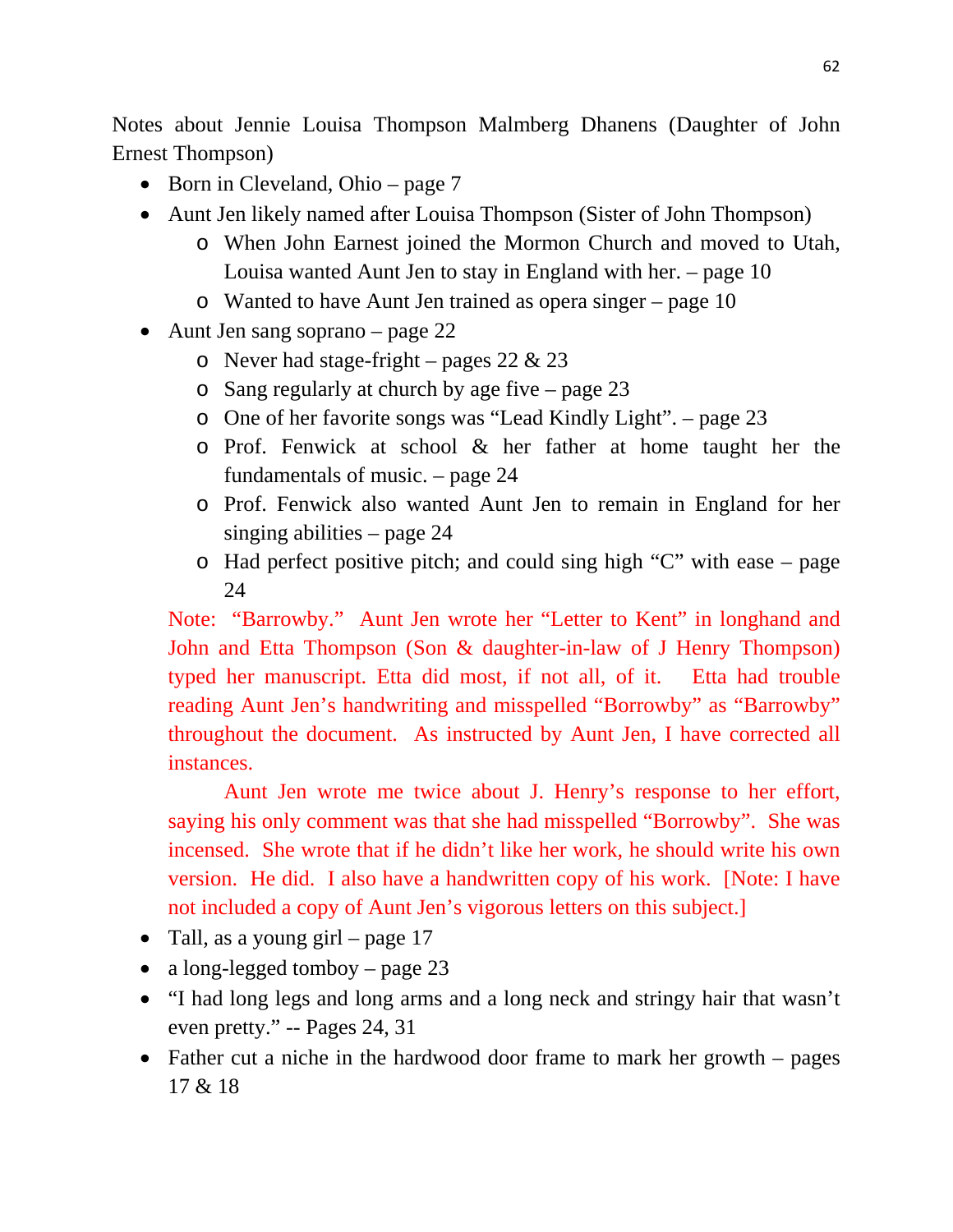- Baptized in Bradford, England page 20
- "Don" and "Sue" where her children. page 20
- Childhood friend, Ardella Wheeler, in South Cottonwood pages  $30 \& 31$ 
	- o Overheard Ardella's mother saying Aunt Jen would never be a beauty  $-$  page 31
- In her early years in America, she spoke with an English accent "h's" were especially difficult. She worked at changing her speech. – page 29
- She lived with and took care of Cloe Sanders during her pregnancy page 40
	- o Got lonesome so Cloe sent for her (Cloe's) younger sister (Myrtle Windchester) to also help – page 40
	- o Aunt Jen did not like Cloe because she too was "class" conscious page 41
- Wanted to leave Reed Springs to study nursing, but her mother opposed it (Aunt Violet killed in hospital fire). Decided to pursue office work – page 43
- Moved to Albion to work her way through high school page 43
- Moved to Declo, Idaho, to take on-the-job training working for Freezen and Stole who sold Studebaker cars, parts, and tires – page 43
	- o Did the office work & took training form a Mrs. Emmerson page 43
	- $\circ$  Lived with Anson & Julia Parke page 43
	- o Helped "ma" Parke for room and board page 43
	- o Did not return to Reed Springs until after marriage page 43
- In Declo, met and married Sam Malmberg page 46
	- o Son, Don B. Malmberg, was born in Wheeler, Oregon page 47
	- o Daughter, Elsie Mae (Sue) was born in Brighton, Oregon page 47
- She and Sam moved to Wheeler and then Brighton, Oregon page 47
- In 1924, Sister (Grace) came to Brighton for a summer to decided who she should marry  $-$  page 47
- Took her children to visit parents in Malta and to have Don baptized page 49
- Sam built a new home next to his "Sunset Garage" in Rockaway page 49
- Sold property and moved into Portland, Oregon page 49
- Practically inconsolable when mother died at 73 in Malta pages 49  $\&$  50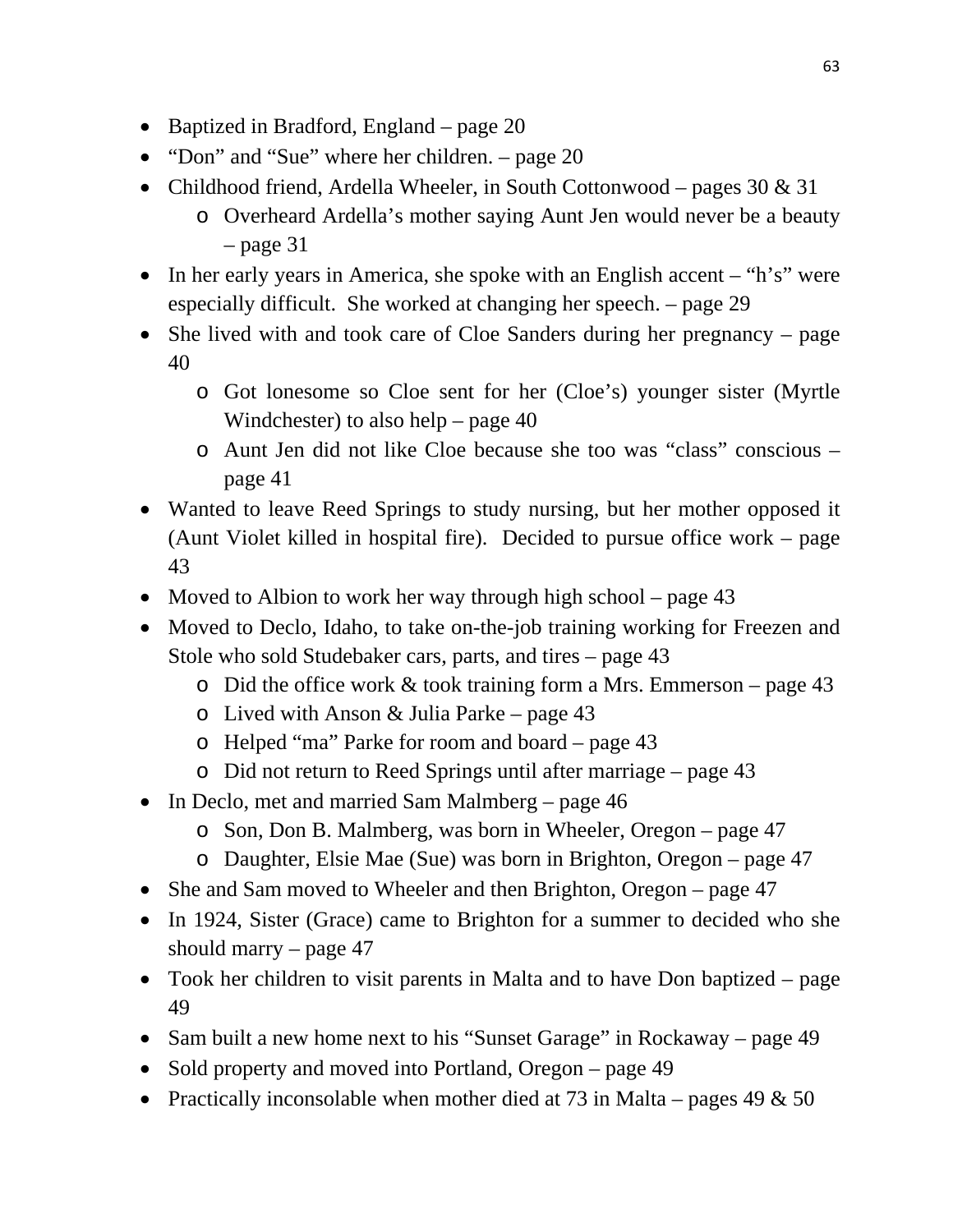- o Sue stopped Aunt Jen's grieving page 50
- o Kept her mother's picture near her, the one with young Don, her first grandchild, and Janie, her first granddaughter, sitting on her lap – page 50

Notes about Sam Malmberg (Husband of Aunt Jen)

- Born in Sweden page  $45$
- Youngest of five brothers page 45
	- o Andrus (Harry), Axel (Ikey), Oscar, Emil, and Sam page 44
	- o Axel (Ikey) was  $6'$  1" 250 lbs. page 46
- All 5 brothers did wood  $&$  metal lathe work page 45
- All 5 brothers completed their training, then hopped the first ship they could  $-$  page 45
- All 5 jumped ship at different ports and different times page 45
	- o Axel, Oscar, Emil, & Sam ended up in the U.S.; Andrus landed in British Columbia – page 45
	- o Oscar and Sam found each other in Little Rock, Arkansas; both joined the U.S. army, served in France – page 45
- After the war and back in the U.S., Sam liked automobiles page  $46$
- Sam constantly moved West, ended up in Burly, Idaho where he went to work for Freezen & Stole as a mechanic in Declo, Idaho – page 46
- Three brothers (Axel, Oscar, & Sam) boarded at "Mother Enyeart's Hotel" in Declo and learned to repair automobiles – page 46
- Known as the "Three Big Swedes" page 46
- Axel and Oscar moved to west coast, Sam stayed in Declo page 46
	- o Met, dated, and married Aunt Jen while living in Declo page 46
	- o A year after his brothers, Sam & Jen also moved to Portland, Oregon  $-$  page 46
	- o Moved to Portland, Wheeler, and then Brighton Oregon page 47
- Moved to and opened a garage in Brighton, Oregon page 47
- Moved garage to Rockaway, Oregon page 49
- Moved back to Portland page 49

Notes about Don B Malmberg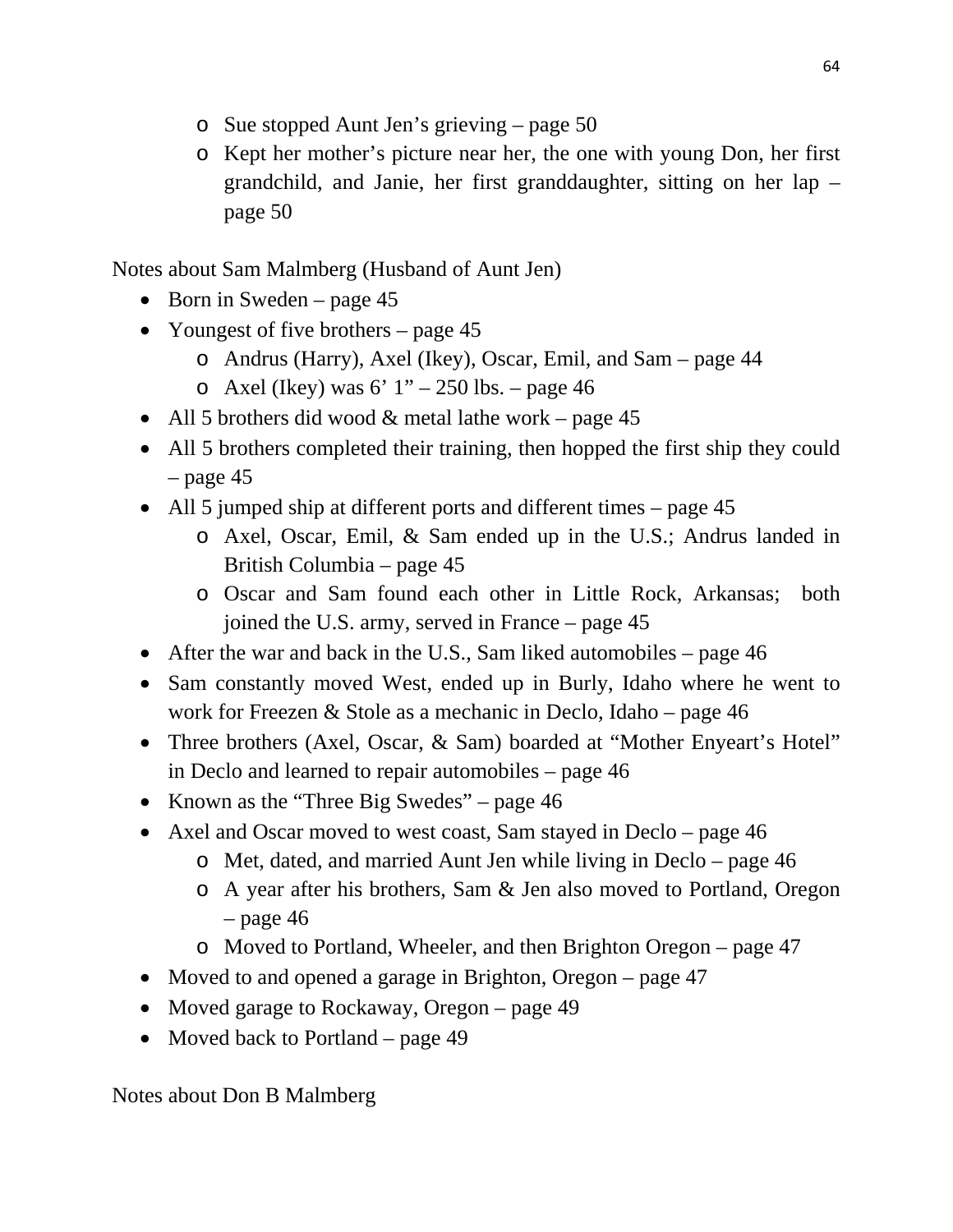- Son of Aunt Jen and Sam Malmberg page 47
- Born in Wheeler, Oregon page  $47$
- At three months, moved with parents to Brighton, Oregon page 47
- Baptized by John Ernest in Malta page 49
	- o Went from Oregon to Malta Idaho to be baptized page 49
- Five years older that sister  $(Sue)$  page 47

Notes about Elsie Mae (Sue) Malmberg (daughter of Aunt Jen & Sam Malmberg)

- Born in Brighton, Oregon page  $47$
- Censured her mother for grieving too much page 50
	- o Said, "No one has to worry about where my grandmother went to." page 51

Notes about Prof. Fenwick

- Prof. Fenwick at school & her father at home taught her the fundamentals of music. – page 24
- "Sound your 'A,' please." page 24
- He kept adding weights to my skinny chest and telling me to breathe deep "50 times, please" while I laid flat on my back – page 24
- Prof. Fenwick also wanted Aunt Jen to remain in England for her singing abilities – page 24

Notes about Freezen and Stole

- Aunt Jen did office work for Freezen and Stole in Delco, Idaho page 45
- Sam Malmberg moved to Delco and rented a repair shop from Freezen & Stole – page 45
- Where and how Aunt Jen and Sam Malmberg met page 46

Notes about Watt brothers: Tom, Bill, & Uncle George Watt

- They owned and operated the Brighton Mills at Brighton, Oregon, right on the coast – page  $46$
- Gave Sam Malmberg a job page 46
- Helped Sam build his garage in Brighton Oregon page 46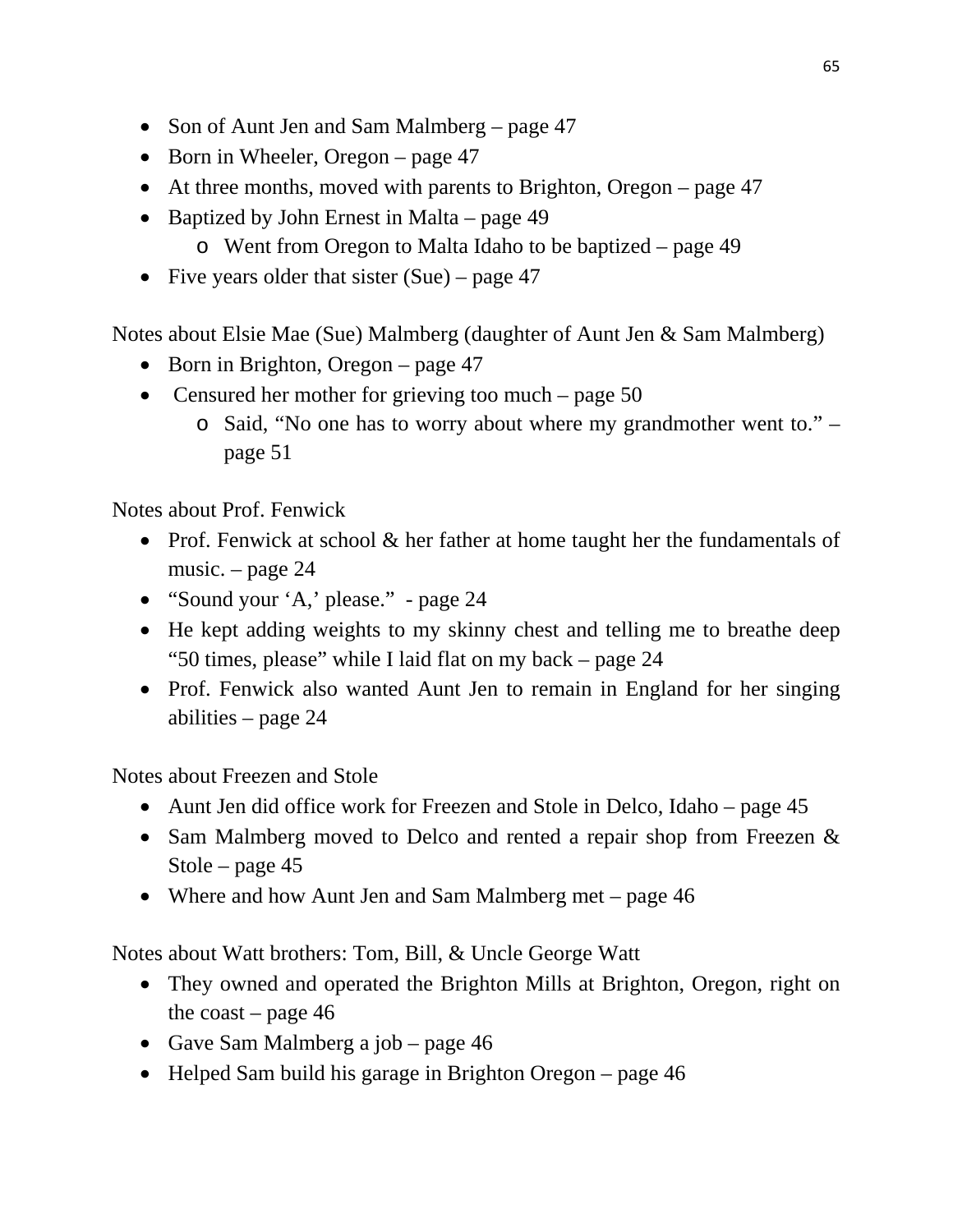• Watt's brothers went out of business and moved away; causing the town to collapse – page 49

Notes about Anson & Julia Parke (Aunt Jen boarded with them)

- Home in Declo, Idaho page  $43$
- Sheepman page 43
- Had 9 children, 2 more while Aunt Jen lived with them page 43
	- o First 6 were boys: Gilbert, Vasco, Burley, Ivan, Norvin, & Elmer page 43
	- o Boys called Aunt Jen "sis." page 43
	- o Aunt Jen called Anson "father dad" & Julia "ma" page 43
- Aunt Jen lived with Parke's and did not return to Almo until after she married – page 43

Notes about Caroline Thompson (Daughter of John Ernest Thompson)

• Born and died in Independence, Ohio – page 14

Notes about Edward Alva (Ted) Thompson (Son of John Ernest Thompson)

- Born in Borrowby, England, two years after Grace page 15
- Mother would rock him and sing softly to him while Henry J read the scriptures aloud – page 15
	- $\circ$  Songs pages 15 & 16
- $\bullet$  Baby-set by neighbor, Mrs. Isaac Binks page 23
- Could catch fish with his hands page  $41$ 
	- o [Note: Uncle Ken Carter could do the same thing]

Notes about Annie Binks (Borrowby friend of Jane Thompson)

- Husband's name was Isaac,  $&$  grown son's Jacob page 24
- Lived just around the corner from Jane Thompson in Borrowby page 24
- Mrs. Binks was not a very good cook or housekeeper. See stories on pages 24 & 25
	- o Made beds with husband  $&$  son still in them page 25
	- o Put salt instead of sugar on Aunt Jen's jam tart page 25
	- o Aunt Jen thought pie crust was a cooking "basin" page 25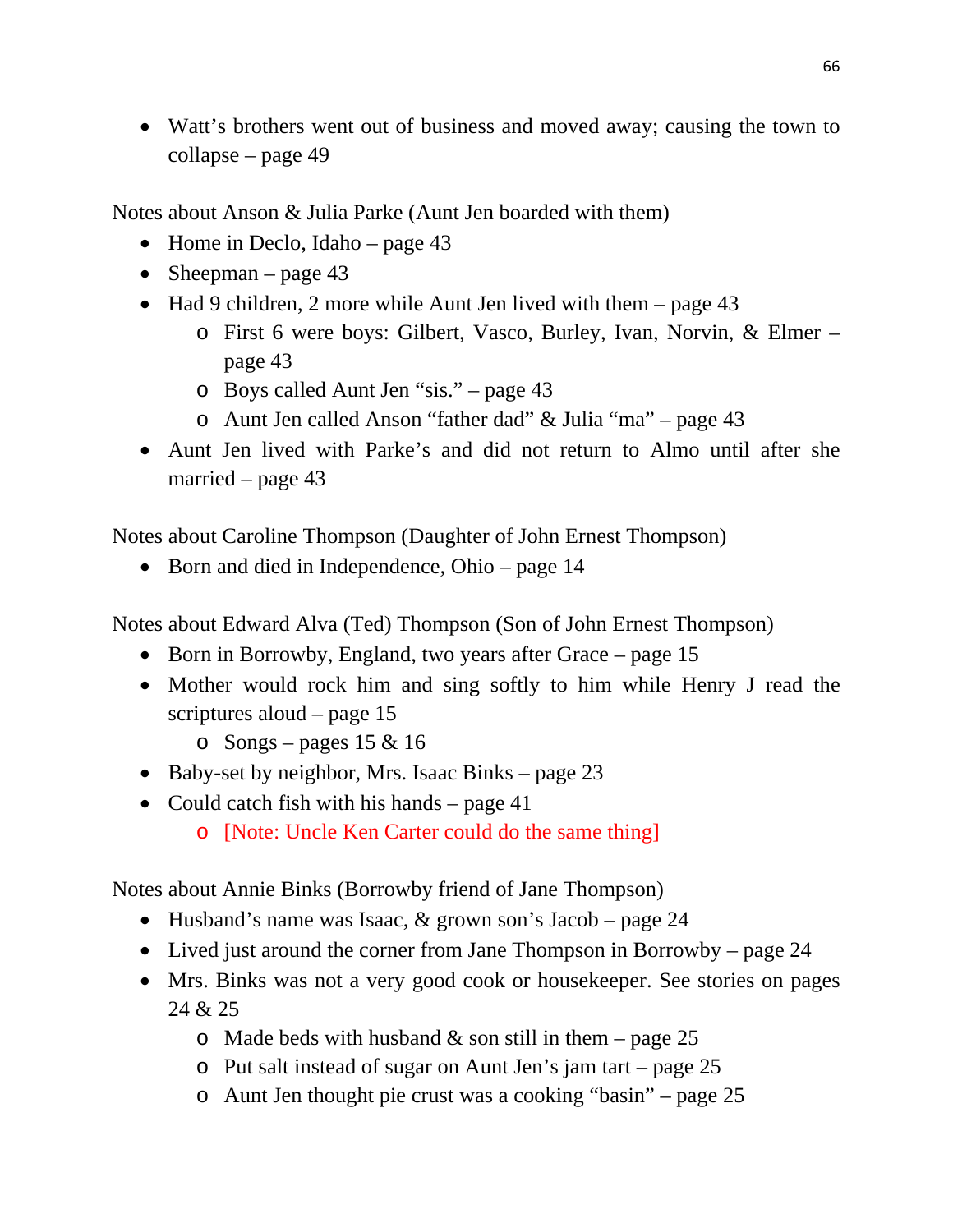- o Used Aunt Jen as an "errand boy" page 25
- Aunt Jen & her mother send Annie Binks a lacy handkerchief. It arrives on her birthday – pages 25  $\&$  26

Notes about Elder Fred Davis

- The main missionary that taught John Earnest Thompson the LDS gospel in Borrowby, England – page 19
- Home was in Murray, Utah page 21
- Wife Maude McMillan Davis was a very kind and gentle person. Her parents, the McMillan's, were well to do; and often invited both the Davis and Thompson families to dinner – page 21
	- o Sister Smith, the McMillan's housekeeper page 22
		- A widow, also a Mormon, loved Sister McMillan and couldn't do enough to help her. They were like sisters, not like mistress and servant – page 22
		- Ate in the kitchen whenever McMillan's had dinner guests; so that she could keep things running smoothly, but joined us after dinner like one of the family – page 22
- Had three children page  $22$

Notes about John B. Dykes

• Wrote the current melody for "Lead Kindly Light", Aunt Jen's favorite song.  $-$  page 23

Notes about Fred Bosomworth & wife (Brother of Jane Bosomworth Thompson)

• lived at #10 Mornington Terrace, Harrogate, Yorkshire, England – page 23

Notes about Jesse Wheeler

- Lived across the street on a good sized farm in South Cottonwood page 29
- $\bullet$  Had four children page 29
	- $\circ$  Jesse; Claude; Ardella (Jen's friend); and Joe pages 29 & 30
- Owned & operated a Studebaker dealership page 29
- Suggested John Ernest farm land around South Cottonwood church page 30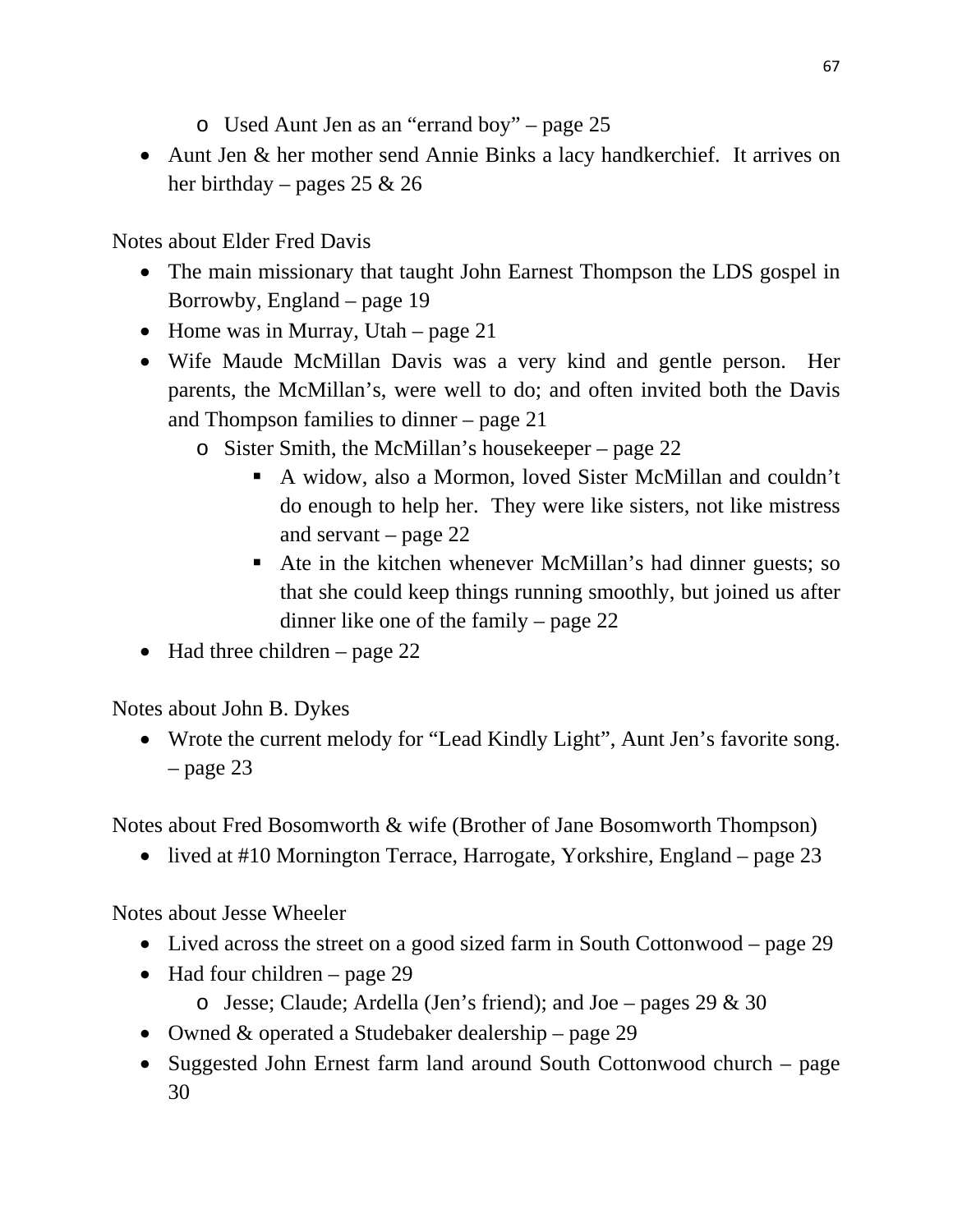• Sister Wheeler thought Jane (mother) a beauty, but said Aunt Jen was not – page 31

Notes about William Bosomworth (Bill) Thompson

- $\bullet$  Born October 18, 1911 page 31
- Red-headed, freckled faced, contagious grin, sunny disposition, & could yell like crazy – page 31
- Aunt Jen did a great deal of the caring for Bill paged 31  $\&$  32
- Loved the grandfather clock page 32
- Stern father, but Bill got away with everything pages  $32 \& 33$
- As a toddler, knew how to "con" his mother into buy bananas page 33
- Smartest/intelligent child, learned quickly page 33
- Bill, and wife, both graduated from Oakley Academy page 44
	- o Both taught school on Oakley page 44

Notes about Orson and Cloe Winchester Sanders

- Orson's parents owned page 35
	- o The Sander's Mercantile page 35
	- o E. Y. Ranch in southern Idaho page 35
- Told John Ernest he needed to get land to pass down to his sons and that he could homestead free land in Idaho – pages 35 - 37
- Let John Ernest  $&$  family stay at the E. Y. Ranch for a while page 37
- Cloe became pregnant -- pages  $40 \& 41$ 
	- o Aunt Jen lived with and helped her page 40
		- Didn't like Cloe because Cloe was "class" conscious page 41
	- o Cloe's younger sister, Myrtle Winchester, came to help page 40
	- o First child was a boy; named Ross after the doctor page 40
	- o Second child a girl named Norma page 41
- Moved from Almo to Malta page  $45$ 
	- o Opened own mercantile store in Malta page 45

Notes about Mr. Tracy

- Ran store and post office in Almo page 37
	- o Almo had a dirt main street  $&$  log houses page 37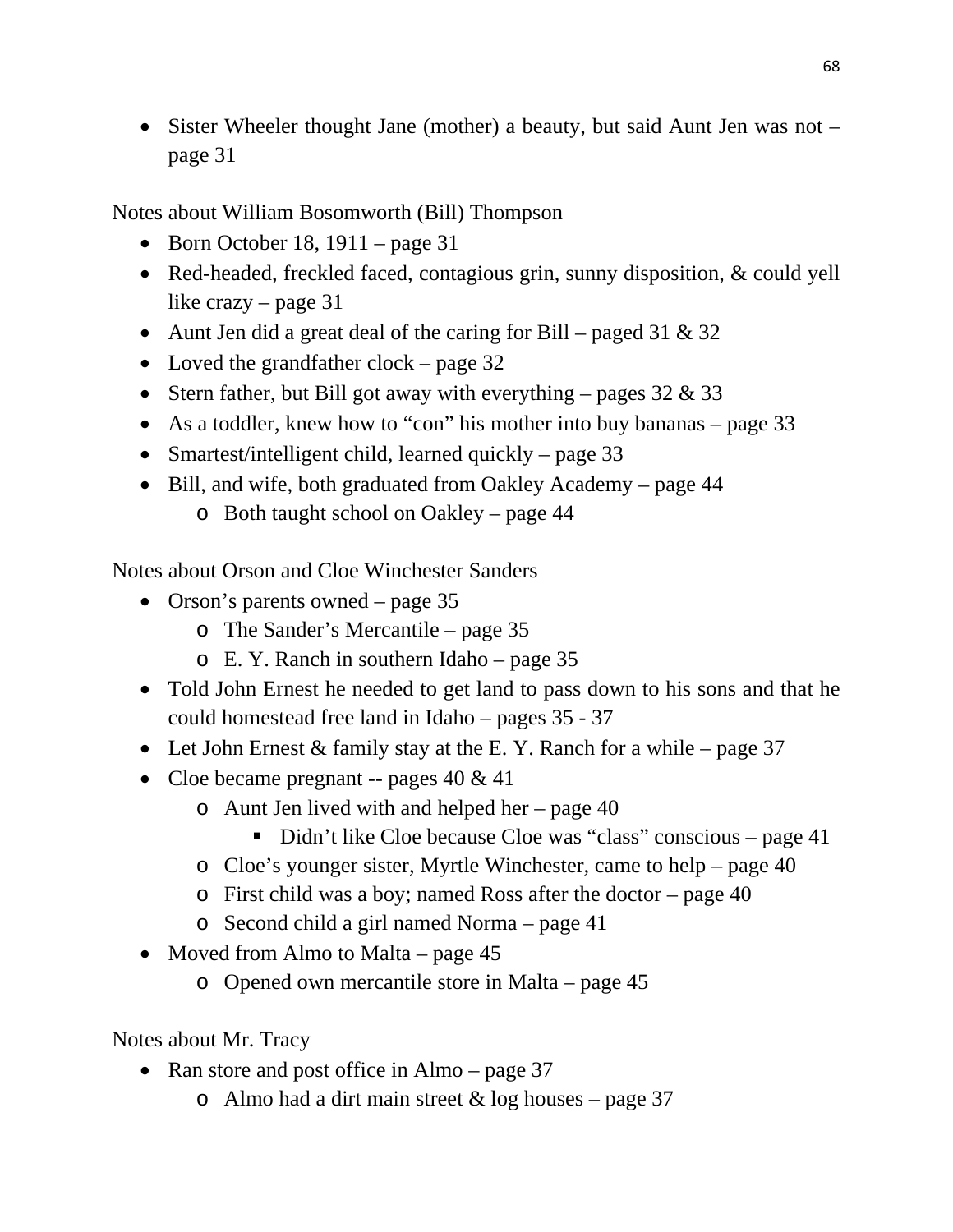- Only one store in Almo, own/run by "Mr. Tracy" page 37
- $\circ$  Freight & mail came only if snow drifts were not too high page 37
- o Burley Idaho was 50 miles away dirt roads page 37
- Orson Sanders worked at store after leaving  $E Y$  Ranch pages 39  $\&$  40
	- o Orson met Doctor Ross at this store page 40

Notes about Henry Belnap

- Almo two-room school teacher page 39
	- o Road a lop-eared roan horse from his canyon home/ranch to school each day – page 39
	- o Bunked at school when snowdrifts too high page 39

Notes about Dr. & Mrs. Ross

- Retired Denver, Colorado doctor that moved to Almo pages  $40 \& 41$
- Treated Orson and Cloe Sanders  $\&$  she became pregnant pages 40  $\&$  41
	- o Named their son after the doctor page 40

Notes about Georgia Bruesch

- Youngest daughter (5 sons  $\&$  4 daughters)  $\&$  Aunt Jen's friend in Almo page 43
	- o Moved to Albion for high school page 43
	- o Took Aunt Jen with her page 43

Notes about Dr. Sater

- Used Jane Bosomworth Thompson as a mid-wife page 45
- A good man and a good doctor, whenever he was sober page 45
- As a midwife, Jane often delivered the baby before the doctor arrived page 45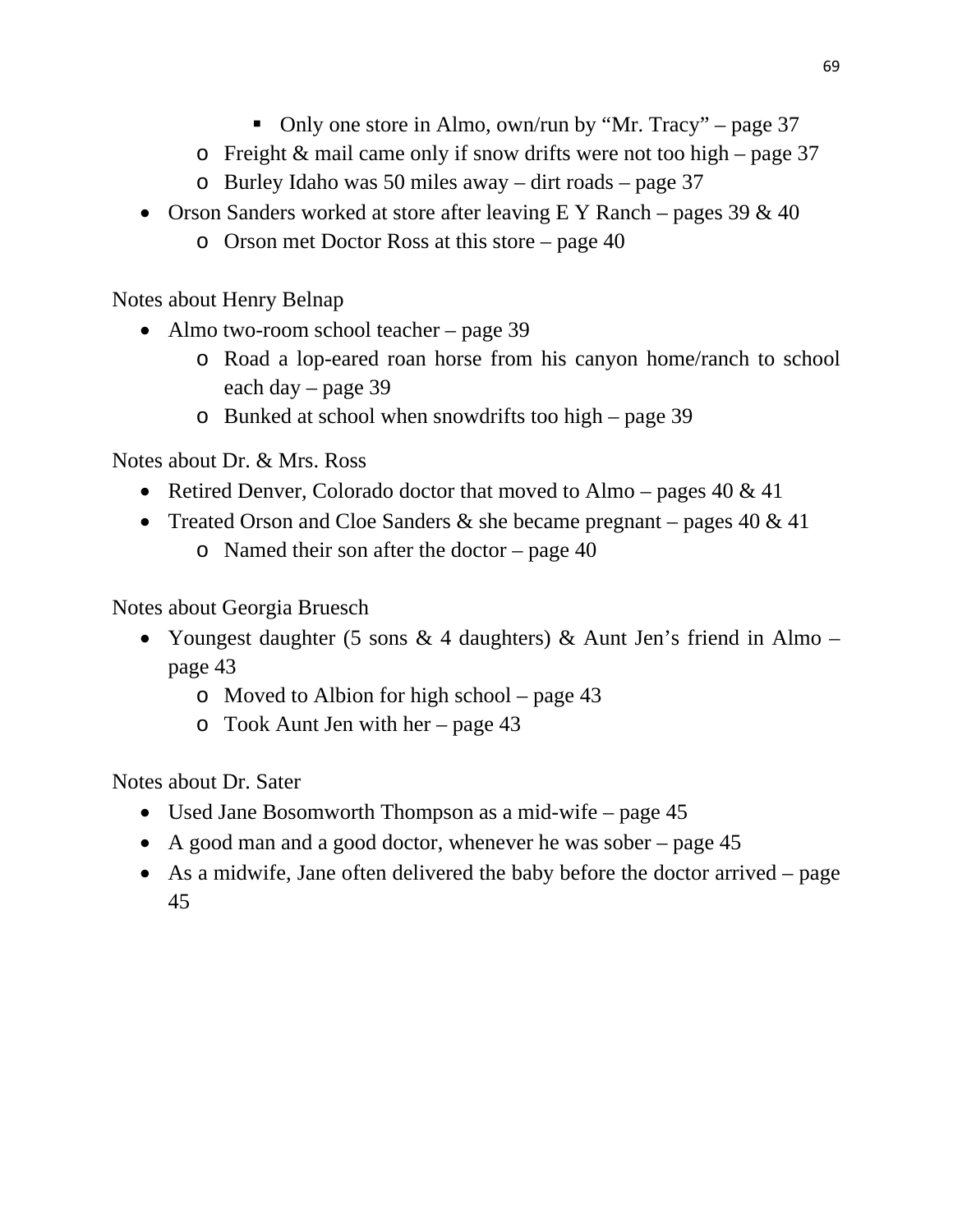## **Stories**

- Class distinction pages  $11 13$
- Incubator for grandson  $-$  page 14
- The tea pot pages  $18 \& 19$
- $\bullet$  Big box held grandfather clock & other possessions pages 20, 21, 29, 32, 36, & 41
- McMillan's lack of class distinction pages  $21& 22$
- Aunt Jen learns to sing page 24
- Relationships with neighbor, Mrs. Binks pages  $24 26$
- $\bullet$  "Old Leek Church" pages 26 & 27
- First Mormon church meeting and permanent home page 28
- Aunt Jen's testimony pages  $28 29$ , & 49
- Drunk pigs page  $31$
- Uncle Bill's birth and early childhood pages  $32 \& 33$ 
	- o Highchair page 33
	- o Bananas page 33
- Homesteading pages  $36 \& 37$
- Sheepmen, sheepdogs,  $&$  coyotes pages 37  $&$  38
- Grace caught in blizzard at "City of Rocks" and nearly died page 44
- Grace goes to Jen in Oregon to decide who to marry page  $47$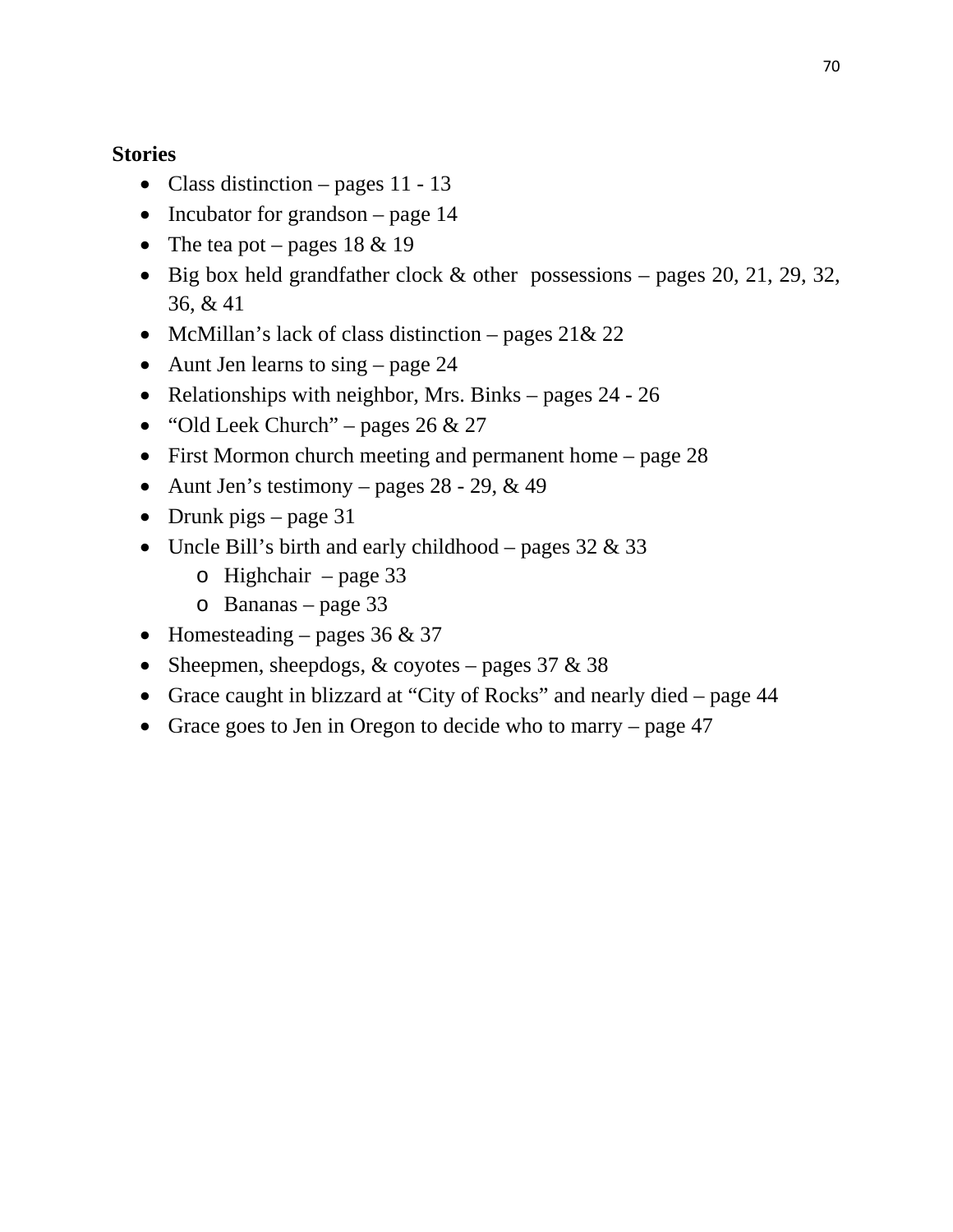## **Index of Names**

## Page Name

- 1 John Ernest Thompson
- 3 Jane Bosomworth Thompson (Wife of John Ernest Thompson)
- 4 Grace Emily Thompson Seely (Daughter of John Ernest Thompson)
- 5 Francis Leland (Jim) Seely (Husband of Grace Thompson)
- 6 Herb Lundy (Proposed marriage to Grace Emily Thompson)
- 6 Violet Bosomworth (Younger sister of Jane Bosomworth Thompson)
- 6 John Thompson (Father of John Ernest Thompson)
- 6 Caroline Knapton Thompson (Wife of John Thompson)
- 7 Henry Thompson (Brother of John Ernest Thompson)
- 7 Fanny Thompson (Wife of Henry Thompson)
- 7 George Thompson (Brother of John Ernest Thompson)
- 7 Louisa Thompson (Sister of John Earnest Thompson)
- 7 Edward Thompson (Brother of John Ernest Thompson)
- 7 John Henry (Harry) Thompson (Son of John Ernest Thompson)
- 8 Lora Harmon Thompson (Wife of J Henry Thompson)
- 8 Joe Thompson (Son of J Henry Thompson)
- 8 Jennie Louisa Thompson Malmberg Dhanens (Daughter of John Ernest)
- 10 Sam Malmberg (Husband of Aunt Jen; Jennie L Thompson)
- 11 Don B. Malmberg (Aunt Jen's son)
- 11 Elsie Mae (Sue) Malmberg (Aunt Jen's daughter)
- 11 Watt brothers: Tom, Bill, & Uncle George Watt
- 11 Anson & Julia Parke (Aunt Jen boarded with them)
- 12 Caroline Thompson (Daughter of John Ernest Thompson)
- 12 Edward Alva (Ted) Thompson (Son of John Ernest Thompson)
- 12 Annie Binks (Borrowby friend of Jane Thompson)
- 12 Elder Fred Davis (LDS missionary)
- 13 John B. Dykes (Song writer)
- 13 Fred Bosomworth & wife (Brother of Jane Bosomworth Thompson)
- 13 Jesse Wheeler (South Cottonwood neighbor)
- 13 William Bosomworth (Bill) Thompson (Son of John Ernest Thompson)
- 13 Orson & Cloe Winchester Sanders (Friends of John Ernest Thompson)